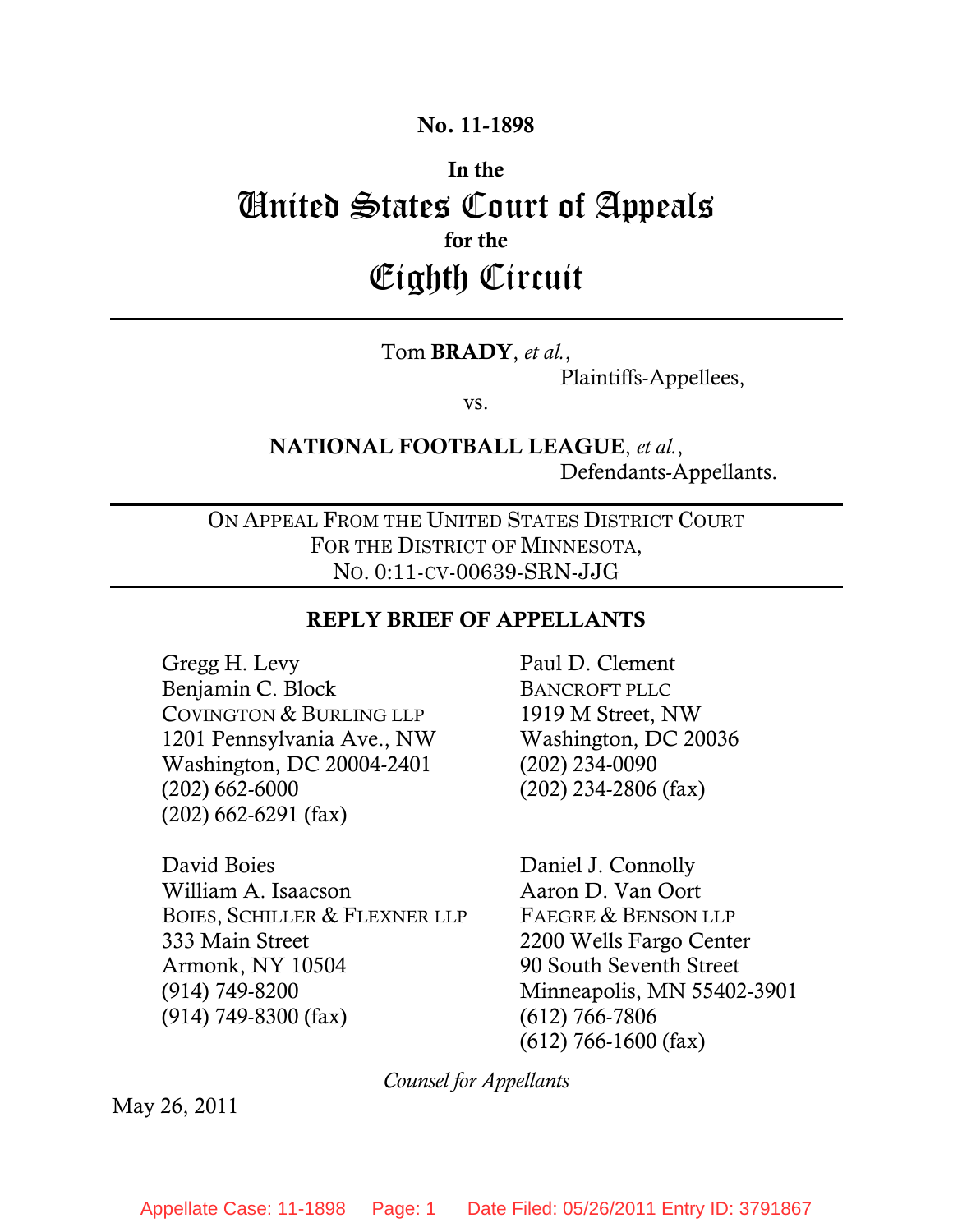# **TABLE OF CONTENTS**

<span id="page-1-0"></span>

| I.       |                | The District Court Lacked Jurisdiction To Enjoin the Lockout.  2   |  |  |  |
|----------|----------------|--------------------------------------------------------------------|--|--|--|
|          | A.             |                                                                    |  |  |  |
|          |                | The NFL and the players remain involved in a labor<br>1.           |  |  |  |
|          |                | At the very least, this case grows out of a labor<br>2.            |  |  |  |
|          | <b>B.</b>      | Section 4(a) bars injunctions against lockouts.  14                |  |  |  |
|          | C.             |                                                                    |  |  |  |
| II.      |                | The District Court's Order Invaded the Primary Jurisdiction of the |  |  |  |
|          | A.             | This case presents an issue within the Board's primary             |  |  |  |
|          | <b>B.</b>      |                                                                    |  |  |  |
| III.     |                | The Nonstatutory Labor Exemption Bars Plaintiffs' Antitrust        |  |  |  |
|          | A <sub>1</sub> |                                                                    |  |  |  |
|          | <b>B.</b>      |                                                                    |  |  |  |
|          | C.             |                                                                    |  |  |  |
| $IV_{-}$ |                | The Equitable Factors Cannot Justify an Injunction Here.  37       |  |  |  |
|          |                |                                                                    |  |  |  |
|          |                |                                                                    |  |  |  |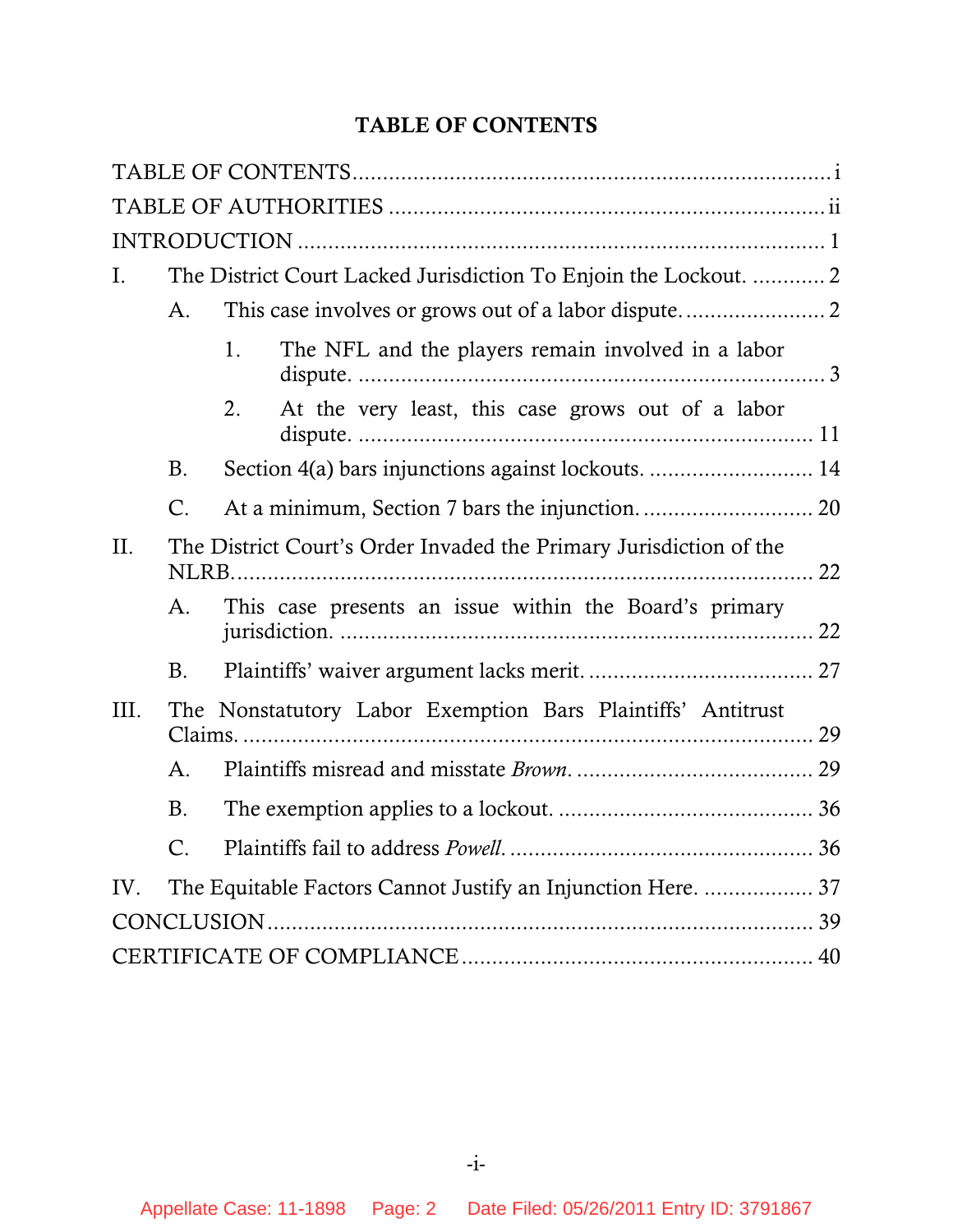# **TABLE OF AUTHORITIES**

# <span id="page-2-0"></span>**CASES**

| Alpharma, Inc. v. Pennfield Oil Co.,                        |
|-------------------------------------------------------------|
| Amalgamated Meat Cutters v. Wetterau Foods,                 |
| Am. Med. Ass'n v. United States,                            |
| de Arroyo v. Sindicato de Trabajadores Packinghouse,        |
| Bread Political Action Comm. v. Fed. Election Comm'n,       |
| B'hd of Locomotive Engineers v. Baltimore & Ohio R.R. Co.,  |
| Bodecker v. Local Union No. P-46,                           |
| Brown v. Pro Football, Inc.,                                |
| Brown v. Pro Football, Inc.,                                |
| Capitol Market No. 1,                                       |
| Chi. Midtown Milk Distribs., Inc. v. Dean Foods Co.,        |
| Congresio de Uniones Industriales v. VCS Nat'l Packing Co., |
| Connell Constr. Co. v. Plumbers & Steamfitters,<br>25       |
|                                                             |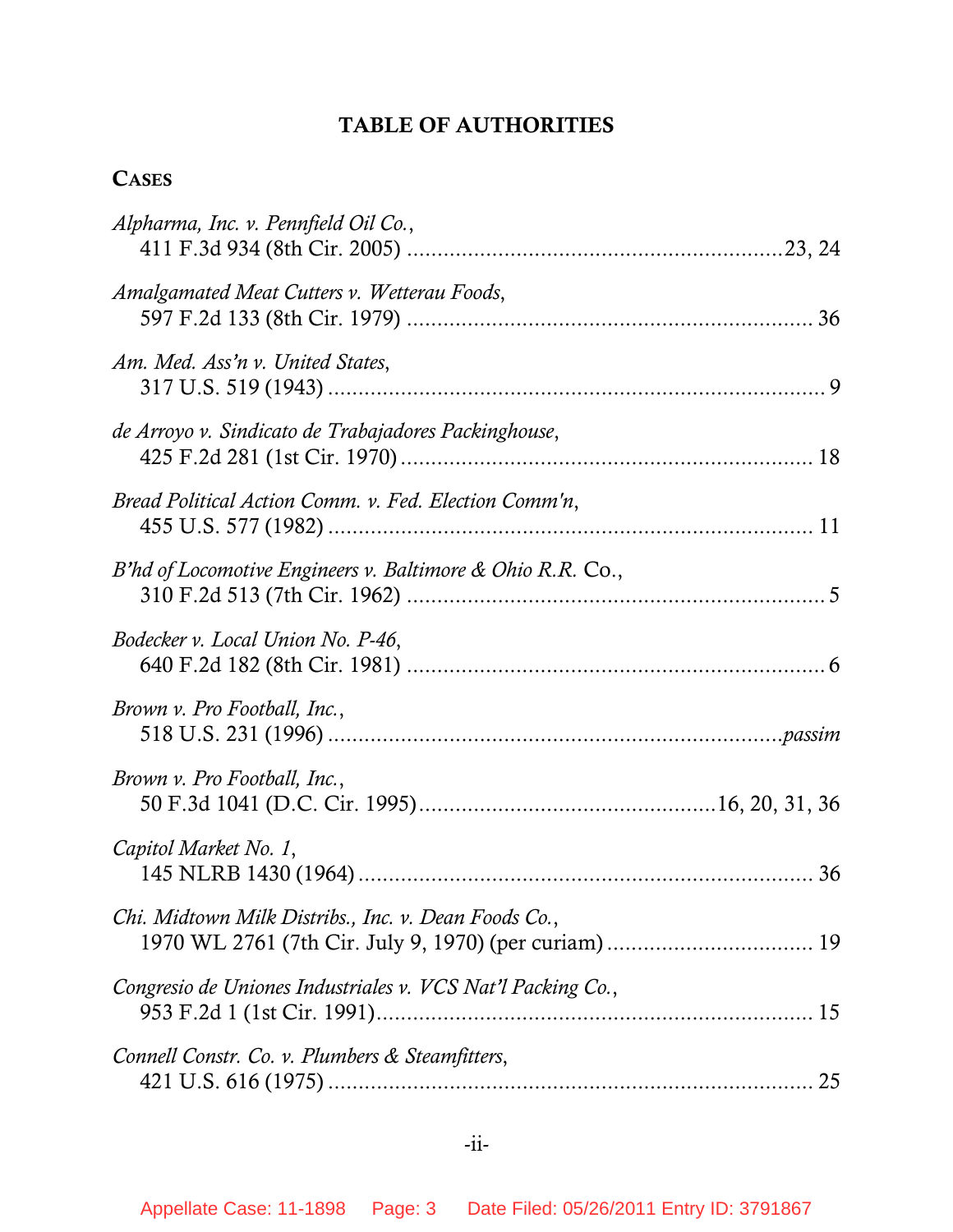| Credit Suisse v. Billing,                           |
|-----------------------------------------------------|
| El Cerrito Mill & Lumber Co.,                       |
| Green Tree Fin. Corp.-Ala. v. Randolph,             |
| J.I. Case Co. v. NLRB,                              |
| Koch Supplies, Inc. v. NLRB,                        |
| Heheman v. E.W. Scripps Co.,                        |
| Local Union No. 884 v. Bridgestone/Firestone, Inc., |
| Lumber & Sawmill Workers Union v. Cole,             |
| Mackey v. NFL,                                      |
| McDermott Int'l, Inc. v. Wilander,                  |
| Meat Cutters v. Jewel Tea,                          |
| Nationwide Mut. Ins. Co. v. Darden,                 |
| NBA v. Williams,                                    |
| New Negro Alliance v. Sanitary Grocery Co.,         |

#### -iii-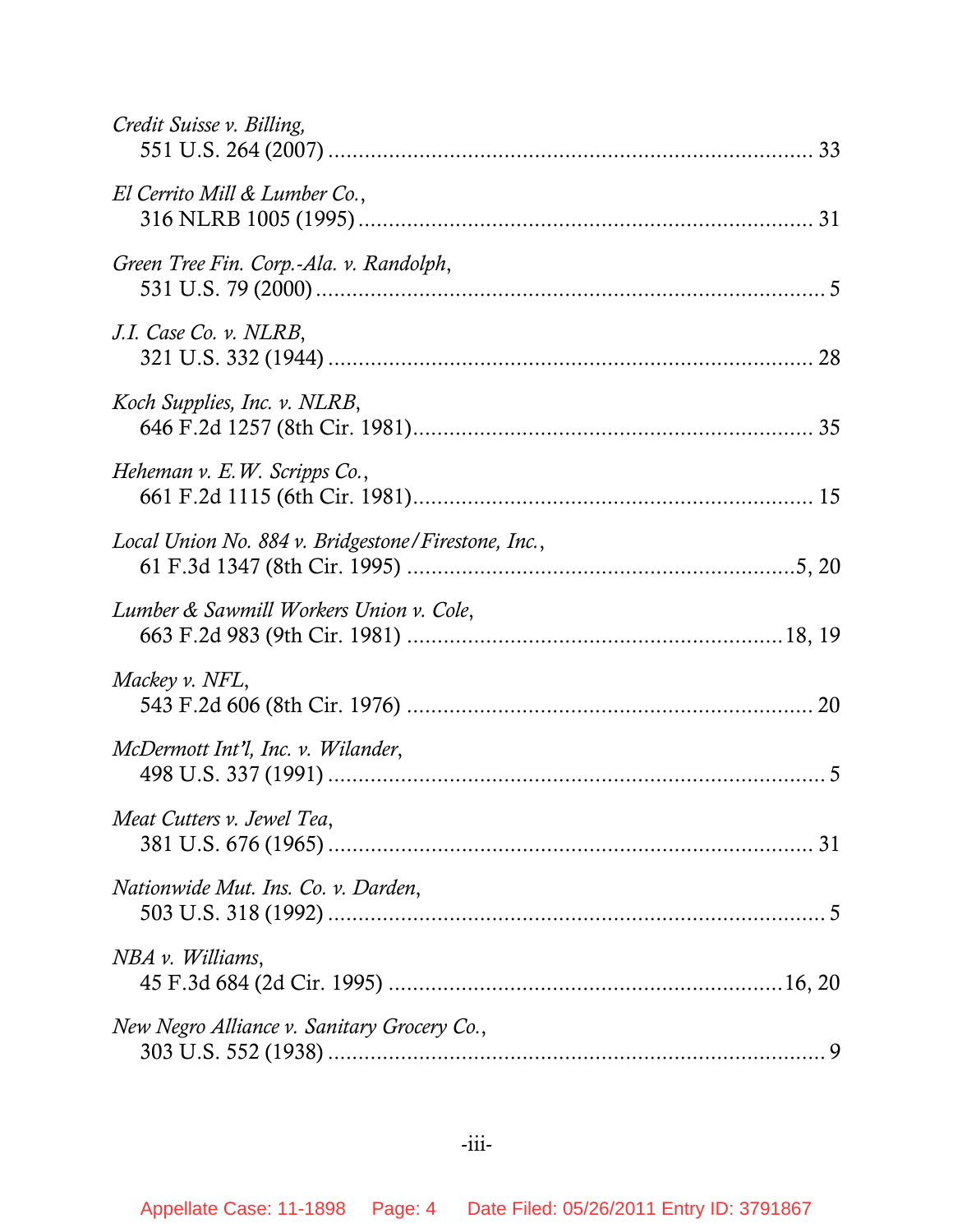| NLRB v. Truck Drivers,                                                     |
|----------------------------------------------------------------------------|
| Ozark Air Lines, Inc. v. National Mediation Board,                         |
| Philadelphia Marine Trade Ass'n v. Int'l Longshoremen's Ass'n, Local 1291, |
| Powell v. NFL,                                                             |
| Powell v. NFL,                                                             |
| Purex Corp. v. Auto. Employees Union,                                      |
| Reiter v. Cooper,                                                          |
| Retail Assocs., Inc.,                                                      |
| Ricci v. Chi. Mercantile Exch.,                                            |
| Tatum v. Frisco Transp. Co.,                                               |
| United States v. Gonzales,                                                 |
| United States v. Turley,                                                   |
| Vic Tanny Int'l, Inc. v. NLRB,                                             |
| White v. NFL,                                                              |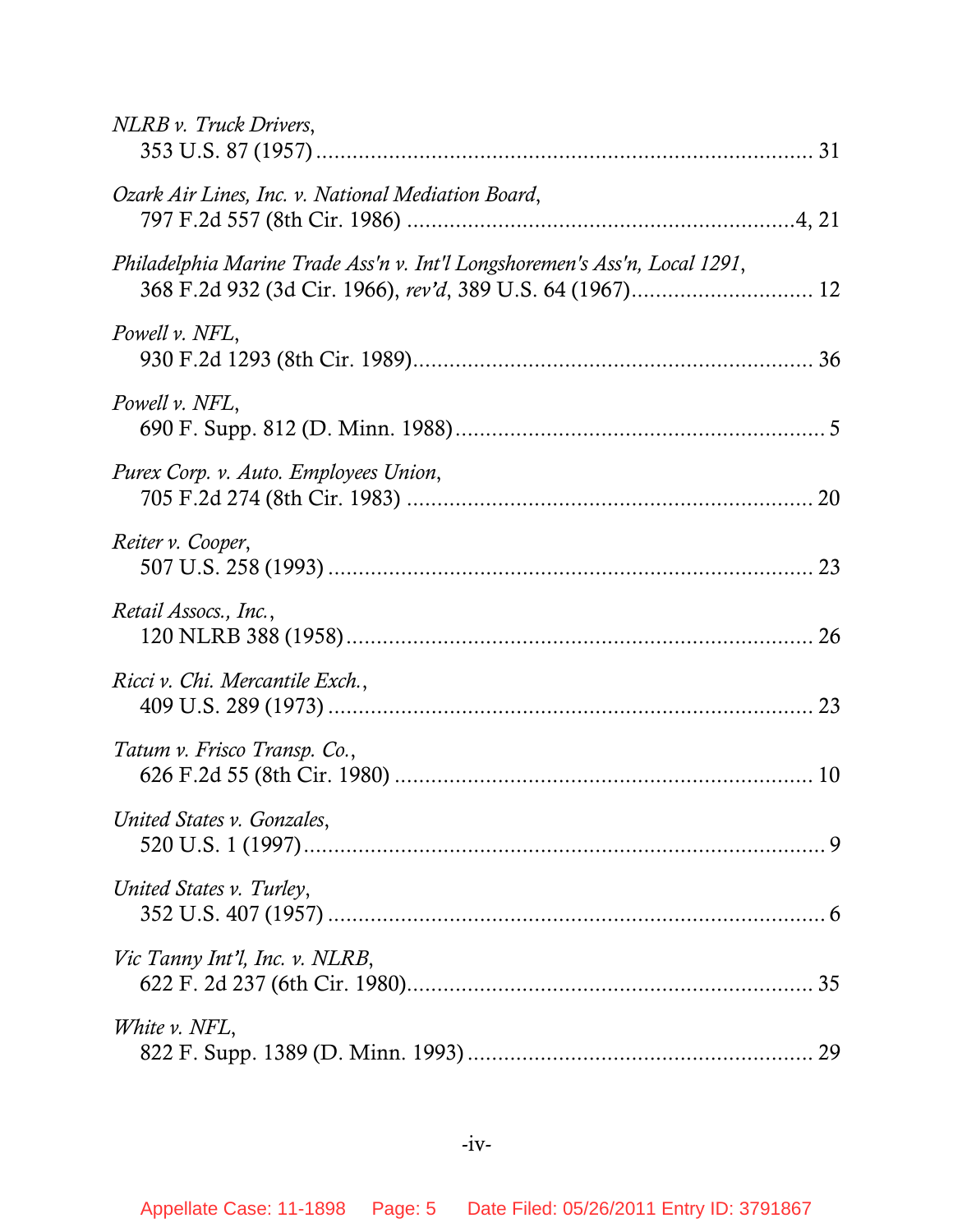| White v. NFL,                                    |
|--------------------------------------------------|
| <b>STATUTES</b>                                  |
|                                                  |
|                                                  |
|                                                  |
|                                                  |
|                                                  |
|                                                  |
|                                                  |
|                                                  |
|                                                  |
|                                                  |
|                                                  |
|                                                  |
|                                                  |
|                                                  |
| <b>OTHER AUTHORITIES</b>                         |
|                                                  |
|                                                  |
|                                                  |
| Br. for Appellants, NBA v. Williams, No. 94-7709 |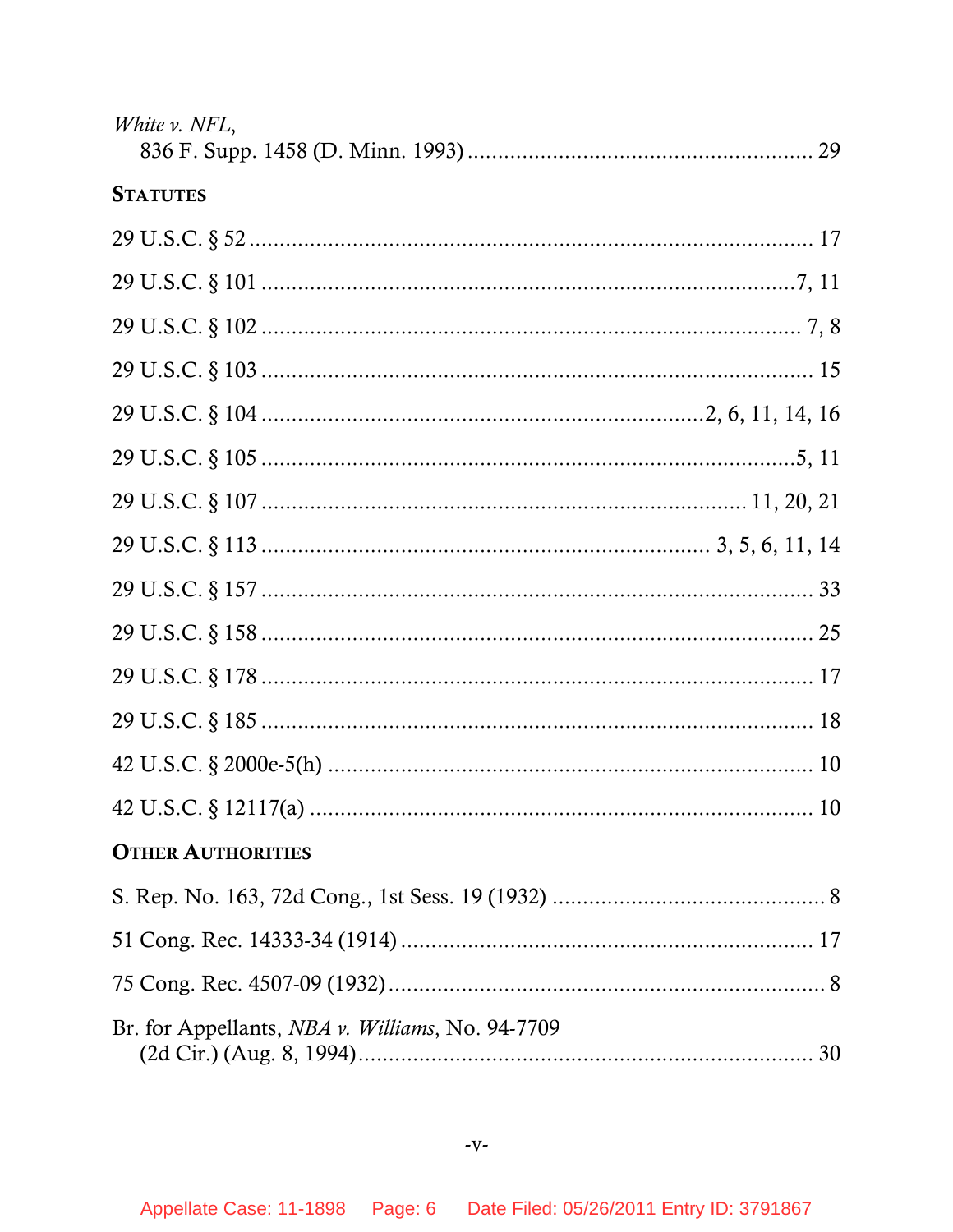| Felix Frankfurter & Nathan Greene,                                                                                  |    |
|---------------------------------------------------------------------------------------------------------------------|----|
| Bernard Meltzer, Labor Unions, Collective Bargaining,                                                               |    |
| Edward B. Miller, ANTITRUST LAWS AND                                                                                |    |
| NFLPA Form LM-2 (File No. 065-533) (Apr. 8, 2011),<br>available at http://kcerds.dol-esa.gov/query/getOrgOry.do  35 |    |
| http://www.nfllockout.com/2011/05/18/silver-settlement                                                              |    |
| http://www.ajc.com/sports/atlanta-falcons/falcons-respond                                                           | 34 |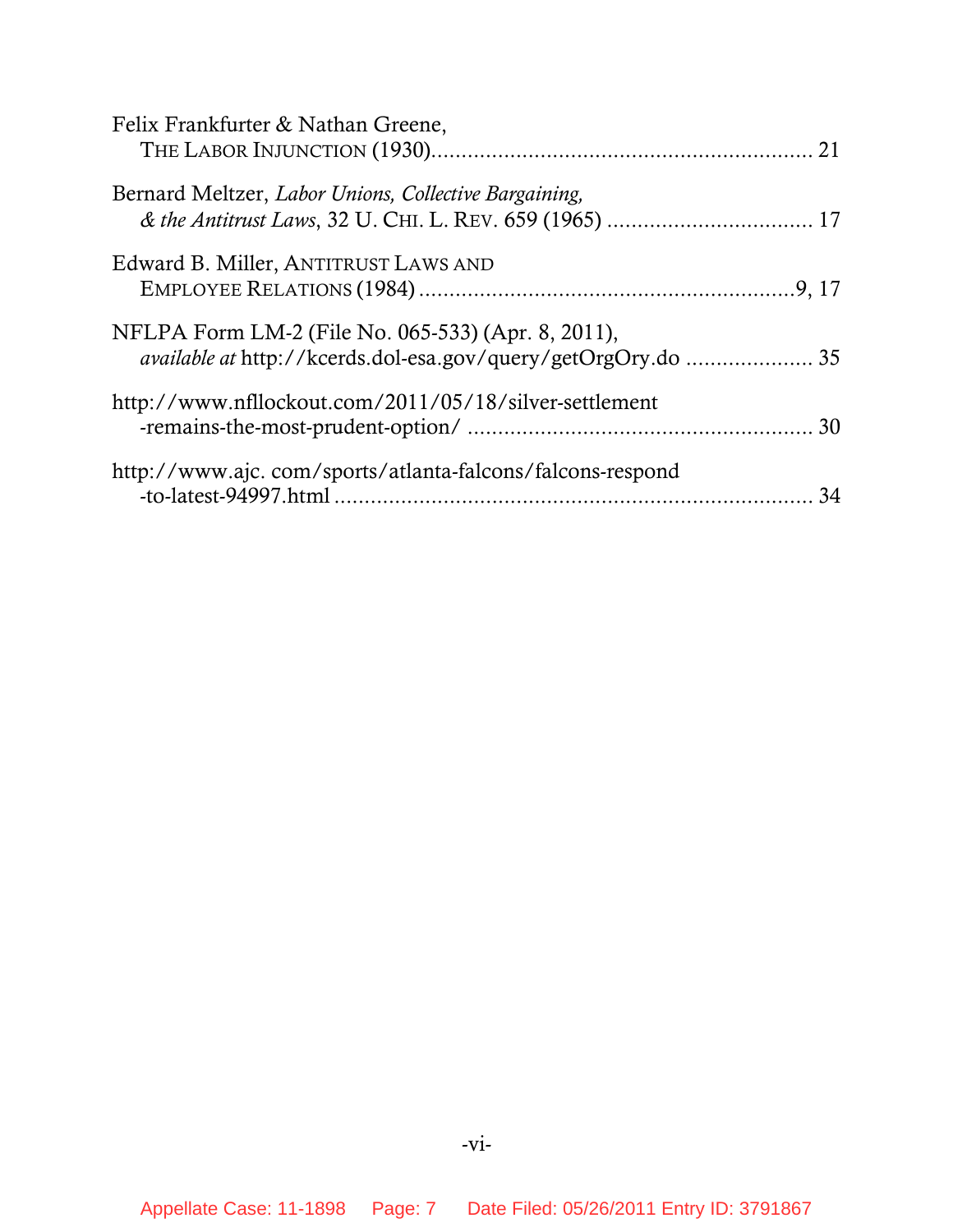#### **INTRODUCTION**

<span id="page-7-0"></span>The District Court's unprecedented order enjoining a lockout was precluded by at least three legal obstacles: the Norris-LaGuardia Act, primary jurisdiction, and the nonstatutory labor exemption. The only comparable order was swiftly reversed by the Seventh Circuit. Nothing in plaintiffs' lengthy submission does anything to dispel the "serious doubts" reflected in this Court's stay opinion or suggests why this order should escape the same fate.

Plaintiffs dedicate the bulk of their submission to elaborate efforts to escape the plain text of the Norris-LaGuardia Act. The length of that effort is a tribute to the clarity of the Act, which Congress expressly designed to put an end to creative efforts to circumvent Congress's intent that antitrust courts stay out of labor disputes. The dispute here self-evidently "involves or grows out of" a labor dispute, and every effort by plaintiffs to evade that commonsense conclusion is answered by an intentionally broadly-worded provision of the Act.

The Norris-LaGuardia Act precludes the injunction entered here, but the defects in the District Court's analysis run far deeper. The doctrine of primary jurisdiction precludes not just the order below, but any effort by an antitrust court to decide the validity of the purported disclaimer rather than deferring to the specialized expertise of the Board. And given the proximity in both time and circumstances of plaintiffs' lawsuit to the collective bargaining process,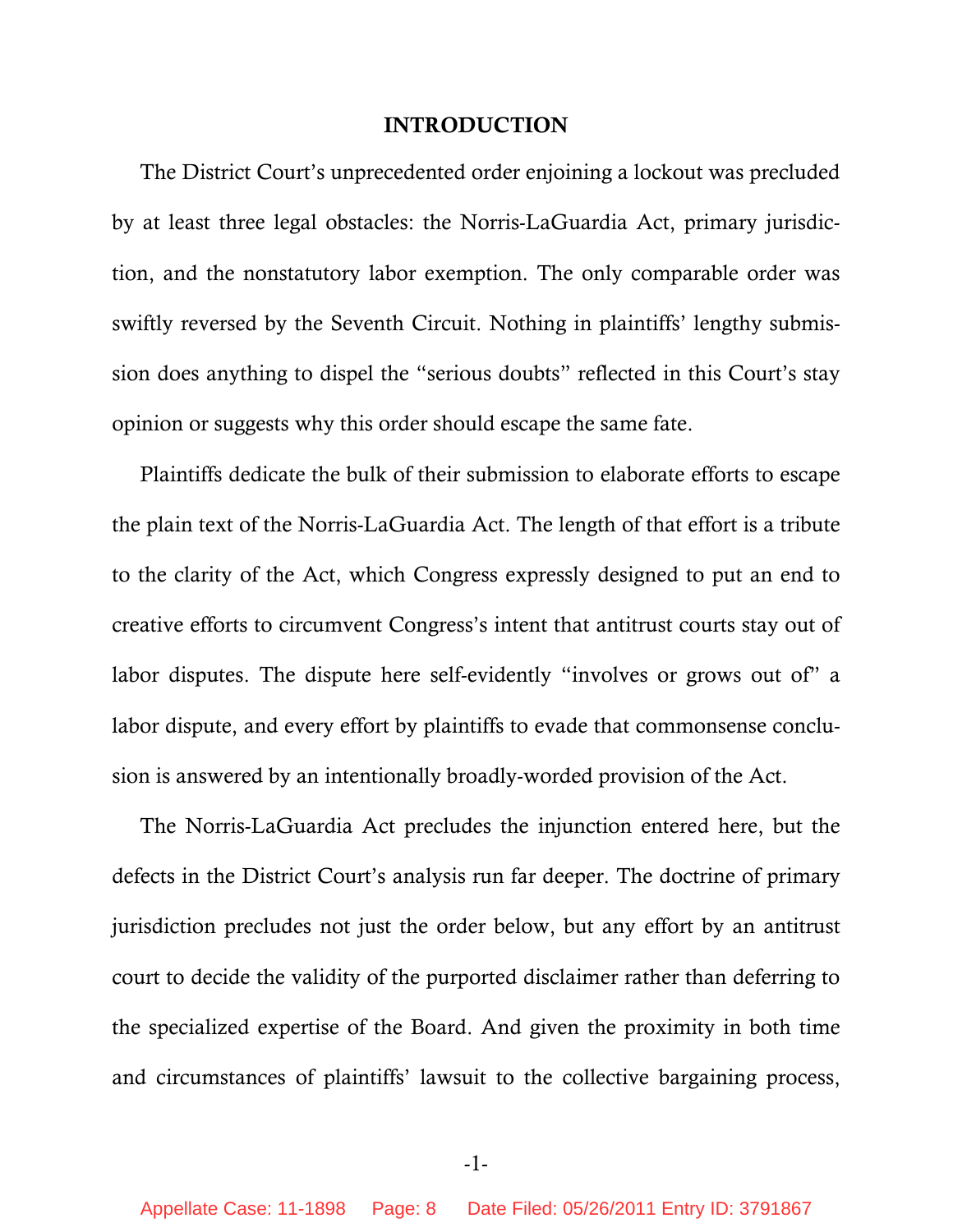<span id="page-8-0"></span>this is a case where antitrust liability is precluded altogether by the nonstatutory labor exemption. This Court should reverse the District Court's improper injunction, but should also make clear that the solution to this dispute over terms and conditions of employment lies with the labor laws and not in the antitrust courts.

#### **ARGUMENT**

## I. *The District Court Lacked Jurisdiction To Enjoin the Lockout.*

This Court's "serious doubts" about whether, under the Norris-LaGuardia Act, the District Court had jurisdiction to enter the injunction were wellfounded. (Stay Order 11.) Plaintiffs offer no basis to dispel those doubts. The statutory text resolves this appeal because this case "involv[es] or grow[s] out of a "labor dispute," and the Act prohibits injunctions against lockouts. 29 U.S.C. § 104.

# A. This case involves or grows out of a labor dispute.

Plaintiffs are wrong to assume that only disputes involving unions are "labor disputes" within the meaning of the Act. The Act and Supreme Court precedent make clear that a union is not an essential ingredient of a "labor dispute." But even if a union were necessary for a "labor dispute," the Act would nonetheless apply here because this case "grow[s] out of" the labor dispute between the NFL clubs and the NFLPA. That the NFLPA has pur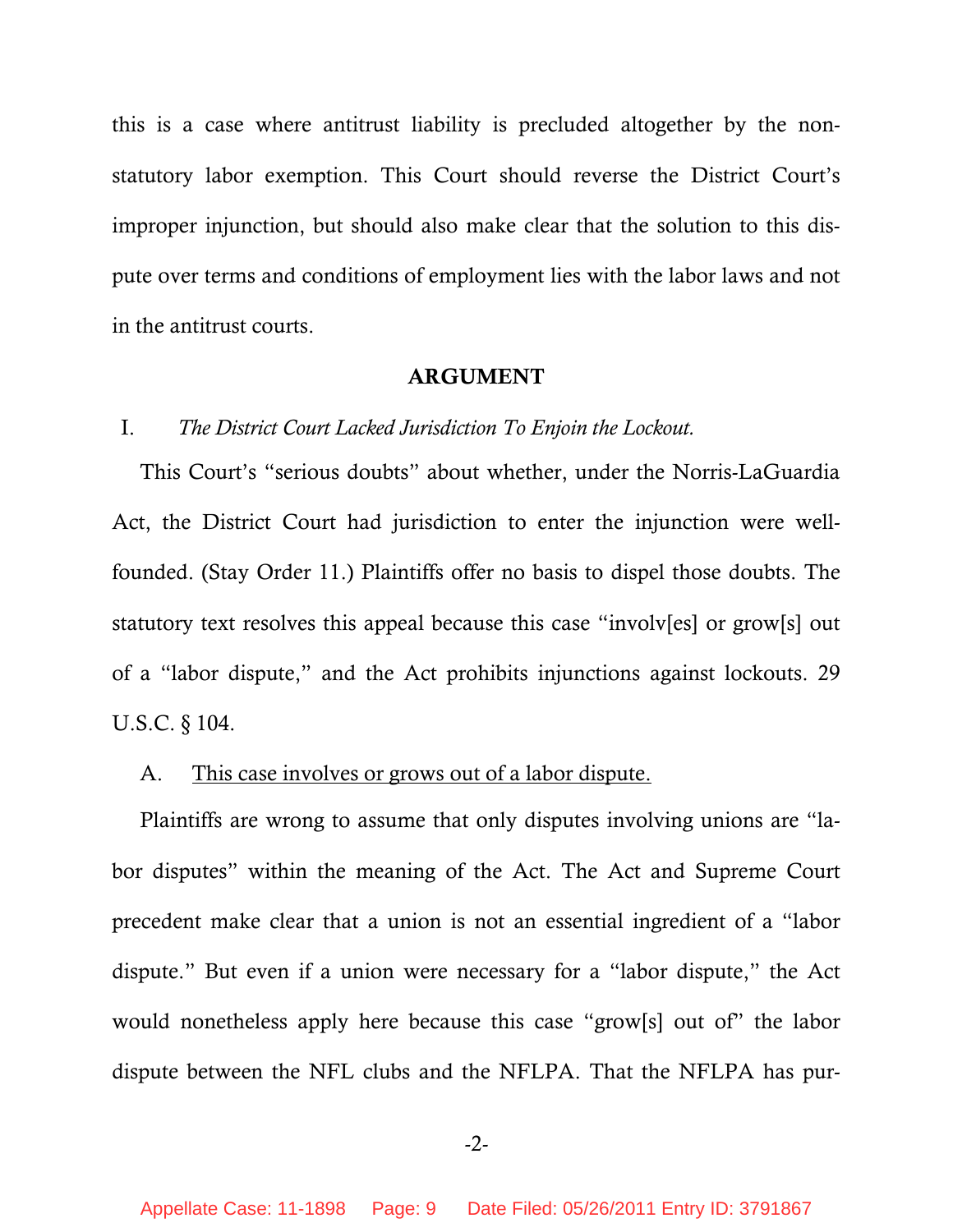<span id="page-9-0"></span>ported to disclaim any future role in collective bargaining is therefore irrelevant for purposes of the Act's application. Despite the inevitability of this conclusion, plaintiffs advance a plethora of arguments against it. None is persuasive.

# *1. The NFL and the players remain involved in a labor dispute.*

The Act defines "labor dispute" broadly, providing that the term "includes *any controversy* concerning terms or conditions of employment." *Id.* § 113(c) (emphasis added). "A case shall be held to involve or to grow out of a labor dispute when the case involves persons who are engaged in the same industry" and the dispute is "between one or more employers or associations of employers and one or more employees or associations of employees." *Id.* § 113(a). The Supreme Court has repeatedly recognized and emphasized the breadth of this language. (*See* NFL Br. 17-18.)

This case clearly falls within the Act's definition of a "labor dispute." Plaintiffs and defendants are engaged in the same industry; the dispute is between "one or more employers" and "one or more employees"; and plaintiffs are suing to enjoin the NFL from exercising a labor law right in support of its position in negotiations over "terms and conditions of employment." (*See* Stay Order 8.) Indeed, the purpose of plaintiffs' suit is to challenge the NFL's "terms and conditions of employment" not only for themselves but for all NFL players. (*Id.*)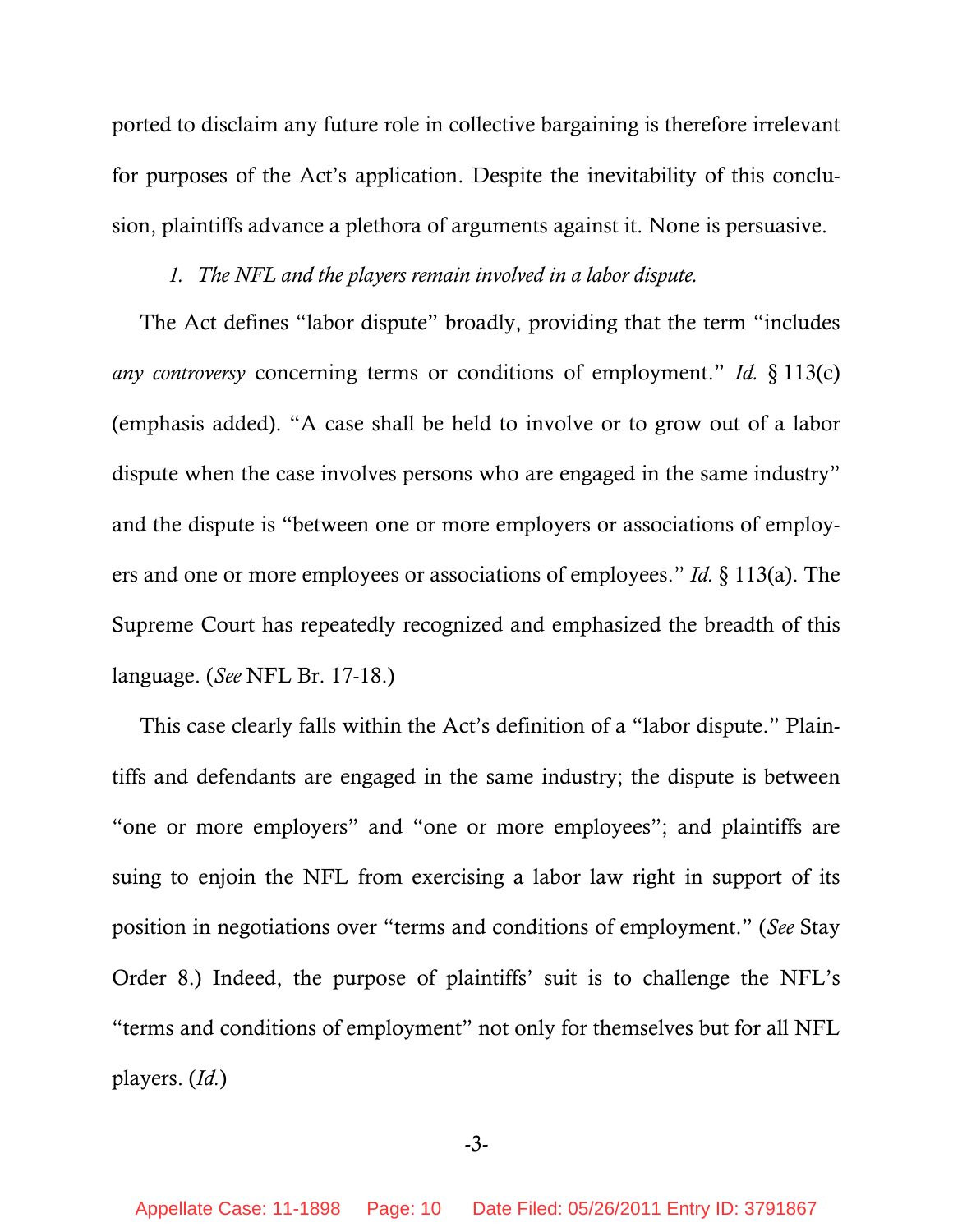Plaintiffs give top billing to *Ozark Air Lines, Inc. v. National Mediation Board*, 797 F.2d 557 (8th Cir. 1986). They contend (Br. 21) that *Ozark* established that an "individual challenge[] to antitrust violations" by definition does not "involv[e] or grow[] out of a labor dispute." *Ozark* held no such thing; indeed, it did not even involve the antitrust laws. The complaint there sought to enjoin an airline retirement board from reconsidering an employee's previouslydenied request for disability benefits. 797 F.2d at 558-60. The Court found the Norris-LaGuardia Act inapplicable because the dispute "ha[d] nothing to do with terms and conditions of employment *or* concerted labor activities," and because the Supreme Court had declared that "the specific provisions of the [Railway Labor Act ("RLA")] take precedence over the more general provisions of the Norris-LaGuardia Act." *Id.* at 563 (emphasis added, internal quotations omitted).

Thus, at most, *Ozark* stands for the proposition that the Norris-LaGuardia Act does not apply to a suit that (i) invokes a distinct and more specific federal labor statute, and (ii) that involves *neither* (a) a dispute over terms and conditions of employment *nor* (b) a "strike or other concerted labor activity," *i.e.*, one of the specifically-enumerated activities as to which the Norris-LaGuardia Act forbids injunctions. *Id.* But as this Court has already determined and as the "district court apparently did not question," the dispute here "is a 'controversy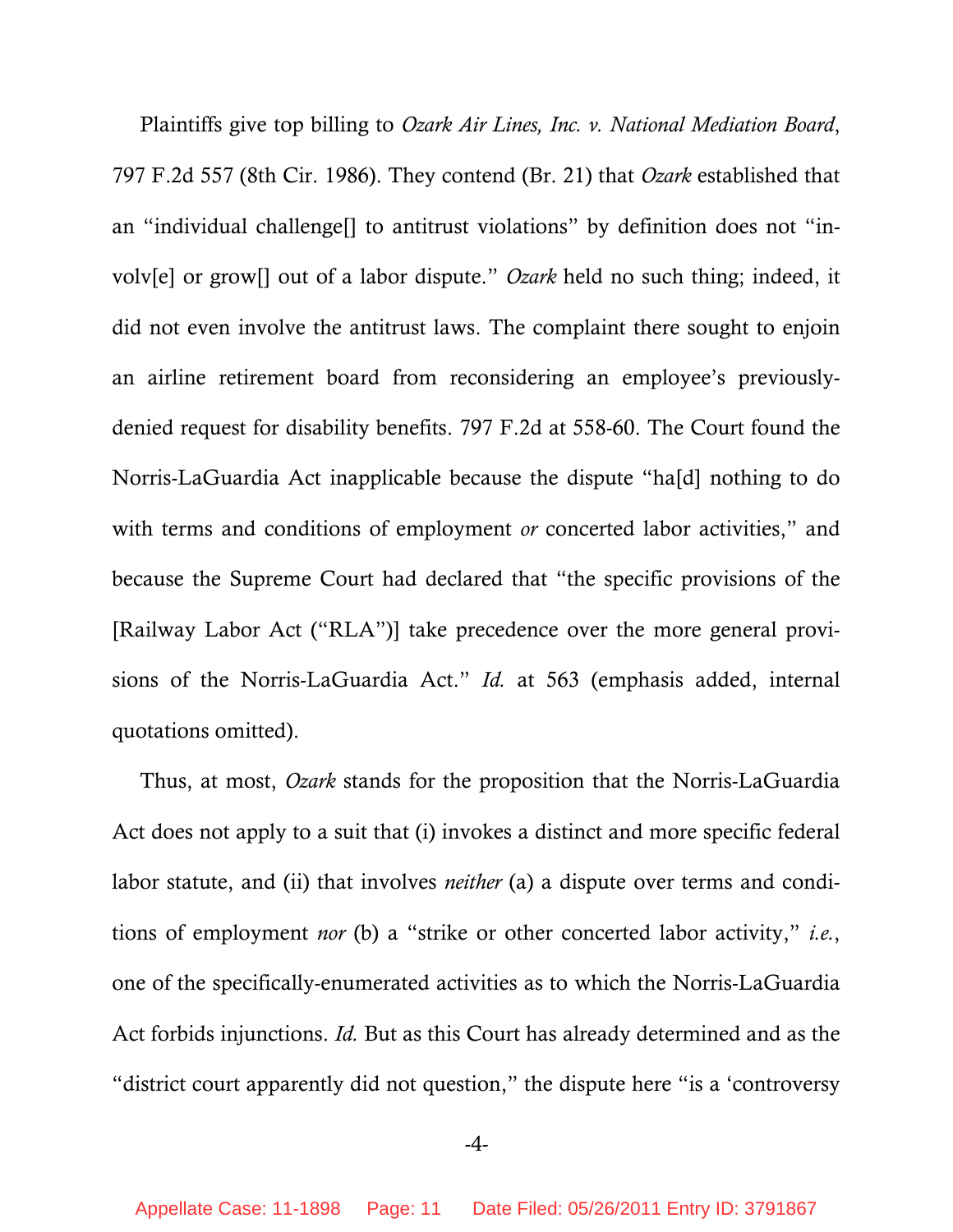concerning the terms and conditions of employment.'" (Stay Order 8 (quoting 29 U.S.C.  $\S 113(c)$ ).) Moreover, unlike the "more specific" provisions of the RLA, Congress most assuredly *did* intend for the Norris-LaGuardia Act to take precedence over claims brought under the antitrust laws. *See* 29 U.S.C. § 105. *Ozark* is thus of no relevance here.<sup>[1](#page-11-0)</sup>

Next, plaintiffs contend that the term "labor dispute" should be considered a "term of art" that requires the involvement of organized labor. Plaintiffs argue that the "Court must 'assume' that 'Congress intended' the term 'to have its established meaning.'" (Br. 23 (quoting *McDermott Int'l, Inc. v. Wilander*, 498 U.S. 337, 342 (1991).) But that interpretive rule typically applies only when the statute does not define the term at issue. *See McDermott Int'l*, 498 U.S. at 342 ("The Jones Act does not define 'seaman.'"); *see also, e.g.*, *Green Tree Fin. Corp.- Ala. v. Randolph,* 531 U.S. 79, 86 (2000); *Nationwide Mut. Ins. Co. v. Darden*, 503

 $\overline{a}$ 

<span id="page-11-0"></span><sup>&</sup>lt;sup>1</sup> The need to reconcile the RLA with the Norris-LaGuardia Act also explains the result in *Brotherhood of Locomotive Engineers v. Baltimore & Ohio Railroad Co.*, 310 F.2d 513 (7th Cir. 1962), which involved an injunction barring attempted imposition of new work rules by an employer subject to the RLA. If read to apply outside the RLA context, the Seventh Circuit's decision would conflict with *Local Union No. 884 v. Bridgestone/Firestone, Inc.*, 61 F.3d 1347, 1352 (8th Cir. 1995), in which this Court vacated an injunction against an *employer* because the challenged conduct was covered by Section 4 of the Act and did not implicate the *Boys Markets* exception necessary to "preserve the arbitration process." *See also Powell v. NFL*, 690 F. Supp. 812, 817-18 (D. Minn. 1988) (refusing to issue antitrust injunction due to lack of jurisdiction under the Act).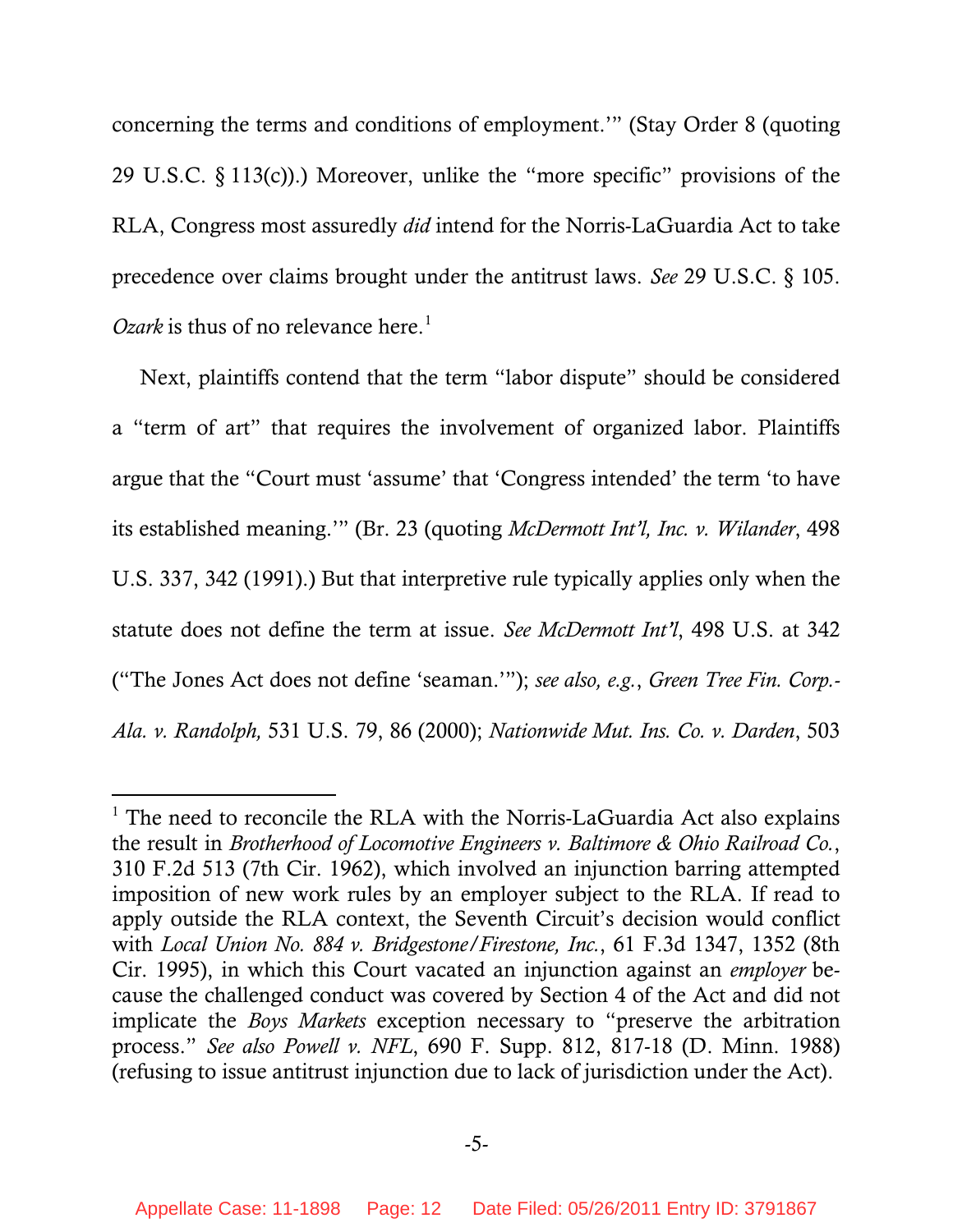U.S. 318, 322 (1992); *United States v. Turley*, 352 U.S. 407, 411 (1957). Here, the Norris-LaGuardia Act *does* provide a consciously broader definition of the term "labor dispute," explicitly stating that the term is "*defined* in this section." 29 U.S.C. § 113(a) (emphasis added); *see also id.* § 104 ("as these terms are herein defined"). Accordingly, the principle on which plaintiffs rely does not apply.

Plaintiffs also argue that courts must look to a term's "ordinary meaning" "[e]ven when construing a statutory definition." (Br. 24.) But "ordinary meaning" cannot limit the scope of a term as to which Congress consciously adopted an extraordinarily broad definition, as it did in the Norris-LaGuardia Act. *See, e.g.*, *Bodecker v. Local Union No. P-46*, 640 F.2d 182, 185 (8th Cir. 1981) (rejecting proposed narrow definition of "labor dispute" that would "conflict with the statutory definition of the relevant terms").

Any preexisting narrow interpretation of "labor dispute" could not override the clear language of the statute, which commands, in no uncertain terms, that a "case *shall be held* to involve or to grow out of a labor dispute when the case involves persons who are engaged in the same industry … whether such dispute is (1) between one or more employers or associations of employers and *one or more employees or associations of employees*." 29 U.S.C. § 113(a) (emphasis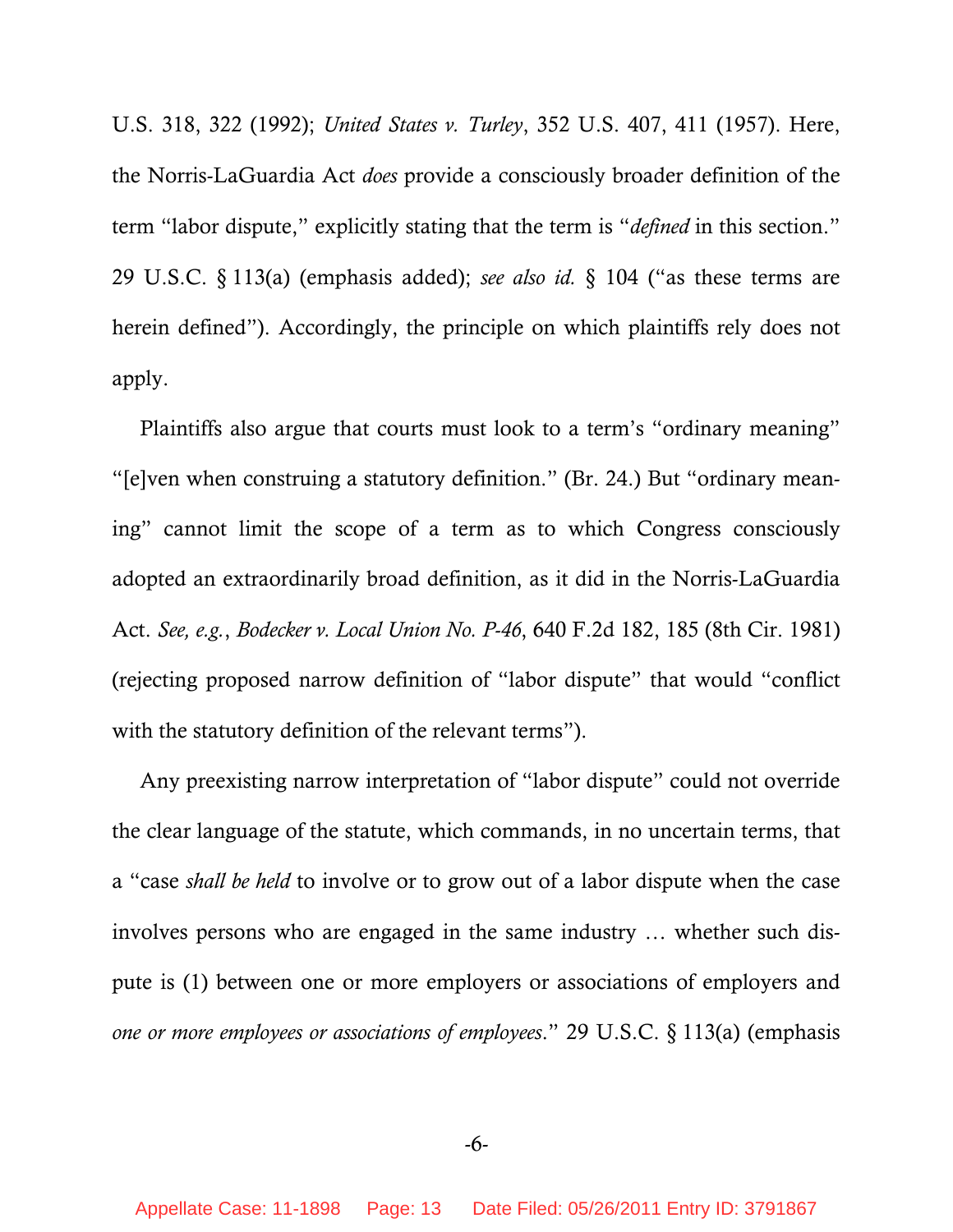added). "The Act does not specify that the employees must be members of a union for the case to involve or grow out of a labor dispute." (Stay Order 8-9.)

Plaintiffs emphasize Section 13(c)'s use of the verb "includes," but that term—especially when followed by the expansive phrase "any controversy concerning terms or conditions of employment"—merely confirms Congress's intent to define the phrase as broadly as possible. Whatever inference one might draw from a definition in which "includes" is followed by one or more narrowing terms, "includes" followed by a broad term is a hallmark of statutory breadth and inclusiveness.

Nor is plaintiffs' position supported by Section 2 of the Act, which describes the relevant "public policy of the United States." 29 U.S.C. § 102. Plaintiffs misunderstand the role of Section 2 in the Act's overall framework. Under Section 1,

[n]o court of the United States … shall have jurisdiction to issue any restraining order or temporary or permanent injunction in a case involving or growing out of a labor dispute, except in a strict conformity with the provisions of this chapter; *nor* shall any such restraining order or temporary or permanent injunction be issued contrary to the public policy declared in this chapter*.*

29 U.S.C. § 101 (emphasis added). Thus, the Act bars not only the types of injunctions specifically forbidden by the Act's various provisions, such as Section 4, and injunctions that do not strictly conform with Section 7's re-

-7-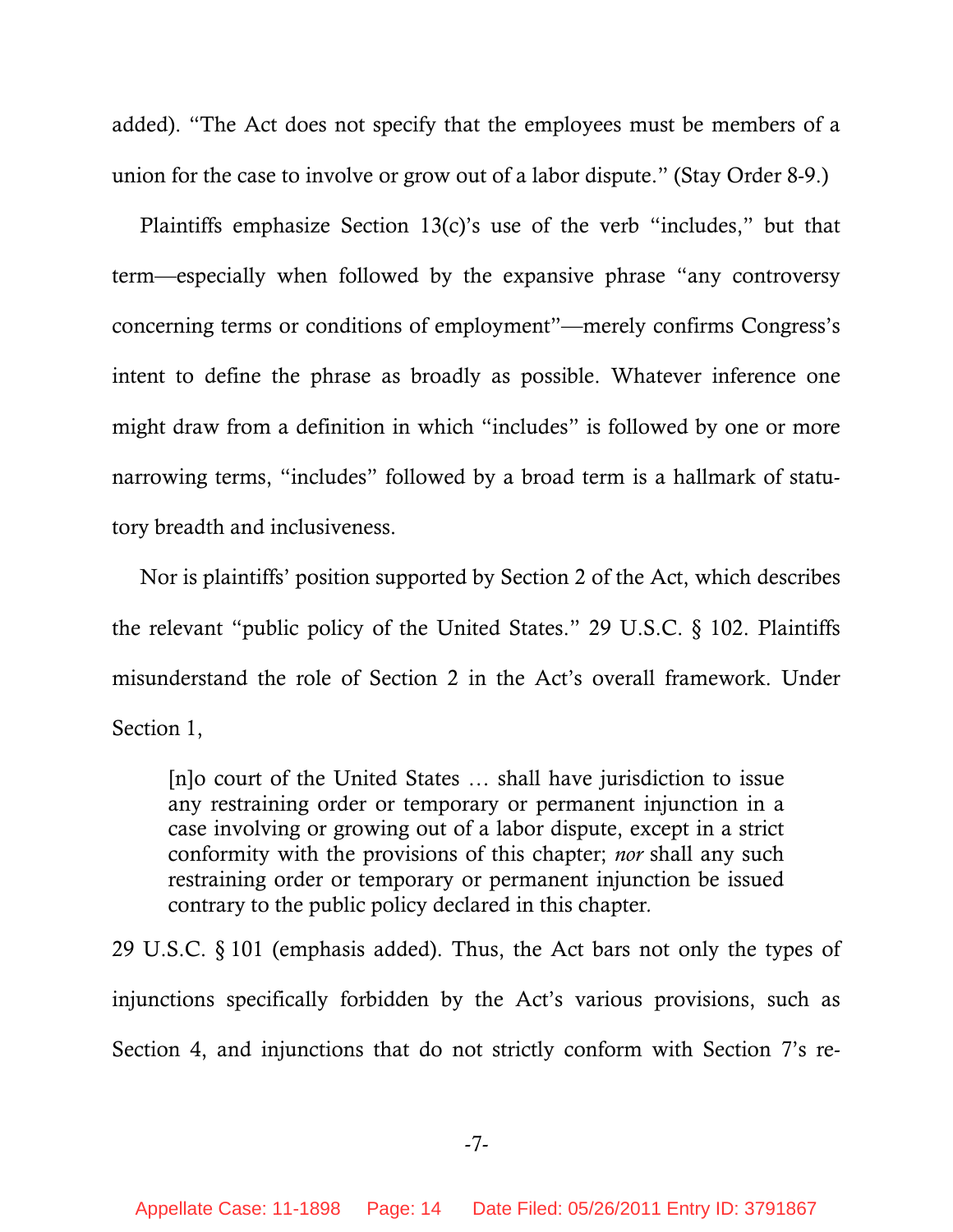quirements, but *also* injunctions that are not specifically covered by the Act but nonetheless undermine the public policy defined in Section 2. Section 2 thus imposes an *additional* constraint on courts' authority to issue an injunction, but it does not give courts interpretive license to ignore or contort the plain language of the Act's other provisions. Furthermore, Section 2 *confirms* that the Act's protections do not require the presence of a union, as it observes that an employee can negotiate "the terms and conditions of *his* employment" with or without associating with other employees. 29 U.S.C. § 102 (emphasis added).

Plaintiffs place great emphasis on the Act's legislative history, which is not nearly as one-sided as they contend. *See, e.g.,* 75 Cong. Rec. 4507, 4509 (1932) ("Wherever it can be done this bill applies equally to organizations of labor and to organizations of capital. Organizations of employees and organizations of capital are treated exactly the same. … [The bill] asks for the laboring man nothing that it does not concede to the corporation.") (remarks of Sen. Norris); S. Rep. No. 163, 72d Cong., 1st Sess. 19 (1932) ("it will be observed that this section [Section 6], *as do most all of the other prohibitive sections of the bill*, applies both to organizations of labor and organizations of capital") (emphasis added); *see also* Edward B. Miller, ANTITRUST LAWS AND EMPLOYEE RELATIONS 22 (1984) ("The legislative history of the Clayton and Norris-LaGuardia Acts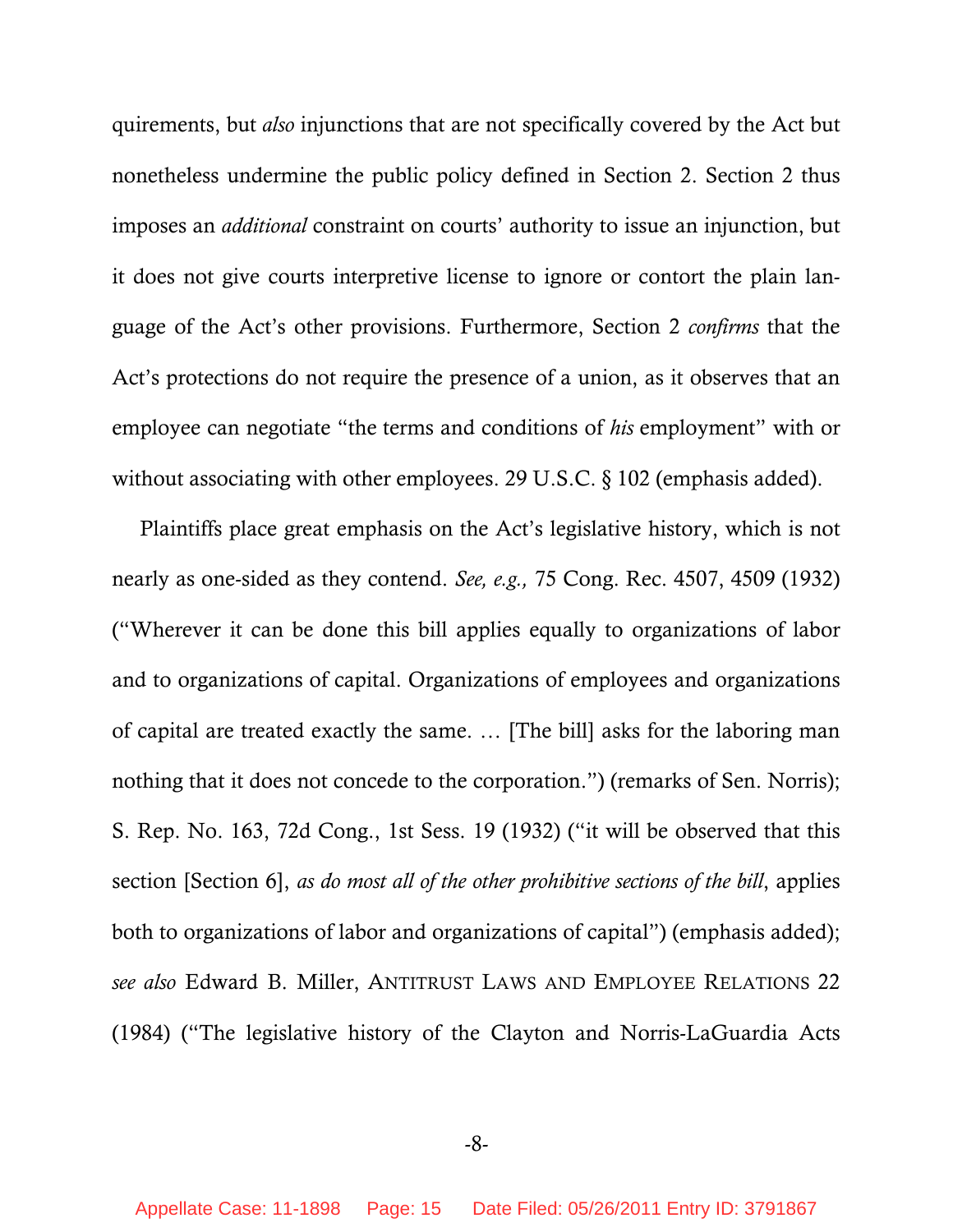seems to support the availability of the exemption to employers as well as unions."); *id.* at 15-25.

In all events, it is now well-established that when plain statutory text is inconsistent with legislative history, courts "follow the text, rather than the legislative history." *United States v. Gonzales*, 520 U.S. 1, 8 (1997). As the Supreme Court has cautioned with respect to *this statute*: "[I]t is not our province to define the purpose of Congress apart from what it has said in its enactments, and if [a party's] activities fall within the classes defined by the [Norris-LaGuardia Act], we are bound to accord [the party] … the benefit of the legislative provisions." *Am. Med. Ass'n v. United States,* 317 U.S. 519, 535 (1943).

Plaintiffs assert that "[c]ourts have uniformly recognized that the [Act's] scope is limited to disputes involving *organized* labor," (Br. 29), but that assertion is incorrect. Some of the cases plaintiffs cite hold that the Act applies to disputes involving unions—which no one denies—but not a single one holds that the Act is *limited* to such disputes. And, of course, the biggest problem with plaintiffs' assertion is *New Negro Alliance v. Sanitary Grocery Co.*, 303 U.S. 552 (1938), which held that the Act applied even though there was no union involved.

Plaintiffs strain mightily to distinguish the case without success. They claim that "the *only* question the Court addressed was whether racial discrimination

-9-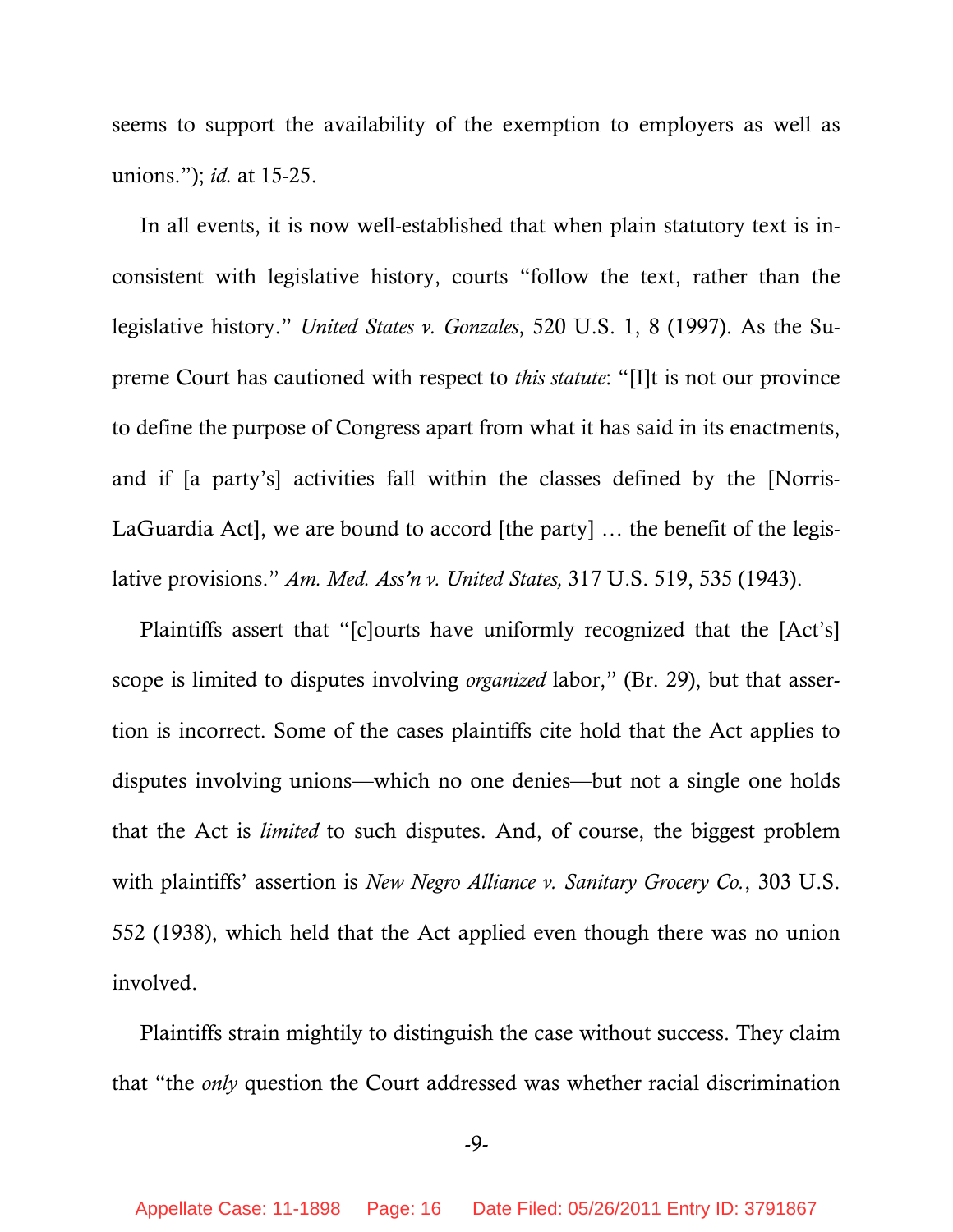could be the proper subject of a 'labor dispute'" (Br. 30), but the Court answered that question "yes" in the absence of a union, rejecting Respondent's argument that the Act was inapplicable because no union was involved. (*See*  NFL Br. 22-23.) That the Court "did not discuss whether the [Act] applies to employees who are not collectively organized" (Br. 30) even though the argument was advanced is compelling confirmation that the Court found the argument unpersuasive. And plaintiffs' contention that the result in *New Negro Alliance* was premised on Section 2 is mystifying, given that the Court did not cite or discuss that provision.

Finally, plaintiffs contend that "[a]dopting the NFL's view of 'labor dispute' … would disrupt settled expectations confirmed by more than 80 years of judicial interpretation." (Br. 32.) As a threshold matter, it bears emphasis that none of the cases plaintiffs cite to support this argument even mentions the Norris-LaGuardia Act. But more importantly, plaintiffs attack a straw man by suggesting that the NFL's position is that *all* suits involving an employer and an employee implicate the Act. For example, Congress has explicitly exempted from the Act's prohibitions injunctions requested under the ADA and Title VII, *see* 42 U.S.C. § 2000e-5(h) & 42 U.S.C. § 12117(a), and this Court has recognized that reinstatement orders for individual employees are a permissible equitable relief for violations of the LMRA. *See Tatum v. Frisco Transp. Co.*, 626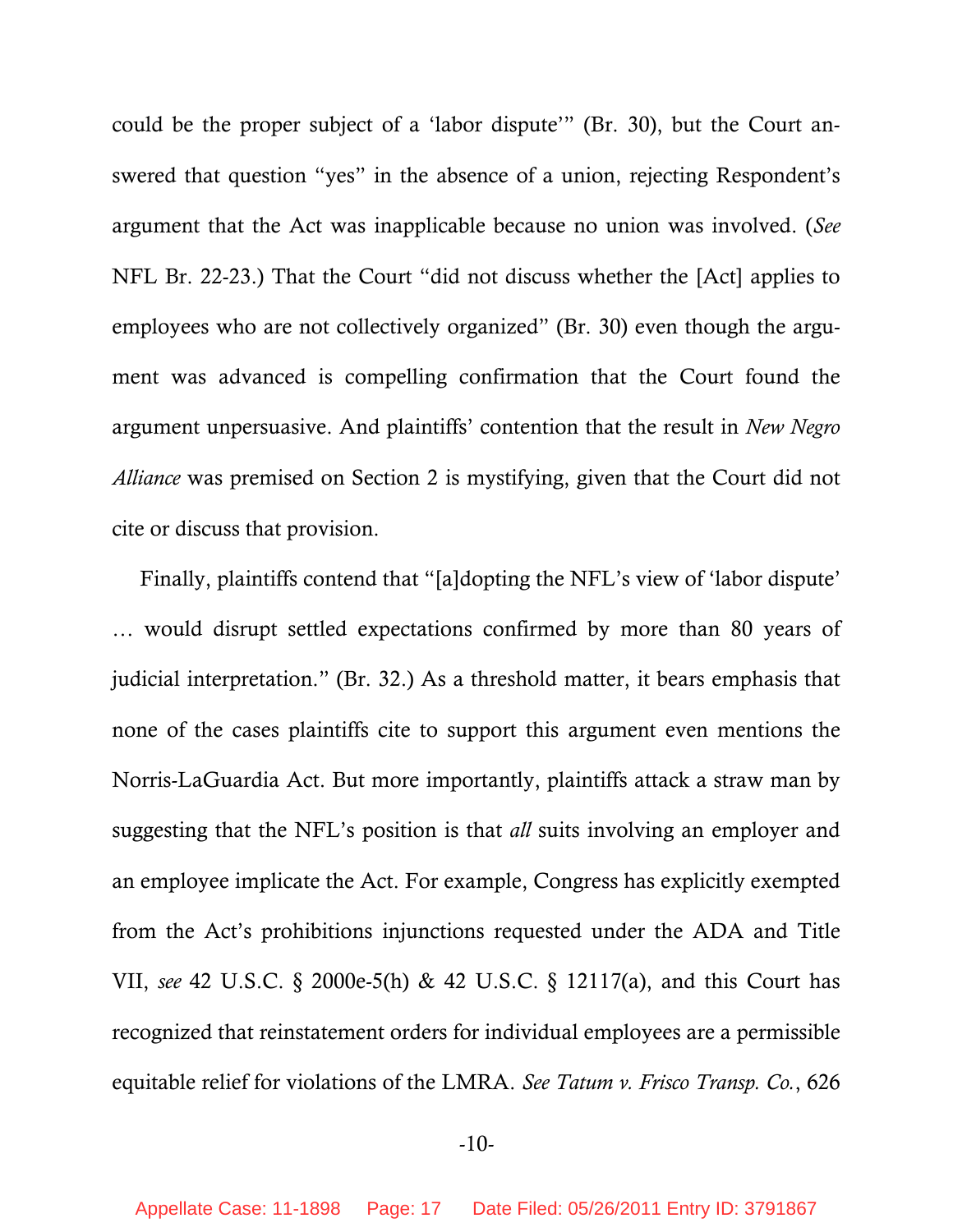<span id="page-17-0"></span>F.2d 55, 60 (8th Cir. 1980). Whatever need the courts may have to reconcile the Act with later-enacted or more specific employment laws, its primacy over the antitrust laws—which preexisted and prompted the Norris-LaGuardia Act—is clearly addressed in Section 5 of the Act itself. 29 U.S.C. § 105.

At bottom, plaintiffs are simply wrong to claim that "there is no evidence that Congress intended the [Act] to apply to disputes in which nonunionized employees act as individuals, whether alone or as representatives of a class of individuals, rather than through collective organizations." (Br. 29.) "[T]he best evidence of what Congress wanted is found in the statute itself," *Bread Political Action Comm. v. Fed. Election Comm'n*, 455 U.S. 577, 584 (1982), and the statute shows that Congress intended to cover disputes involving "employees *or* associations of employees"—*i.e.*, disputes involving individual employees or collective associations of employees. 29 U.S.C. § 113(a) (emphasis added).

# *2. At the very least, this case grows out of a labor dispute.*

Even under the District Court's mistaken view that the purported disclaimer means that this controversy is no longer a labor dispute, the Norris-LaGuardia Act would still apply because the case indisputably "grow[s] out of" a labor dispute. 29 U.S.C. §§ 101, 104, 107. When an employer locks out employees immediately after a failed attempt to reach a new collective bargaining agree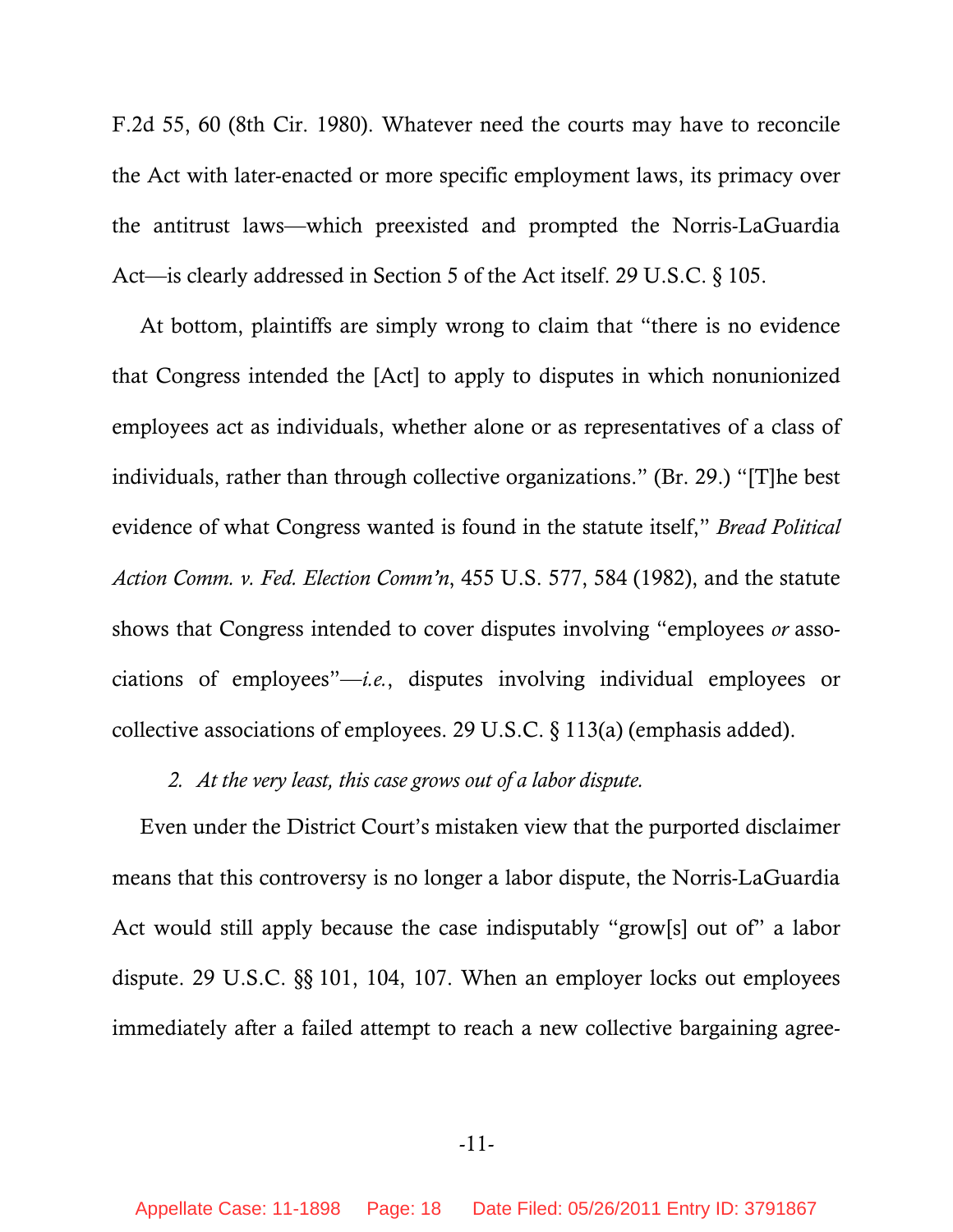ment with their union, there can be no doubt that the controversy "grow[s] out of" a labor dispute.

Against this natural reading of the phrase "grow[s] out of," plaintiffs offer *Philadelphia Marine Trade Ass'n v. Int'l Longshoremen's Ass'n, Local 1291*, 368 F.2d 932 (3d Cir. 1966), which was reversed by the Supreme Court, 389 U.S. 64 (1967). Plaintiffs read the case too broadly. As one of three reasons a distinct provision of the Act was inapplicable, the Third Circuit observed that a labor dispute between a union and an employer "was no longer alive" when it "had been settled by [an] arbitrator's award in accordance with the bargaining agreement." *Id.* at 934. *Philadelphia Marine* stands, at most, for the proposition that when a labor dispute has been definitively *resolved*, such as by binding arbitra-tion, disputes cannot be said to "grow[] out of" it.<sup>[2](#page-18-0)</sup> It does not address the situation where a labor dispute between the union and an employer is *unresolved*. When employees disclaim union representation in the midst of an unresolved labor dispute, the employees' continued effort to seek improved "terms and conditions of employment" through litigation self-evidently "grow[s] out of" the earlier dispute.

 $\overline{a}$ 

<span id="page-18-0"></span> $2$  In reversing on other grounds, the Supreme Court expressly reserved whether the injunction implicated the Norris-LaGuardia Act. *See* 389 U.S. at 73, 75.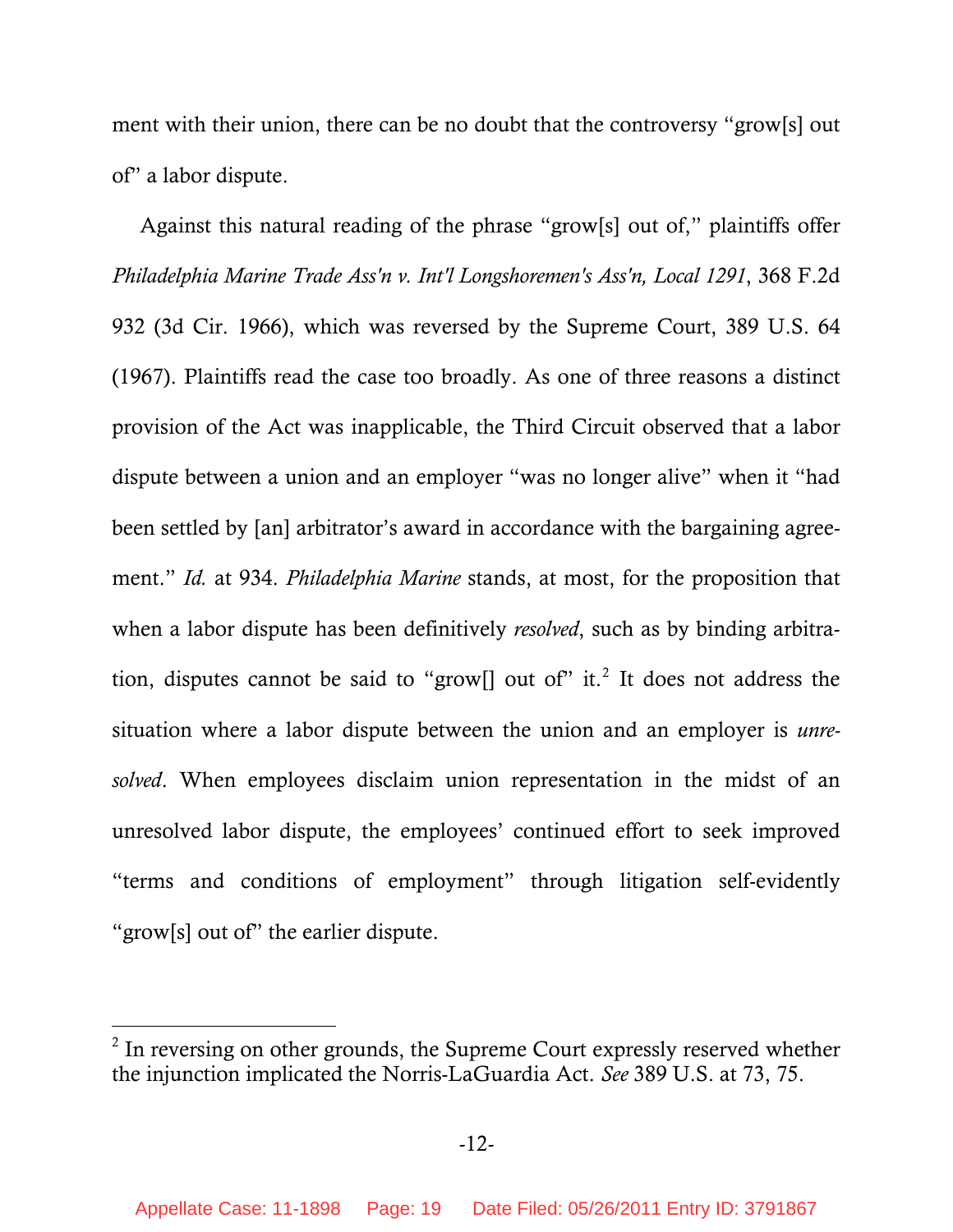Plaintiffs contend that "the NFL is unable to formulate any coherent limiting principle for its theory that the 'grows out of' language is a temporal extension of the" Act. (Br. 36.) Terms like "grow[s] out of" or "arises under" may require some line drawing when it comes to the outer boundaries. At the same time, such terms provide a clear and ready answer in a case like this one where it is obvious that even if there is no longer a "labor dispute," the case grows directly out of one. This antitrust suit against employers by their employees followed literally minutes after the employees' union walked away from collective bargaining and assails some of the very terms and conditions of employment to which the parties had previously agreed in collective bargaining and that were then under discussion at the bargaining table. This is not the case to draw an outer line.

It is also worth recognizing that the outer limit here may be largely selfenforcing. The League's decision to employ the labor law tool of a lockout underscores the League's own sincere belief (well-supported by current statements of the NFLPA leadership as well as the NFLPA's history) that the disclaimer is temporary and tactical, and that the collective bargaining process is not over.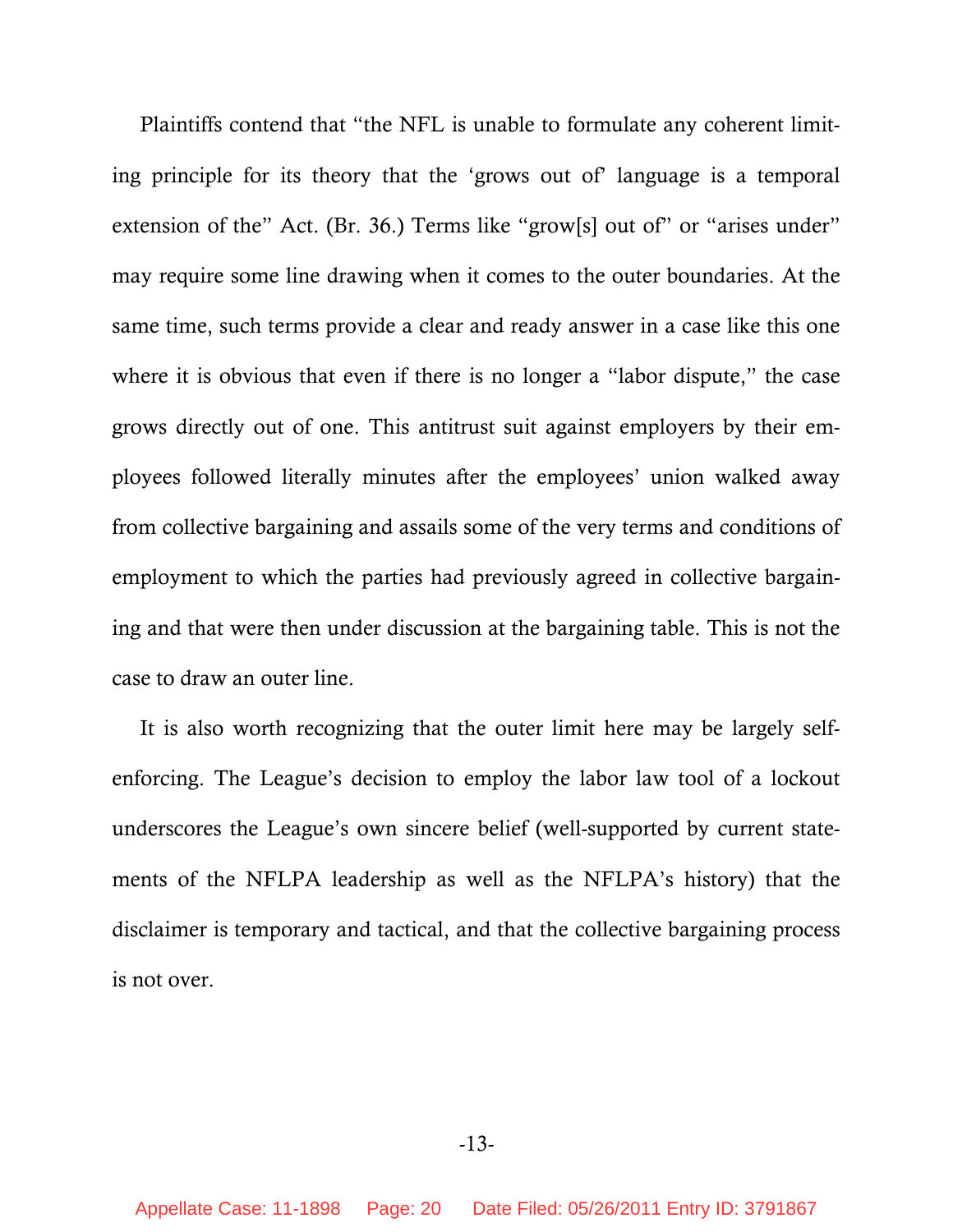#### <span id="page-20-0"></span>B. Section 4(a) bars injunctions against lockouts.

Section 4(a) flatly prohibits the injunction here because it bars issuance of an "injunction in any case involving or growing out of any labor dispute to prohibit any person or persons participating or interested in such dispute … from … [c]easing or refusing … to remain in any relation of employment." 29 U.S.C. § 104(a). This Court has already indicated its likely assent to this reading of the statute (*see* Stay Order 11), and none of plaintiffs' arguments provides any reason to reconsider that view.

Once again, plaintiffs' first insuperable obstacle is the text. By locking out employees, an employer "ceas[es] or refus[es] … to remain in any relation of employment." Plaintiffs' argument that "any relation of employment" refers only to conduct of employees makes no sense. Employment is a two-way street, and a "relation," by definition, involves at least two parties. Moreover, Section 4(a) is not silent on which parties are protected from injunctions: The protection extends to "any person or persons participating or interested in" the dispute, a phrase expressly defined to include employers. 29 U.S.C. § 113(b). And the Act itself contemplates that "[e]ither party to [an employment] con-

-14-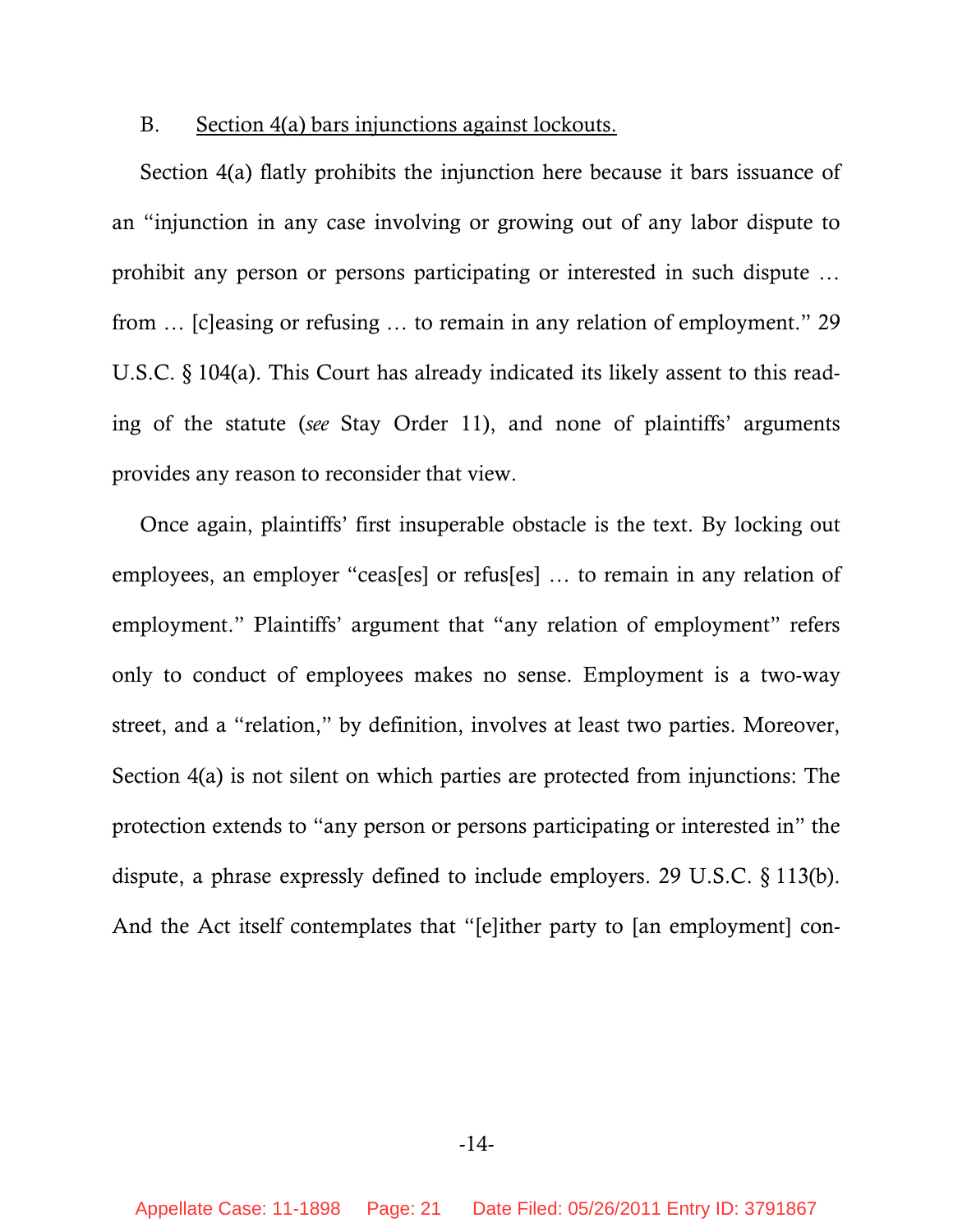tract," *i.e.,* employees *or* employers, can "withdraw from an employment relation." 29 U.S.C. § 10[3](#page-21-0)(b).<sup>3</sup>

Plaintiffs argue that Section 4(a) cannot apply because the NFL clubs are only temporarily refusing to allow the players to work, but that argument also cannot be squared with the text. "[R]efusing … to remain in any relation of employment" demands neither finality nor complete severance. "Any relation of employment" would include an employer that refuses to pay overtime or adhere to terms of an expired CBA, as well as employers that refuse to negotiate with or hire new employees.

As plaintiffs' complaint alleges (Add. 65-66 (¶138)), the NFL clubs are not paying players, allowing them to come to work, or communicating with them about their work, and thus are "refusing … to remain" in any relation of employment with the players. That both sides expect employment relationships to resume once this labor dispute is resolved does not mean that there has been no temporary cessation of the employment relationship. Indeed, just as "per-

 $\overline{a}$ 

<span id="page-21-0"></span><sup>3</sup> *See also Heheman v. E.W. Scripps Co.*, 661 F.2d 1115, 1125 (6th Cir. 1981) (recognizing that the terms of the Act "do not distinguish between injunctions against labor and injunctions against management," holding that Section 4(a)'s prohibition on injunctions against "refusing … to remain in any relation of employment" barred an injunction against an employer); *Congresio de Uniones Industriales v. VCS Nat'l Packing Co.*, 953 F.2d 1, 2 (1st Cir. 1991) (holding that Section 4 barred an injunction against a plant closure).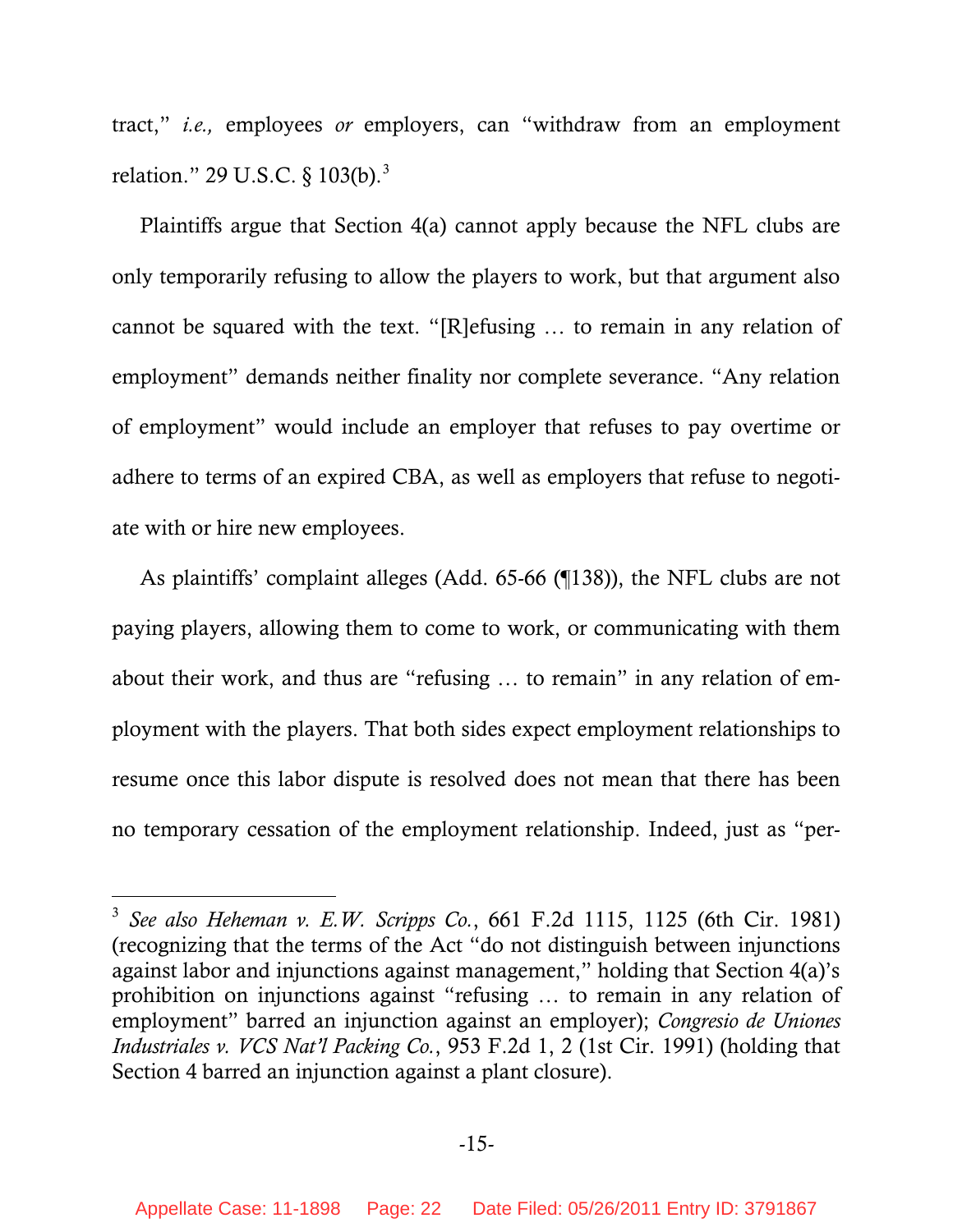manent" strikes often end with the striking workers returning to work, so too do lockouts.

Surely, if Section 4(a) was designed to reach only strikes, Congress would have said so. But instead, it protects both strikes ("[c]easing or refusing to perform any work") and the employer counterpart, *i.e.,* a lockout ("[c]easing or refusing … to remain in any relation of employment"). Other parts of Section 4 have a similar structure. For example, Section 4(c) bars injunctions prohibiting "[p]aying or giving to, or withholding from, any person participating or interested in such labor dispute, any strike or unemployment benefits or insurance, or other moneys or things of value." 29 U.S.C. § 104(c). This clearly protects both the union's ability to receive strike benefits and the employer's ability to receive strike insurance, or to withhold employee salaries during a dispute about the terms and conditions of their employment.

Next, plaintiffs argue that the Clayton Act proves that the Norris-LaGuardia Act does not prohibit injunctions against lockouts. But the opposite is true—both the Clayton Act and the Norris-LaGuardia Act "permit multiemployer lockouts." *NBA v. Williams,* 45 F.3d 684, 689 (2d Cir. 1995); *Brown v. Pro Football Inc.*, 50 F.3d 1041, 1055 (D.C. Cir. 1995) (quoting *Williams*). Plaintiffs' cases do not hold to the contrary, but, much like their Norris-LaGuardia cases, *see* page 9 *supra*, merely apply the Clayton Act to employees.

-16-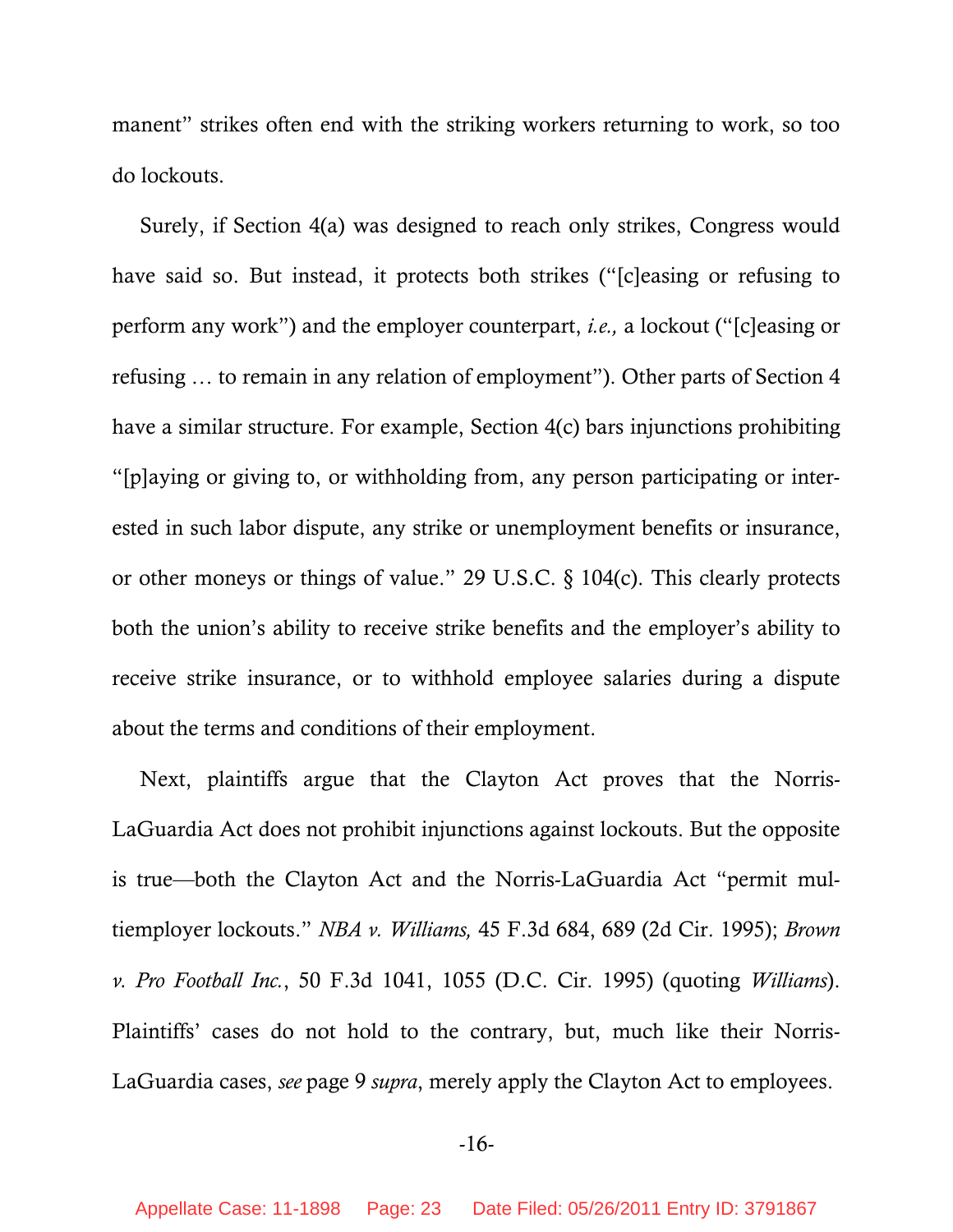And indeed, the legislative history of Section 20 of the Clayton Act (29 U.S.C. § 52) demonstrates that the provision *was* in fact understood to apply to both employers and employees. *See* 51 Cong. Rec. 14333-34 (1914) ("The corporation therefore has the same authority as the individual under this clause to terminate relations of employment."); *see also* Bernard Meltzer, *Labor Unions, Collective Bargaining, & the Antitrust Laws*, 32 U. CHI. L. REV. 659, 672 n.53 (1965) (citing legislative history showing that Congress understood Section 20 of Clayton Act to insulate employer conduct); Miller, *supra,* at 22. Moreover, the Norris-LaGuardia Act was designed to reinforce the Clayton Act. Aside from contravening the text of the two statutes, it would be utterly frustrate Congress's will to treat the Clayton Act as a limitation on the applicability of the Norris-LaGuardia Act.

Plaintiffs also have no answer to the fact that the Labor-Management Relations Act (LMRA) of 1947 specifically states that the Norris-LaGuardia Act does not apply to presidentially-initiated injunctions against lockouts that threaten national security. 29 U.S.C. § 178(b). All they can muster in response is the notion that "[t]he exemption for lockouts is necessary because, in a unionized workplace, they would otherwise be subject to Section 7." (Br. 43 n.3.) But if all that stood between injunctions against lockouts was compliance with Section 7, a presidential override would be unnecessary. Any suggestion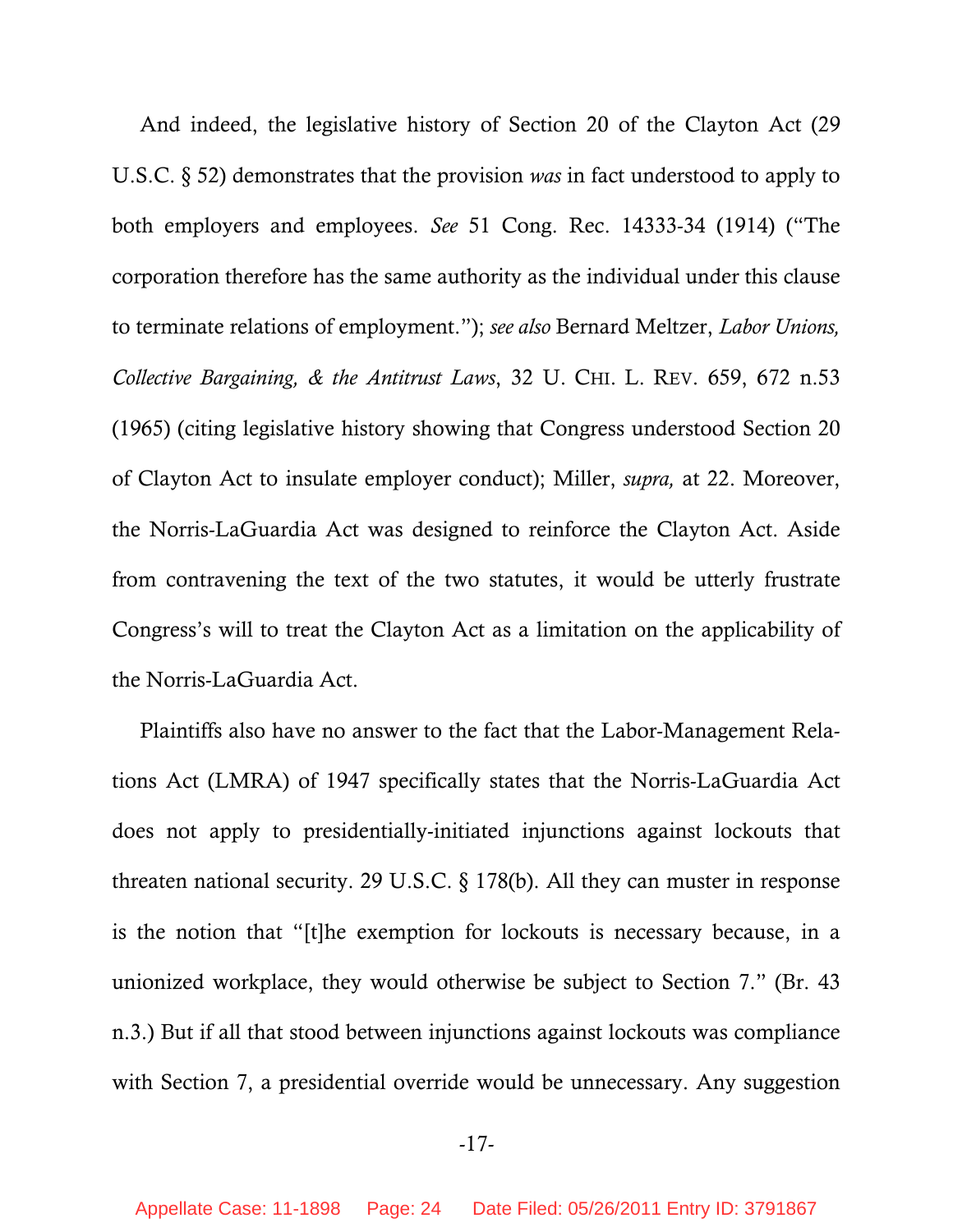that the President would invoke his emergency powers to override the requirement of an evidentiary hearing is wholly implausible. The strong medicine of presidential override was reserved for two things that otherwise cannot be enjoined because of Section 4—strikes and lockouts.

As for the argument that Section 4(a) applies only to any "relation of employment" with current but not prospective players, its focus is too narrow. Congress's use of the word "remain" is not a license for courts to enjoin lockouts at their periphery, but not their core. The District Court enjoined the lockout as a whole in an order that it lacked jurisdiction to enter. A lockout, by definition, has its primary focus on existing workers, but if it lasts long enough it will necessarily impact some prospective workers as well, as here with plaintiff Miller, a selection in this year's draft.

Finally, plaintiffs argue that precedent supports their position. They cite two cases holding that Section 4(a) does not forbid injunctions ordering an employer to reinstate an employee who proved in a suit brought under Section 301 of the LMRA, 29 U.S.C. § 185, improper discharge in contravention of a collective bargaining agreement. (*See* Br. 47 (citing *de Arroyo v. Sindicato de Trabajadores Packinghouse*, 425 F.2d 281 (1st Cir. 1970); *Lumber & Sawmill Workers Union v. Cole*, 663 F.2d 983 (9th Cir. 1981))).

-18-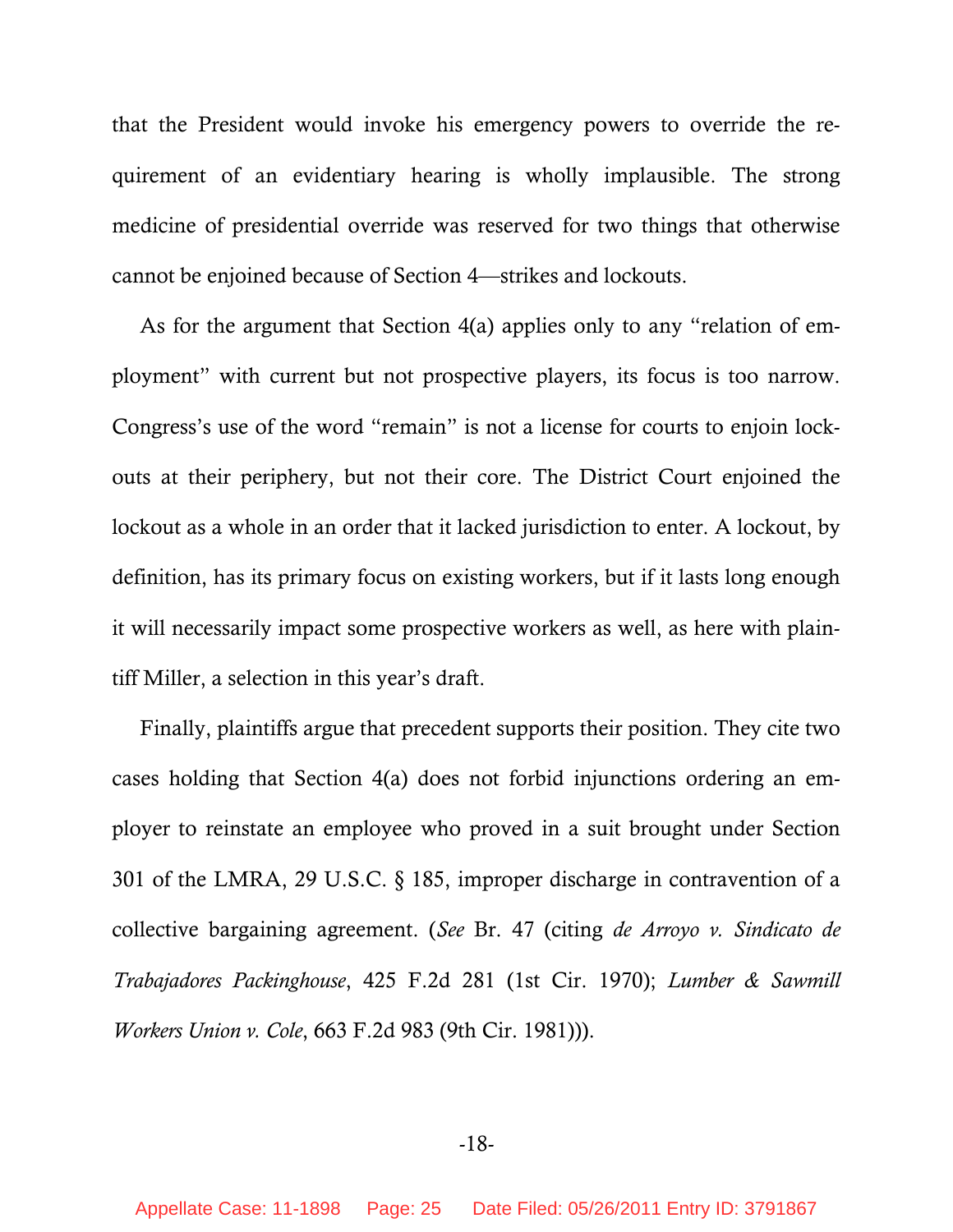Of course, neither *de Arroyo* nor *Lumber & Sawmill Workers* considered the applicability of Section 4(a) to a lockout. Moreover, the reinstatement context is significantly different from the situation presented here. First, enjoining a lockout interferes with an employer's traditional labor law rights and with the collective bargaining process as a whole. Refusing reinstatement of a single employee to remedy a violation of the LMRA is not a labor law right; indeed, ordering reinstatement "vindicates the [collective bargaining] agreement and strengthens the entities and processes that produced it*." Lumber & Sawmill Workers*, 663 F.2d at 986-87.

Second, the cited cases involve labor statutes, such as the LMRA, postdating the Norris-LaGuardia Act, not claims brought under the preexisting antitrust laws, which the Norris-LaGuardia Act expressly trumps. 29 U.S.C. § 105. Accordingly, no reconciliation with a subsequently-enacted statute is required here.

In the end, plaintiffs cannot escape one simple fact: Prior to the ruling below, other than the District Court reversed in *Chicago Midtown Milk Distributors, Inc. v. Dean Foods Co.,* 1970 WL 2761, at \*1 (7th Cir. July 9, 1970) (per curiam), *no* federal court had ever enjoined a lockout. And every court to address the specific question of whether Section 4 prohibits injunctions against multiem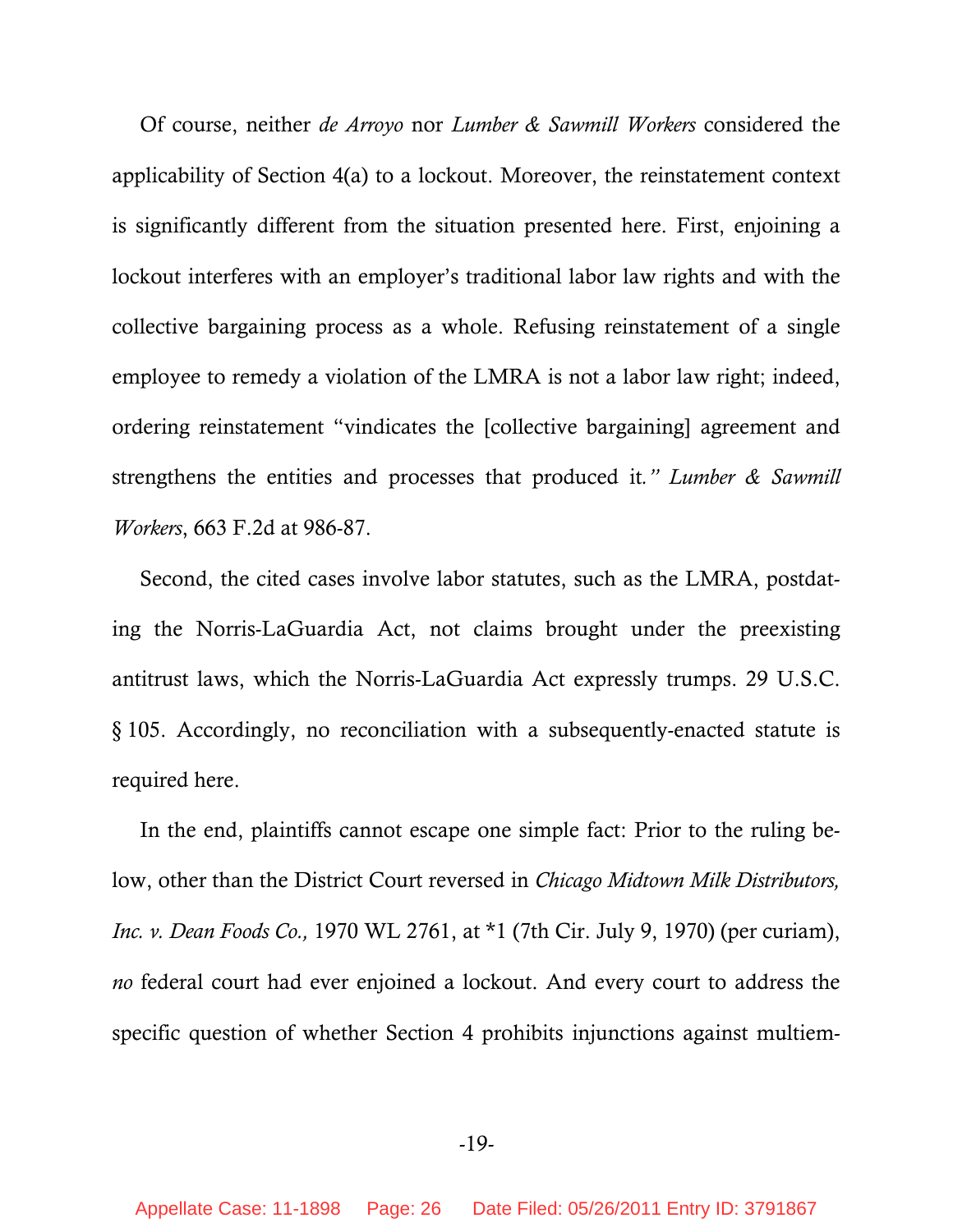<span id="page-26-0"></span>ployer lockouts has suggested that it does. *See, e.g.*, *Brown*, 50 F.3d at 1055; *Williams*, [4](#page-26-1)5 F.3d at 689.<sup>4</sup>

### C. At a minimum, Section 7 bars the injunction.

Even if the Act does not flatly prohibit injunctions against lockouts, the District Court's order would still violate the Norris-LaGuardia Act and would need to be reversed. Holding the Act wholly inapplicable post-disclaimer, the District Court did not make the findings or hold the evidentiary hearing required under Section 7. 29 U.S.C. § 107.

As for *Mackey v. NFL*, 543 F.2d 606 (8th Cir. 1976), plaintiffs' contention that it forecloses the applicability of (and lack of compliance with) Section 7 here is baseless. In *Mackey*, which did not involve a lockout, the District Court conducted a 55-day trial before entering an injunction against a rule limiting player free agency. *See id.* at 609. There were no such proceedings in this case, which raised substantial disputed factual issues with respect to the validity of the purported disclaimer—the predicate for plaintiffs' contention that the

-

<span id="page-26-1"></span><sup>4</sup> Plaintiffs' assertion that *Purex Corp. v. Automotive Employees Union*, 705 F.2d 274 (8th Cir. 1983), held that Section 4(a) does not apply to employer conduct can be dismissed out of hand. The Court there observed that "Section 4 of the Norris-LaGuardia Act … generally prohibits federal courts from enjoining strike activities." *Id.* at 276. That statement is indisputably correct, but in no way suggests that Section 4 prohibits *only* injunctions against strikes. *See, e.g.*, *Bridgestone/Firestone*, 61 F.3d at 1352, 1357.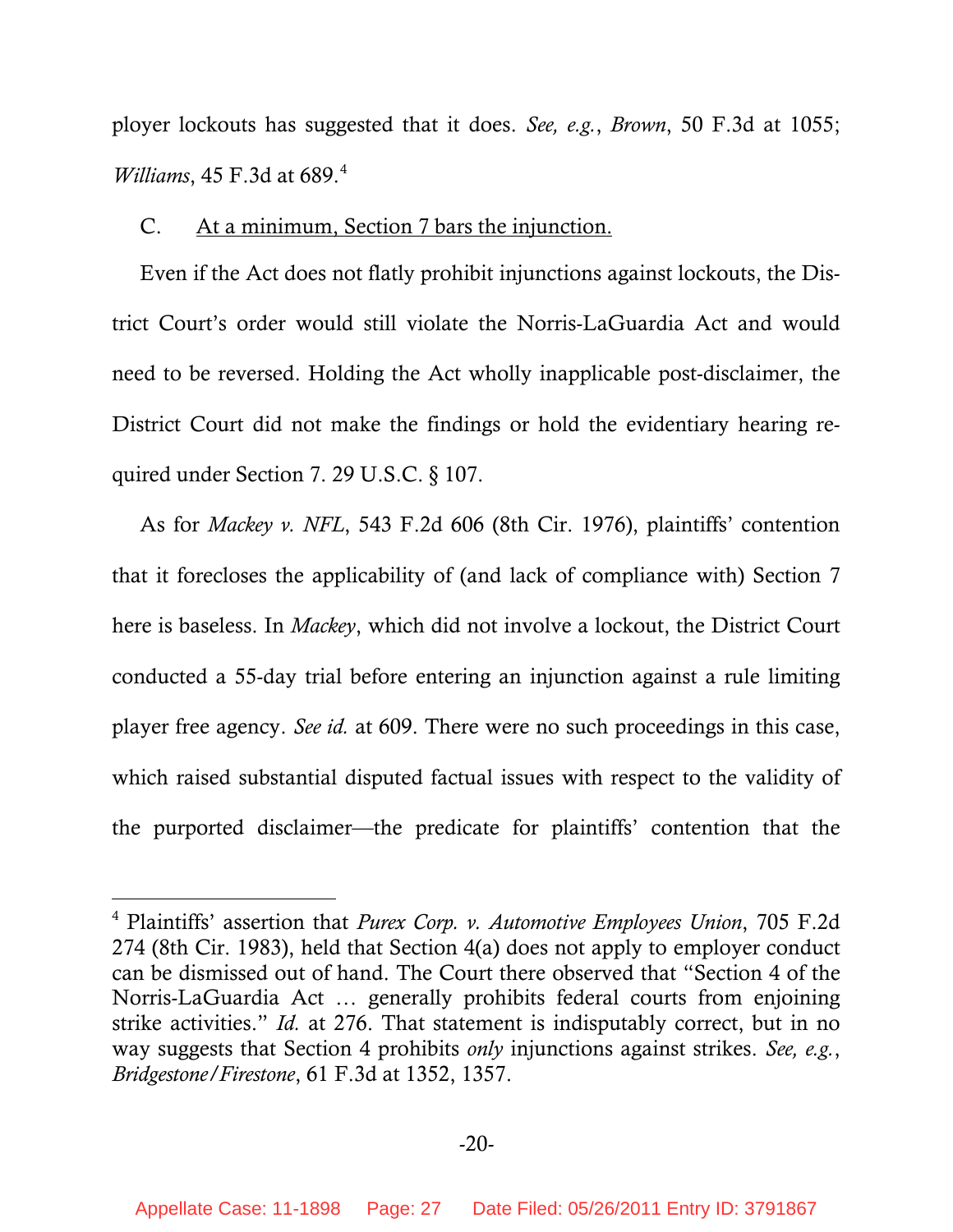lockout is an "unlawful" act—as well as issues relating to asserted injury to plaintiffs' "property." 29 U.S.C. § 107.

Plaintiffs' argument that the NFL waived Section 7's requirements is specious. The District Court asked, "should I decide that Section 7 applies under Norris-LaGuardia, would that require a hearing or not?" Counsel for the NFL replied that it "[a]bsolutely would require a hearing." (App.  $521.$  $521.$ )<sup>5</sup>

\* \* \* \*

The District Court lacked jurisdiction under the Norris-LaGuardia Act to enjoin the lockout. That is sufficient reason to reverse. But the District Court's Order also fully addressed the issues of primary jurisdiction and the nonstatutory labor exemption, and in the interest of judicial efficiency this Court should as well. Because the District Court's legal determination was incorrect on both issues, the alternative is to compound the inevitable legal error that would continue on remand.

 $\overline{a}$ 

<span id="page-27-0"></span><sup>5</sup> The District Court did not treat the issue as having been waived. (*See* Add. 56 n.41.) Plaintiffs did not argue waiver below. And courts of appeals can and should consider the applicability of and compliance with Section 7 even if the issue is not raised below, as this Court did in *Ozark. See* 797 F.2d at 562. Even the treatise on which plaintiffs rely acknowledges the importance of compliance with Section 7 and the dangers of dismissing its protections as mere procedural niceties. *See* Felix Frankfurter & Nathan Greene, THE LABOR IN-JUNCTION 201-02 (1930).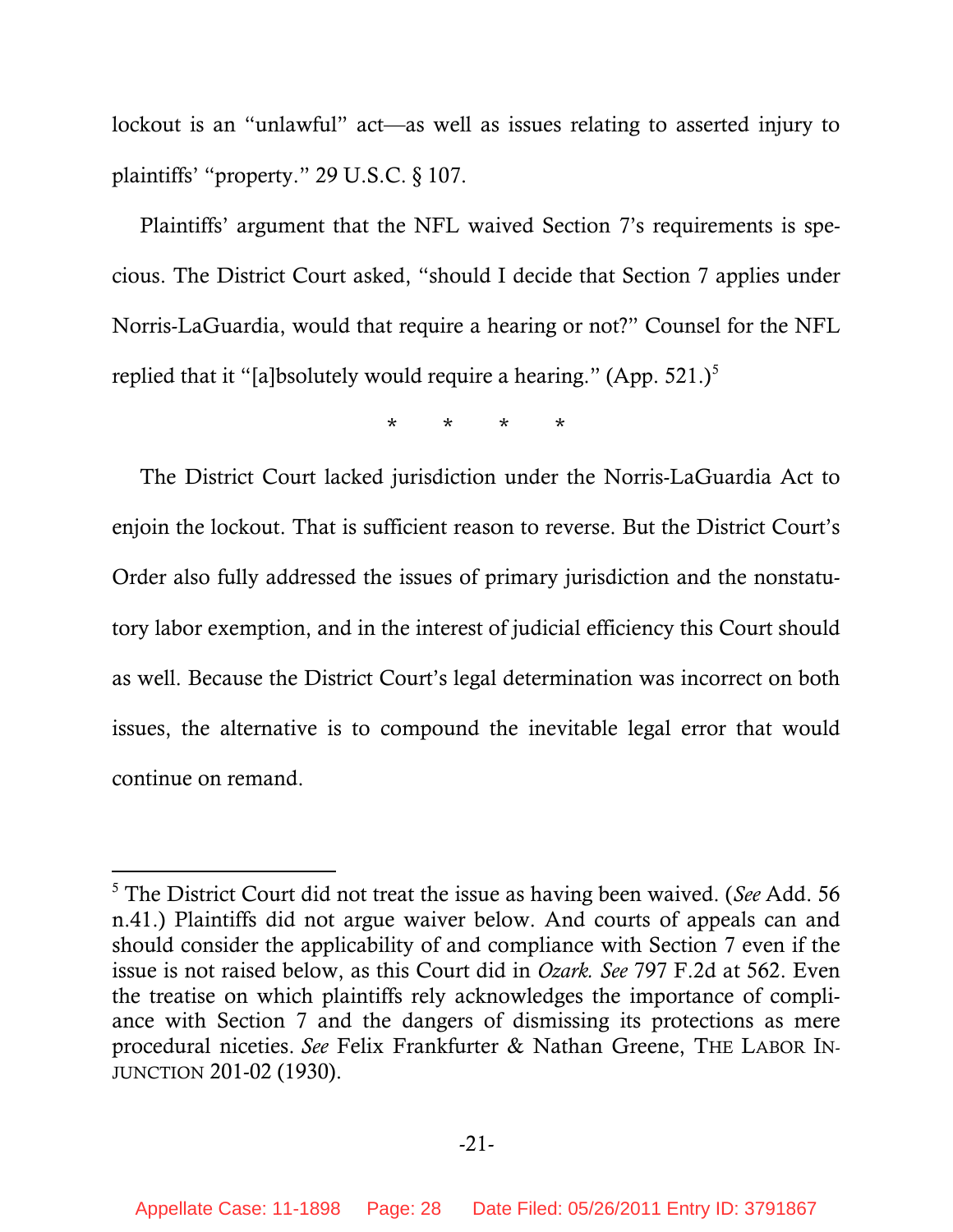#### <span id="page-28-0"></span>II. *The District Court's Order Invaded the Primary Jurisdiction of the NLRB.*

#### A. This case presents an issue within the Board's primary jurisdiction.

The District Court and plaintiffs both insist that the Union's unilateral disclaimer was perfectly valid and that the validity of the disclaimer is a question for an antitrust court and not the NLRB. That position cannot be reconciled with the Supreme Court's general approach to primary jurisdiction or its specific discussion of this very industry. As the Supreme Court has recognized, Congress "intended to leave" to the "specialized judgment" of the National Labor Relations Board the "inevitable questions concerning multiemployer bargaining bound to arise in the future." *Brown v. Pro Football, Inc.*, 518 U.S. 231, 250 (1996).

This case presents such a question: Is this union's disclaimer, announced in the midst of collective bargaining and indisputably undertaken to enhance its members' negotiating leverage with their employers, legitimate under the labor law? If the parties have not—as the District Court erroneously assumed— "moved beyond collective bargaining entirely" (Add. 45), the plaintiffs' antitrust claims are dead on arrival. With respect, no student of the history of this industry—and no one familiar with the NFLPA leadership's very recent statements of purpose and intent—believes that the Union is gone, let alone gone forever. But as relevant to primary jurisdiction, the critical point is not that the

### -22-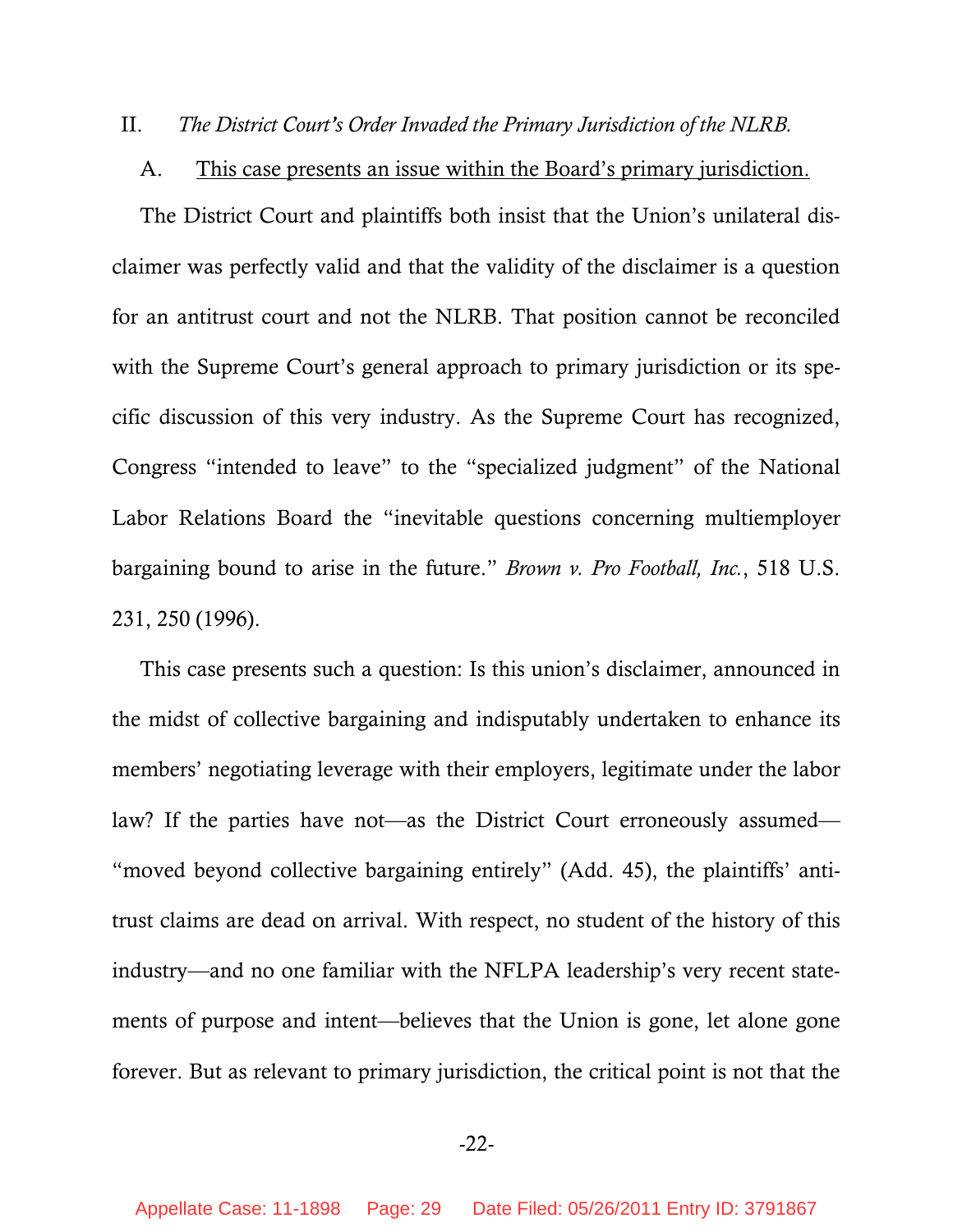District Court answered the question erroneously, but that it answered the question at all.

The validity of the disclaimer is a labor law question that requires the Board's expert consideration and uniform resolution. Plaintiffs offer no arguments that should lead the Court to conclude otherwise.

Unable to distinguish *Ricci v. Chicago Mercantile Exchange*, 409 U.S. 289 (1973), plaintiffs attempt to dismiss it. While plaintiffs are correct that *Ricci* did not "dilute" the primary jurisdiction standard (Br. 73), the NFL has not contended otherwise. Rather, *Ricci* is an application of the traditional primary jurisdiction standard—indeed, one that the Supreme Court itself has cited as paradigmatic. *See Reiter v. Cooper*, 507 U.S. 258, 268 (1993) (citing *Ricci*, 409 U.S. at 291, 302). And as such, it is the primary jurisdiction case most analogous to this one. *Ricci,* like this case, posed the "recurring" problem that "arises when conduct seemingly within the reach of the antitrust laws is also at least arguably protected … by another regulatory statute enacted by Congress." 409 U.S. at 299-300. Given that plaintiffs have offered no way to distinguish this case from *Ricci*, this Court should reach the same result on the primary jurisdiction question here that the Supreme Court did in *Ricci*.

*Alpharma, Inc. v. Pennfield Oil Co.*, 411 F.3d 934, 938 (8th Cir. 2005), on which plaintiffs rely, actually cuts against their position. *Alpharma* involved a

-23-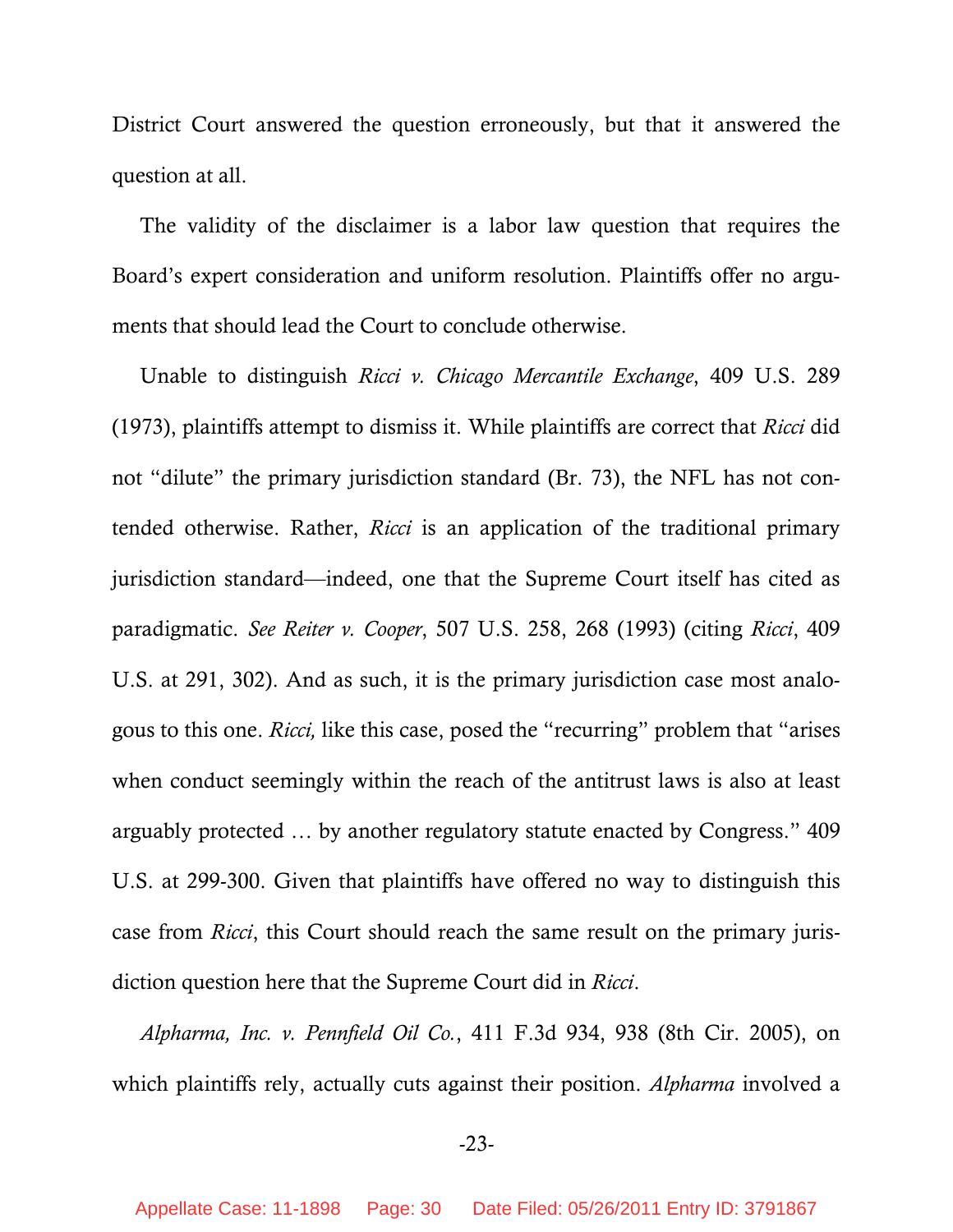Lanham Act claim; one manufacturer of animal antibiotic feed additives alleged that the other was falsely claiming approval for uses that the FDA had not, in fact, approved. Relying on a preexisting FDA stipulation that it had *not* approved the additives for these uses, this Court determined that it did not need to refer that factual question to the FDA. *See id.* at 938-39. This Court noted, however, that the legal question of whether the FDA *should* approve the additives for additional uses would have been within the agency's specialized expertise and primary jurisdiction. *See id.* at 939.

Here, the validity of the disclaimer is a legal question of the kind on which administrative expertise should be brought to bear. There is no dispute about any *fact* relating to what the Board has or has not approved; the Board has *not* yet determined whether the disclaimer is valid, and that is the problem. The Board, and not the District Court, should assess the facts pertaining to this disclaimer in light of the policies underlying the NLRA—especially as they apply to multiemployer bargaining.

Plaintiffs assert that there is no basis to defer to the Board's primary jurisdiction because they doubt that the Board will issue a complaint on the NFL's pending charge. Speculation and wishful thinking are no substitute for agency expertise. Plaintiffs concede (Br. 77) that the principal "authority" on which they rely, a 1991 Division of Advice Memorandum, is not binding Board

-24-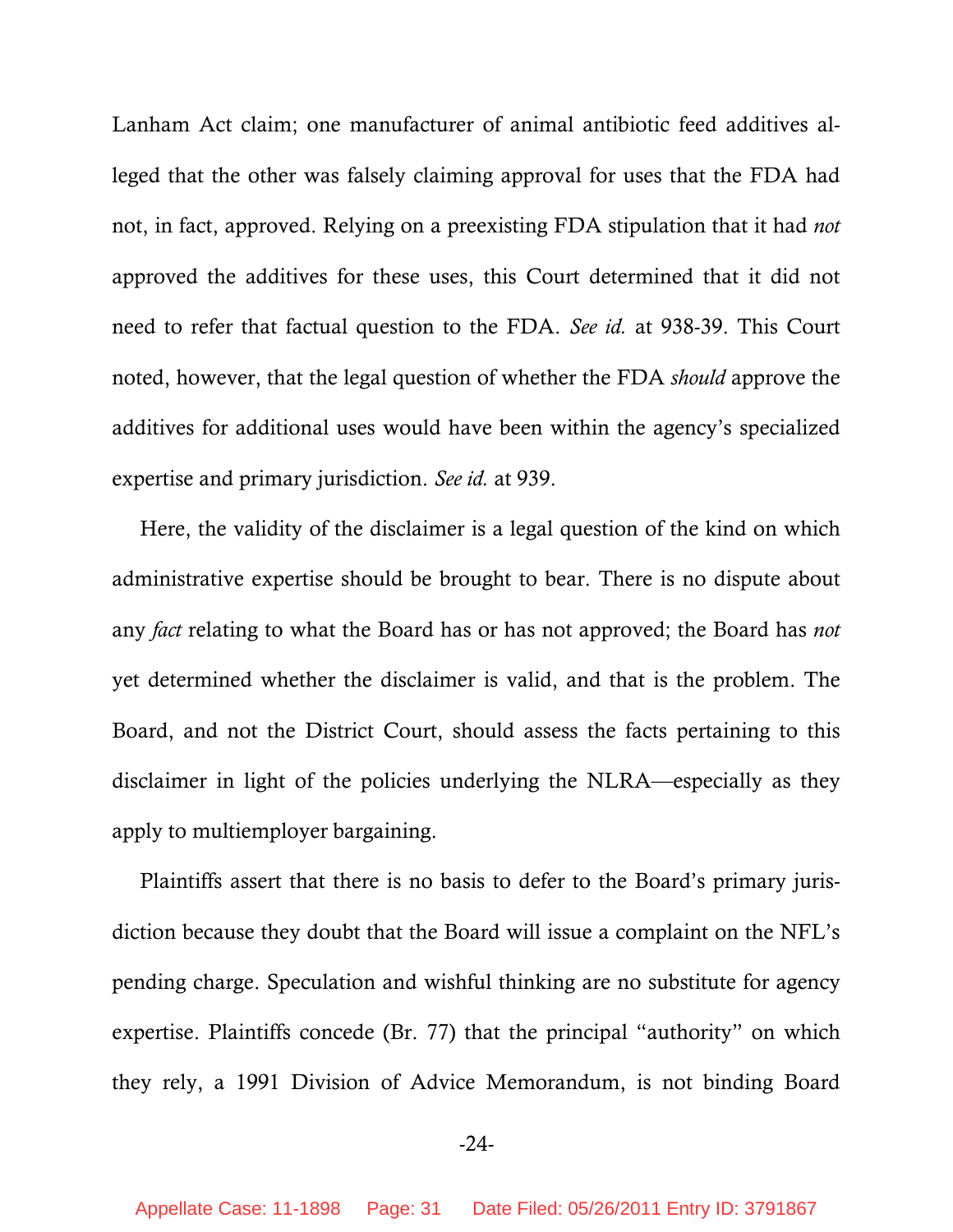precedent. And the Division of Advice could not have considered in 1991 the highly relevant evidence of the Union's "resurrection," nor of the statements of the NFLPA leadership shortly before and after this purported disclaimer. (*See*  NFL Br. 8-10; pages 33-34 *infra*.)[6](#page-31-0)

Plaintiffs' reliance on *Connell Construction Co. v. Plumbers & Steamfitters Local Union No. 100*, 421 U.S. 616 (1975), is also misplaced. *Connell* addressed the *exclusivity* of the NLRB's jurisdiction. (*See* NFL Br. 33.) *Connell* did not address whether the NLRA issues in that case should have been referred to the Board prior to being considered by a court. Furthermore, *Connell* concerned a type of "hot cargo" agreement that is void *ab initio* under the labor laws, 29 U.S.C. § 158(e), and the Court observed that there was no indication that Congress intended to preclude antitrust suits challenging such agreements, which primarily affect *product* markets. *See* 421 U.S. at 634. But it is equally clear that the multiemployer bargaining process established by the NLRA would not work if the parties to the bargaining relationship could, at the flick of a switch,

 $\overline{a}$ 

<span id="page-31-0"></span><sup>&</sup>lt;sup>6</sup> Plaintiffs also complain that Board proceedings take time. Of course, if plaintiffs are correct in arguing that the NFL's charge is without merit, the Board presumably will decline to issue a complaint in short order, and claims of harm due to delay will prove misplaced. But if—as the League believes, and as the facts show—there is probable cause to find that the disclaimer violates the NLRA, a complaint will issue, and further District Court proceedings would create the very real prospect of inconsistent results that the primary jurisdiction doctrine seeks to avoid.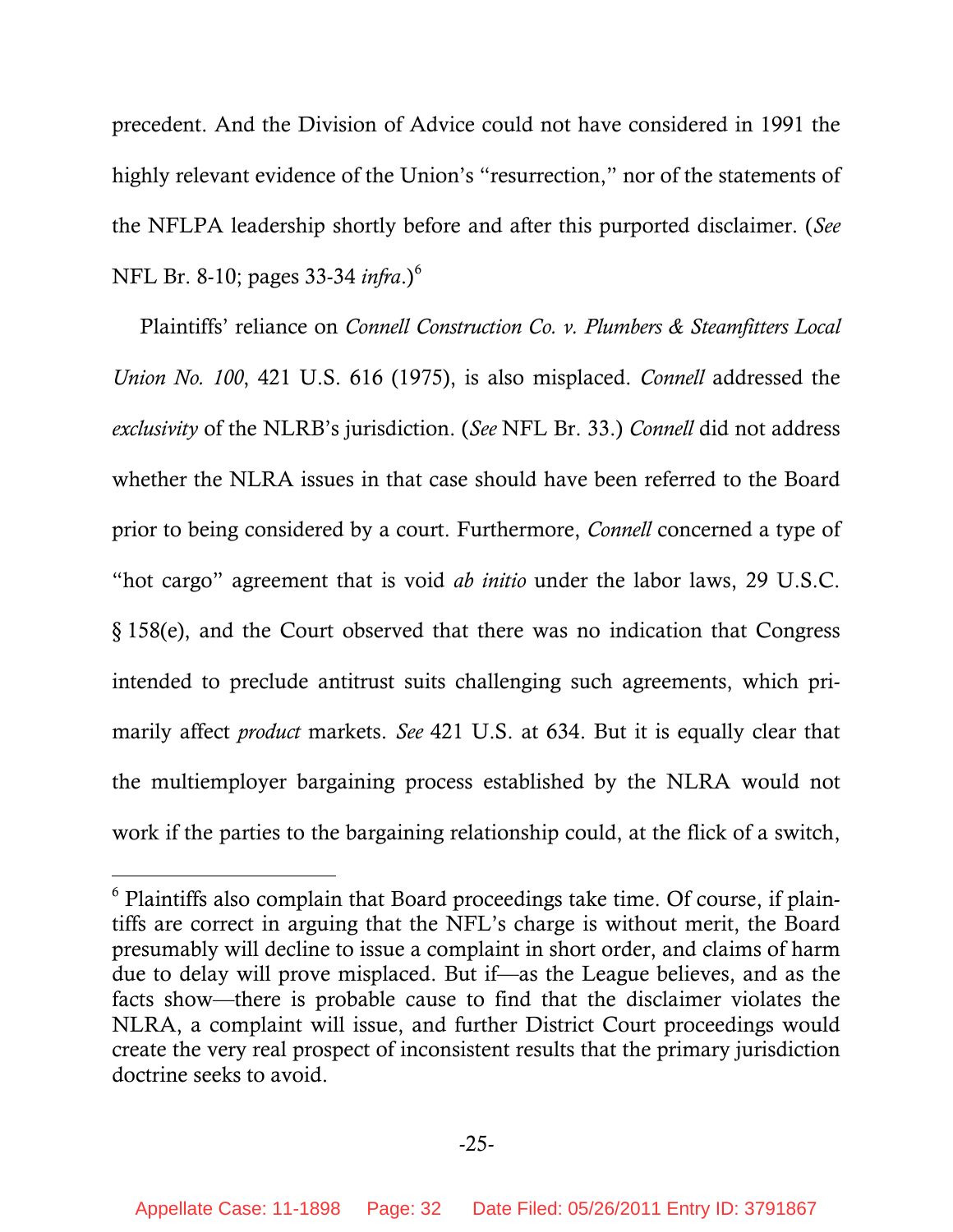bring an antitrust claim concerning the *labor* market. *See, e.g.*, *Brown*, 518 U.S. at 237. The latter is what is at issue here, and the disclaimer's validity is every bit as much at the core of the Board's primary jurisdiction as "hot cargo" contracts are at its periphery.

There is good reason to think that the Board will issue a complaint that will be resolved in the NFL's favor. In light of the ample evidence that the disclaimer was undertaken solely for tactical reasons, as well as the pre- and postdisclaimer comments of the NFLPA's leadership reflecting their continuing resolve to secure a collective bargaining agreement, there is every reason to believe that the Board will conclude that the disclaimer does not "contemplate a sincere abandonment, with relative permanency" of collective bargaining. *Retail Associates, Inc.*, 120 NLRB 388, 394 (1958).

Among other things, the Board will be aware that the player votes purporting to delegate to the NFLPA the "authority" to disclaim were made at the same meetings in which NFLPA members elected their union representatives. (App. 425.) Needless to say, that circumstance hardly reflects "a sincere abandonment, with relative permanency" of collective bargaining. The Board has also held that "the timing of an attempted withdrawal … is an important lever of control in the sound discretion of the Board to ensure stability of [multiemployer] bargaining relationships." *Retail Associates*, 120 NLRB at 395. The

-26-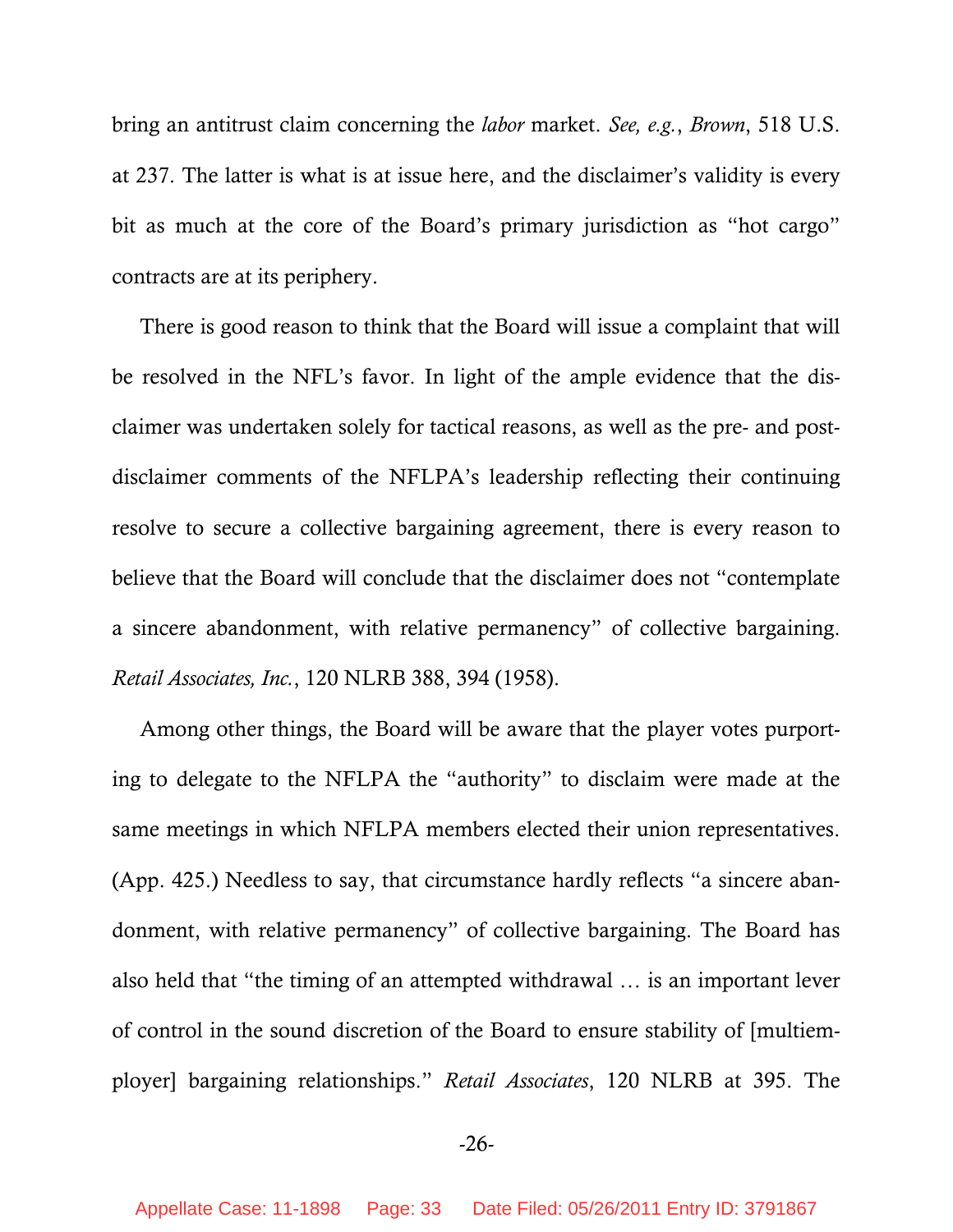<span id="page-33-0"></span>Board will be aware that the attempted withdrawal came literally in the midst of collective bargaining negotiations, and is likely to conclude that the NFLPA may not abandon multiemployer bargaining at this juncture on the paper-thin basis of a disclaimer admittedly done for tactical purposes.

B. Plaintiffs' waiver argument lacks merit.

Plaintiffs are simply wrong that the NFL waived its right to challenge the NFLPA's disclaimer, in part because they ignore (and fail to quote) the entirety of the provision on which they rely, CBA Article LVII, Section 3(b):

*[A]fter the expiration of the express term of this Agreement*, in the event that *at that time or any time thereafter* a majority of players indicate that they wish to end the collective bargaining status of the NFLPA on or after expiration of this Agreement, the NFL ... waive[s] any rights [it] may have to assert any antitrust labor exemption defense based upon any claim that the termination by the NFLPA of its status as a collective bargaining representative is or would be a sham, pretext, ineffective, requires additional steps, or has not in fact occurred.

(App. 331-32 (emphasis added).)

By its plain terms, this provision applies only when the decision "to end the collective bargaining status of the NFLPA" is made "at … or any time []after" the "express term" of the CBA. It is undisputed that the NFLPA's (purported) disclaimer occurred *before* the CBA expired (App. 42-43 (¶¶54-61).) The predicate for Section 3(b) is therefore not met; the provision cannot apply.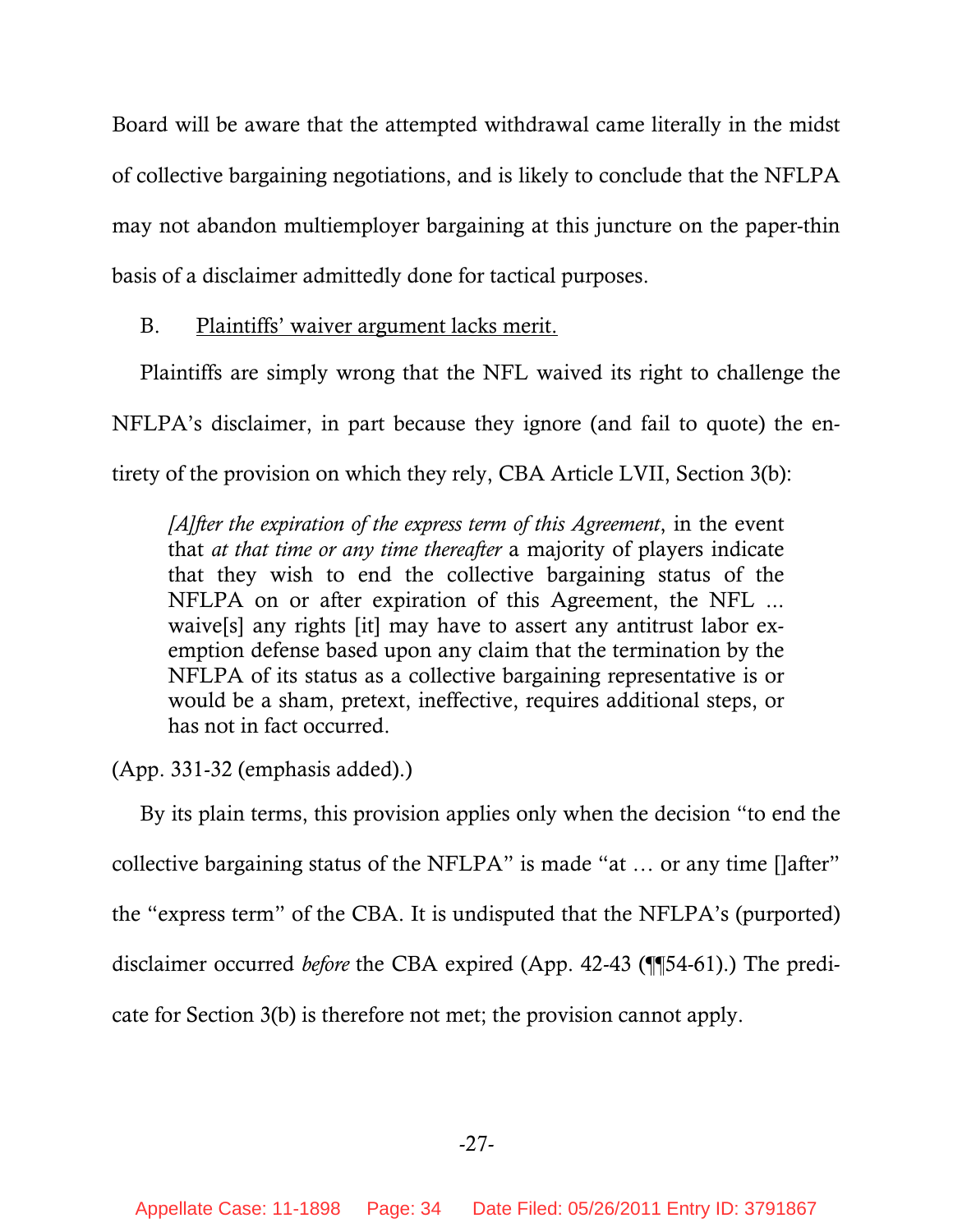Plaintiffs know this; the NFLPA told its membership that it needed to disclaim interest *before* expiration of the CBA to avoid application of companion provision Section 3(a), which provides that "if the NFLPA is in existence as a union [*following* expiration of the CBA], the Parties agree that no ... player represented by the NFLPA shall be able to commence an action, or assert a claim, under the antitrust laws for" at least six months. (App. 331.) The NFLPA's *Guide to the Lockout,* in a section by its General Counsel, could not be more explicit: "Q. Can we remain a union after expiration, see how collective bargaining goes, and then renounce our union status later if collective bargaining doesn't work? A. We could, but there are … important reasons why we should not. First, the current CBA says that we cannot sue for six months if we remain as a union at any time after expiration." (App. 300.)

Their union having made the tactical election to avoid the six-month bar of Section 3(a), plaintiffs cannot attempt to invoke the companion provision in Section  $3(b)$ .<sup>[7](#page-34-0)</sup> And even if the predicate for Section  $3(b)$  were met, the provision cannot waive the NFL's right to pursue (or the Board's right to remedy) an unfair labor practice. *E.g.*, *J.I. Case Co. v. NLRB*, 321 U.S. 332, 337 (1944).

l

<span id="page-34-0"></span> $7$  The purported post-expiration "reaffirmation" of the disclaimer is irrelevant. If the prexpiration "vote" was effective "to end" the union's status, Section 3(b) cannot apply; if it was not, plaintiffs' suit is barred by Section 3(a).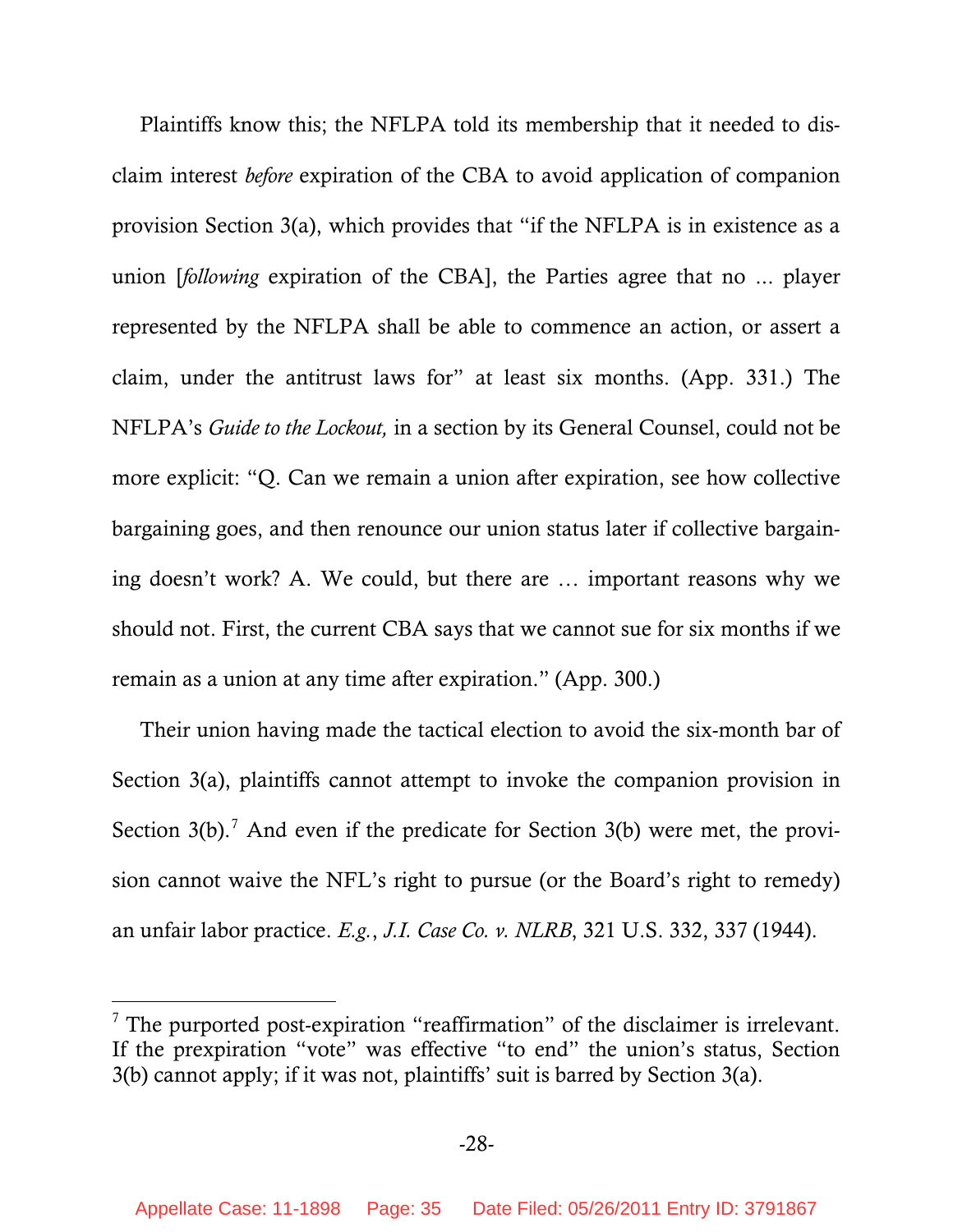<span id="page-35-0"></span>There is similarly no basis for plaintiffs' contention that the NFL "forced" the players to unionize in 1993 against their will. That is a serious charge that amounts to an unfair labor practice. It is directly contradicted by Judge Doty's findings on two occasions that the NFL neither "hindered or supported" that "recertification"—*see White v. NFL*, 836 F. Supp. 1458, 1465 & n.16 (D. Minn. 1993) and *White v. NFL*, 822 F. Supp. 1389, 1435 (D. Minn. 1993)—and by the absence of any charge (then or now) with the NLRB.

III. *The Nonstatutory Labor Exemption Bars Plaintiffs' Antitrust Claims.* 

# A. Plaintiffs misread and misstate *Brown*.

Plaintiffs' brief makes clear that they in fact contend that a disclaimer acts akin to a light switch that can make the nonstatutory exemption instantly disappear. But *Brown* makes equally clear that multiemployer bargaining could not long survive if that were the case. Indeed, virtually every word of *Brown*'s operative language and certainly the rationale underlying the decision establish that the labor exemption cannot vanish upon a unilateral disclaimer.

There are two fundamental problems with plaintiffs' argument that the "nonstatutory labor exemption lasts only until the collapse of the collectivebargaining relationship." (Br. 57 (internal quotations omitted).) First, there is a serious question—raised at the NLRB and here—whether the collective bargaining relationship has, in fact, "collapsed," let alone that any "collapse" is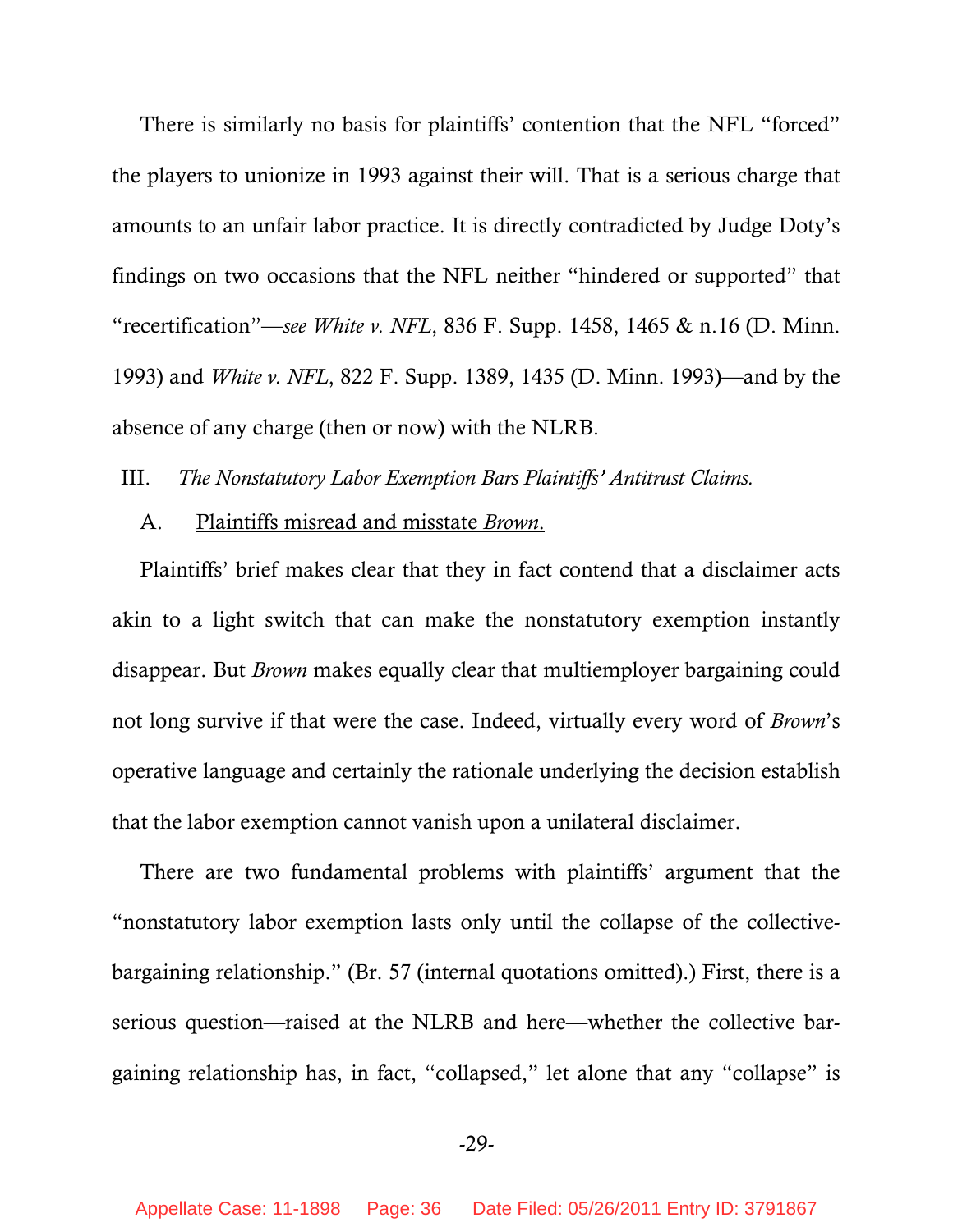permanent. No authority suggests that a disclaimer issued during the course of collective bargaining, while the parties are literally at the bargaining table, effects an immediate, permanent collapse of collective bargaining.

Moreover, no one really believes that the Union is truly gone forever or that collective bargaining is over in this industry, not even the Executive Director of the NFLPA. "'Do people actually think that I really don't want to make a deal?' [Executive Director DeMaurice] Smith asked. 'We chose litigation because we knew they were going to lock us out, and I can only counterpunch.'" http://www.nfllockout.com/2011/05/18/silver-settlement-remainsthe-most-prudent-option/.[8](#page-36-0)

Second, and perhaps more importantly, *Brown* does not state that the exemption ends immediately upon collapse of the bargaining relationship, or anything of the sort. Plaintiffs reach their contrary interpretation only by taking out of context a parenthetical in one of the Court's citations and failing to read the Court's conclusion. In fact, the full "stated view" of the Court (Br. 57) was:

-

<span id="page-36-0"></span><sup>&</sup>lt;sup>8</sup> Player unions in other professional sports leagues have recognized—as the public statements of the NFLPA player representatives have acknowledged that a collective bargaining agreement is inevitable in this industry: "Regardless of the outcome of litigation, some collective bargain will eventually be reached; no one believes that either the owners or players will permanently choose to forego their mutually dependent business opportunities." Br. for Appellants, *NBA v. Williams*, No. 94-7709 (2d Cir.), at 27 (Aug. 8, 1994).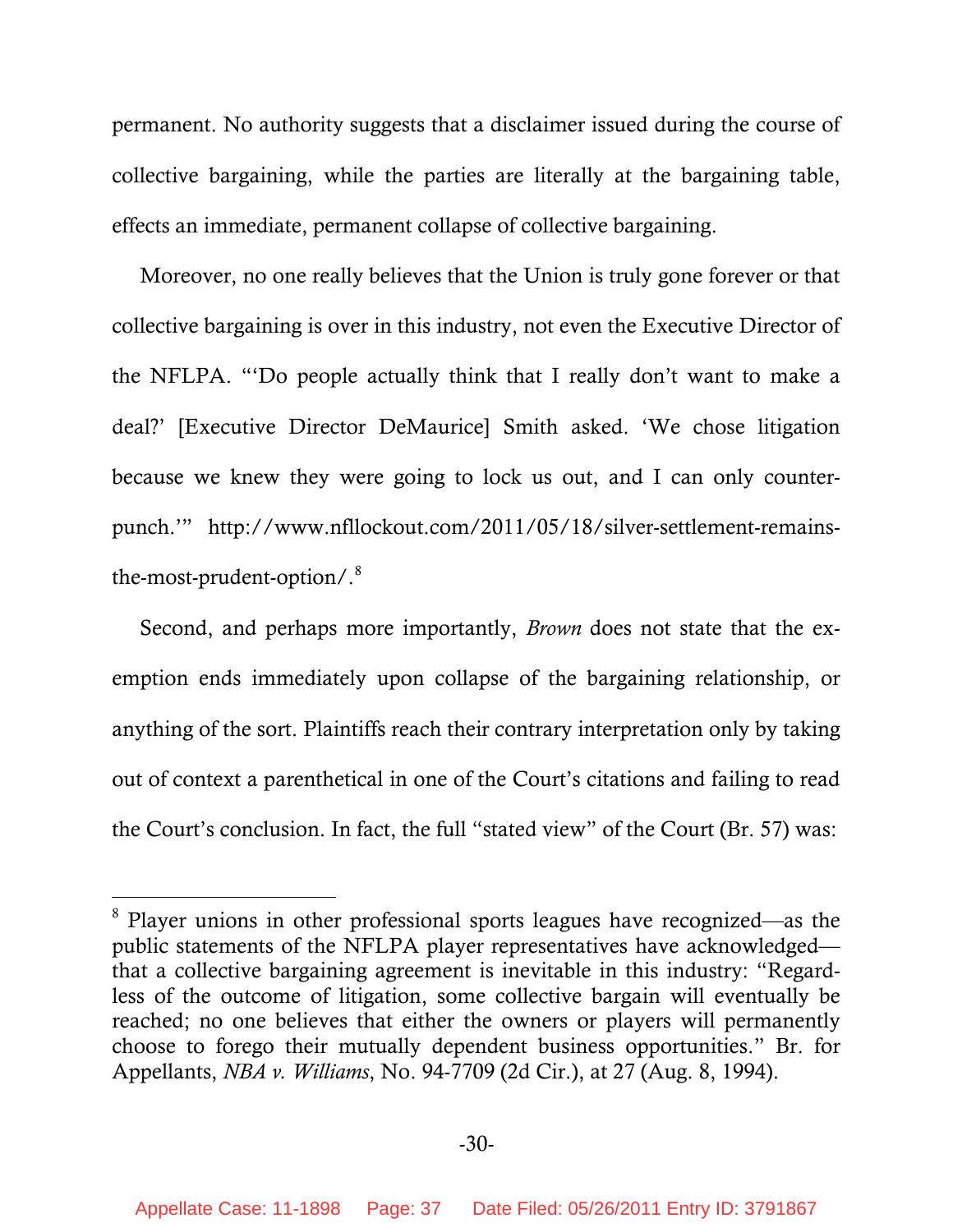Our holding is not intended to insulate from antitrust review every joint imposition of terms by employers, for an agreement among employers could be *sufficiently distant in time and in circumstances from the collective-bargaining process* that a rule permitting antitrust intervention would not significantly interfere with that process. *See, e.g.*, 50 F.3d at 1057 (suggesting that exemption lasts until collapse of the collective-bargaining relationship, as evidenced by decertification of the union); *El Cerrito Mill & Lumber Co.*, 316 NLRB [1005,] 1006-07 [(1995)] (suggesting that "extremely long" impasse, accompanied by "instability" or "defunctness" of multiemployer unit, might justify union withdrawal from group bargaining). *We need not decide* in this case *whether*, or where, within these extreme outer boundaries *to draw that line*. *Nor would it be appropriate for us to do so without the detailed views of the Board*, to whose "specialized judgment" Congress "intended to leave" many of the "inevitable questions concerning multiemployer bargaining bound to arise in the future."

*Brown*, 518 U.S. at 250 (quoting *NLRB v. Truck Drivers*, 353 U.S. 87, 96 (1957)

and citing *Meat Cutters v. Jewel Tea*, 381 U.S. 676, 710 n.18 (1965) (Goldberg,

J.)) (emphases added). Thus, the Supreme Court clearly identified decertifica-

tion as a *potential* outer boundary, but it expressly declined to adopt the D.C.

Circuit's "suggest[ion]" that decertification would extinguish the exemption.<sup>[9](#page-37-0)</sup>

 $\overline{a}$ 

<span id="page-37-0"></span><sup>9</sup> Plaintiffs are wrong to assert that the NFL conceded in *Brown* that the exemption would end if the NFLPA tendered a *disclaimer*. Among other things, that assertion rests on the mistaken premise that disclaimers and decertification are synonyms. As explained by *amicus* NHL, they are materially different and have fundamentally different consequences. In *Brown*, the NFL argued vigorously that the exemption would *not* end "if decertification were intended merely to allow the union to gain additional leverage in collective bargaining." (Special Add. 376; *id.* at 370 (contrasting situations in which "the employees ultimately elect, in good faith, and not as a strategic matter to get additional leverage in the collective bargaining process, to give up their rights under the labor laws").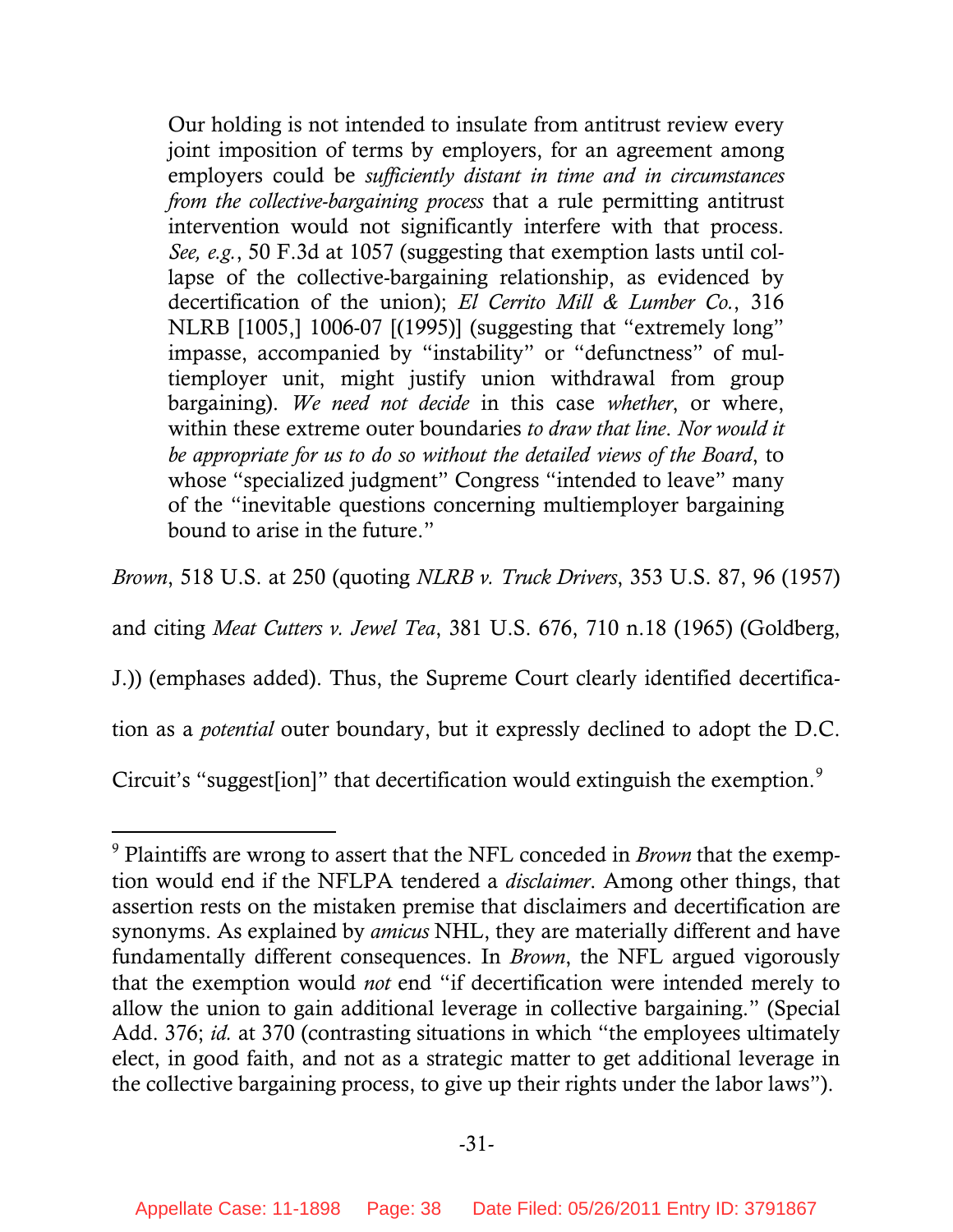Equally important, the District Court indisputably ignored the Supreme Court's instruction that it would not "be appropriate" to "draw the lline" "without the detailed views of the Board." *Brown*, 518 U.S. at 250. The failure to seek the views of the Board cannot be squared with what the Supreme Court directed in *Brown*. In any event, even if "decertification" (which requires a Board-supervised secret-ballot election) were the "extreme outer boundary" of the exemption, there has been no decertification here. A unilateral disclaimer is far different from decertification and poses the same, if not a greater, threat to multiemployer bargaining than that which the Supreme Court found intolerable in *Brown*. Disclaimer, unlike decertification, can be undone as quickly as it is asserted, and thus raises the core concern that, if it were used to define the line between antitrust and labor law, it could be "manipulated by the parties for bargaining purposes." *Id.* at 246.

Plaintiffs also cannot demonstrate that the situation here is "sufficiently distant in time and in circumstances" from the collective bargaining process. They filed this lawsuit "the same day the union discontinued collective bargaining"; they "seek relief concerning terms and conditions of employment"; and they cannot dispute "the close temporal and substantive relationship linking this case with the labor dispute between the League and the Players' union." (Stay Order 10.)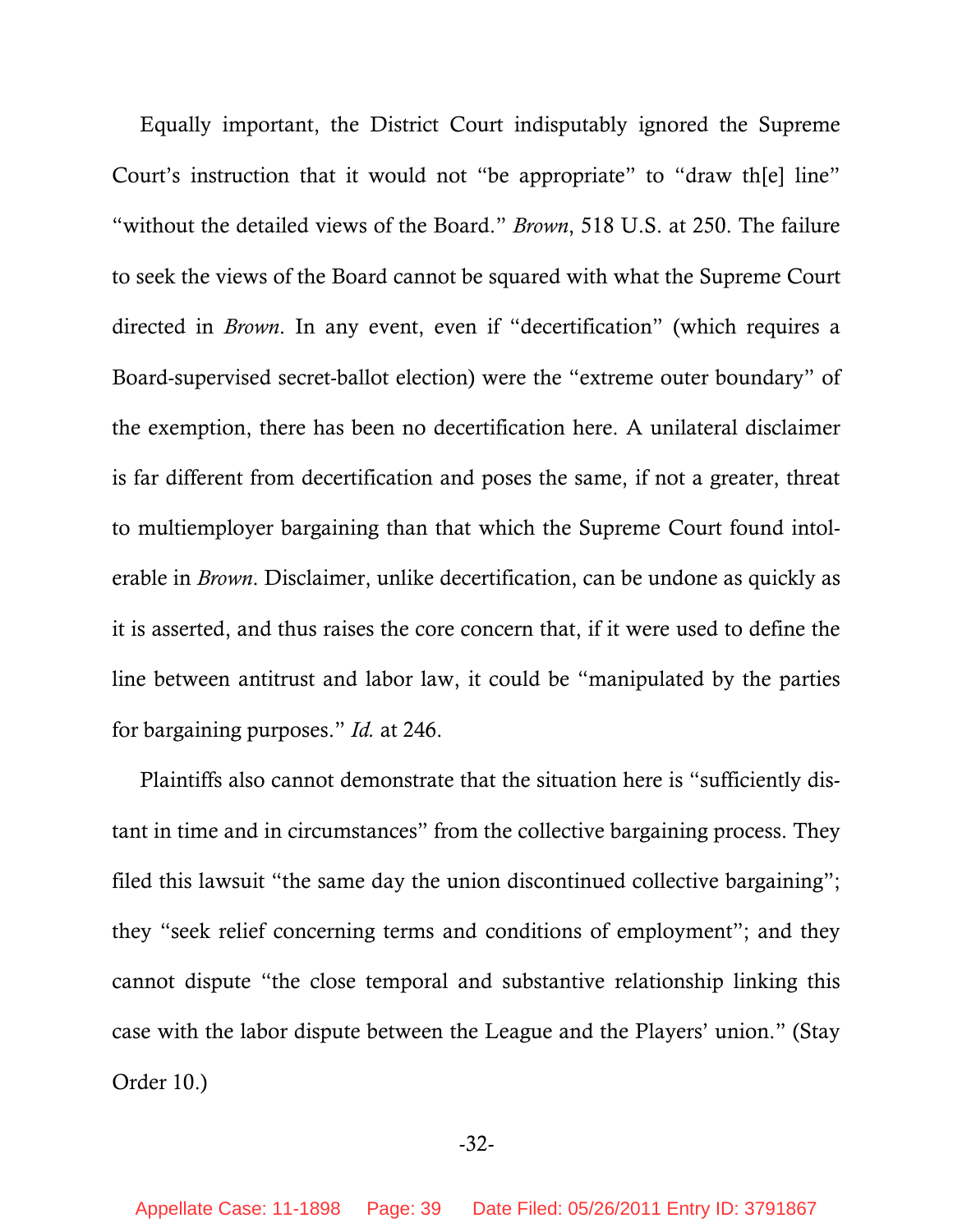Plaintiffs' answer is that their unilateral disclaimer changes everything. But that ignores the obvious fact that a rule permitting instantaneous assertion of antitrust liability at the moment of disclaimer would sound the death knell for multiemployer bargaining and is irreconcilable with *Brown.* If plaintiffs prevail here, disclaimer would become the tactic of choice at or even before impasse, resulting in disincentives for employers to engage in multiemployer bargaining in the first instance, and for unions to bargain in good faith. If plaintiffs prevail, disclaimer will become the new impasse in multiemployer bargaining.

Plaintiffs complain that if the exemption does not end immediately, employees would lose the rights "guaranteed to workers by Section 7 of the NLRA." (Br. 64.) But Section 7 of the NLRA is a *labor law* right; it does not "guarantee" an employee the right to file an *antitrust* claim immediately after a disclaimer. The fact that plaintiffs allege a violation of Section 7 undermines their position. Claims of violations of Section 7 belong before the Board, which can decide the closely-related issue of whether the NFLPA's disclaimer is valid. Federal labor law and policy would not be served by an immediate antitrust cause of action; supporting and favoring multiemployer collective bargaining process and its many benefits, *see Brown*, 518 U.S. at 240, requires more breathing room than that. *Cf. Credit Suisse v. Billing,* 551 U.S. 264, 276 (2007) (recognizing that the joint underwriting process encouraged by the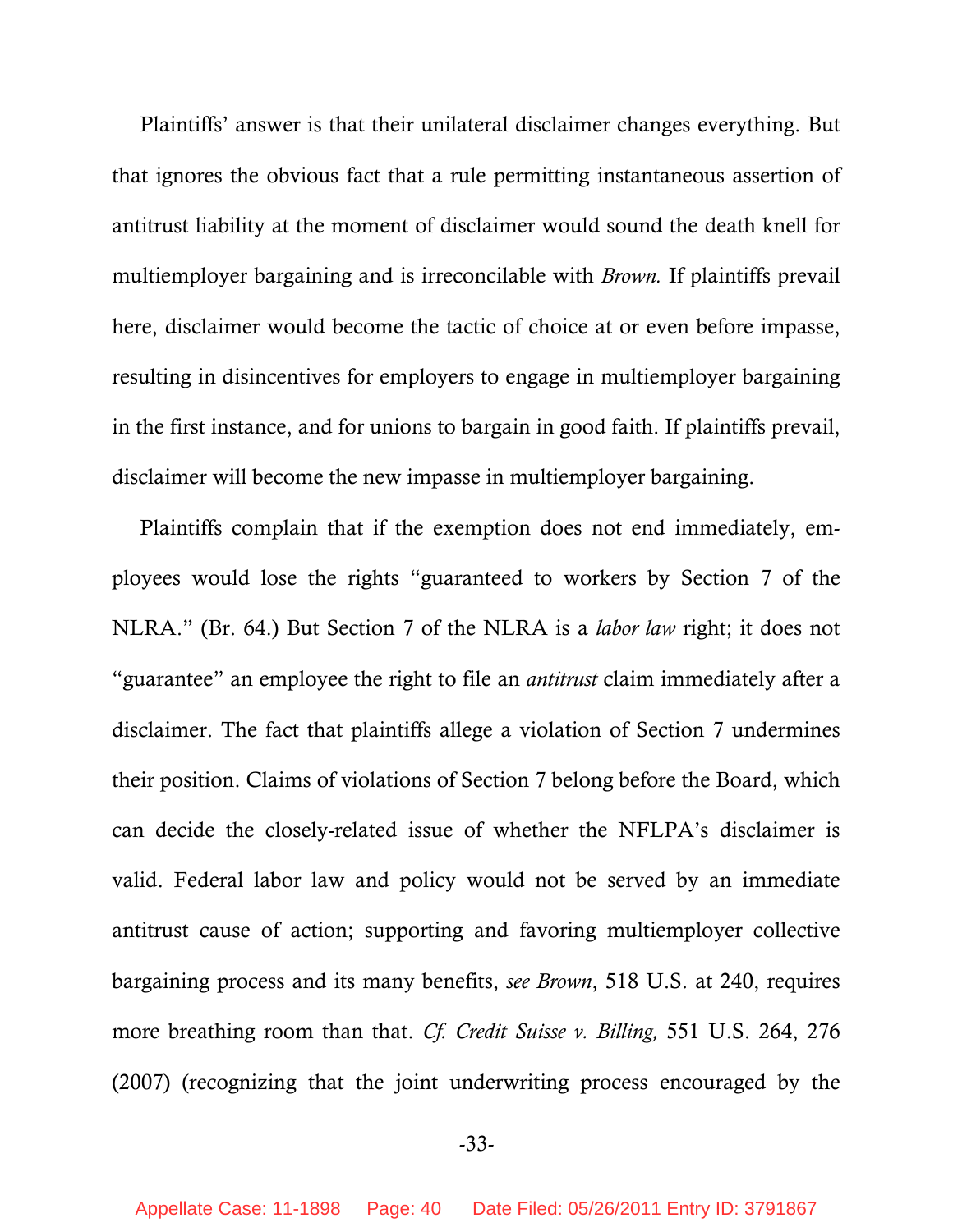securities laws would be frustrated by imposing antitrust liability for colluding in the underwriting process).

And given the numerous statements by the NFLPA *leadership* that the disclaimer will enable them to achieve a more favorable *collective bargaining agreement*, it is far from clear that the employees have, in fact, elected to forgo forever (if at all) collective negotiation of terms and conditions of employment. (*See* NFL Br. 8-10; *see also* App. 422 ("we're all one voice"; "we are one as a players association"). For example, the NFLPA representative for the Atlanta Falcons said after this Court's Stay Order, "Hopefully, they can just turn their attention *to getting a collectively bargained for agreement* … . I think maybe its better that a decision was finally made about the stay and the lockout. Now, we can get down to the important matter at hand." http://www.ajc. com/sports/atlanta-falcons/falcons-respond-to-latest-94997.html (emphasis added).

As long as a negotiated bargaining agreement remains a prospect, *Brown*'s labor exemption should continue to apply to the actions of what the labor laws deem not a cartel—as plaintiffs assert throughout their brief—but rather a multiemployer bargaining unit, the formation and preservation of which is encouraged by federal labor policy. *See Brown*, 518 U.S. at 240.

Plaintiffs also contend that the exemption must dissolve at the instant of disclaimer on the theory that "once employees renounce their union and give

### -34-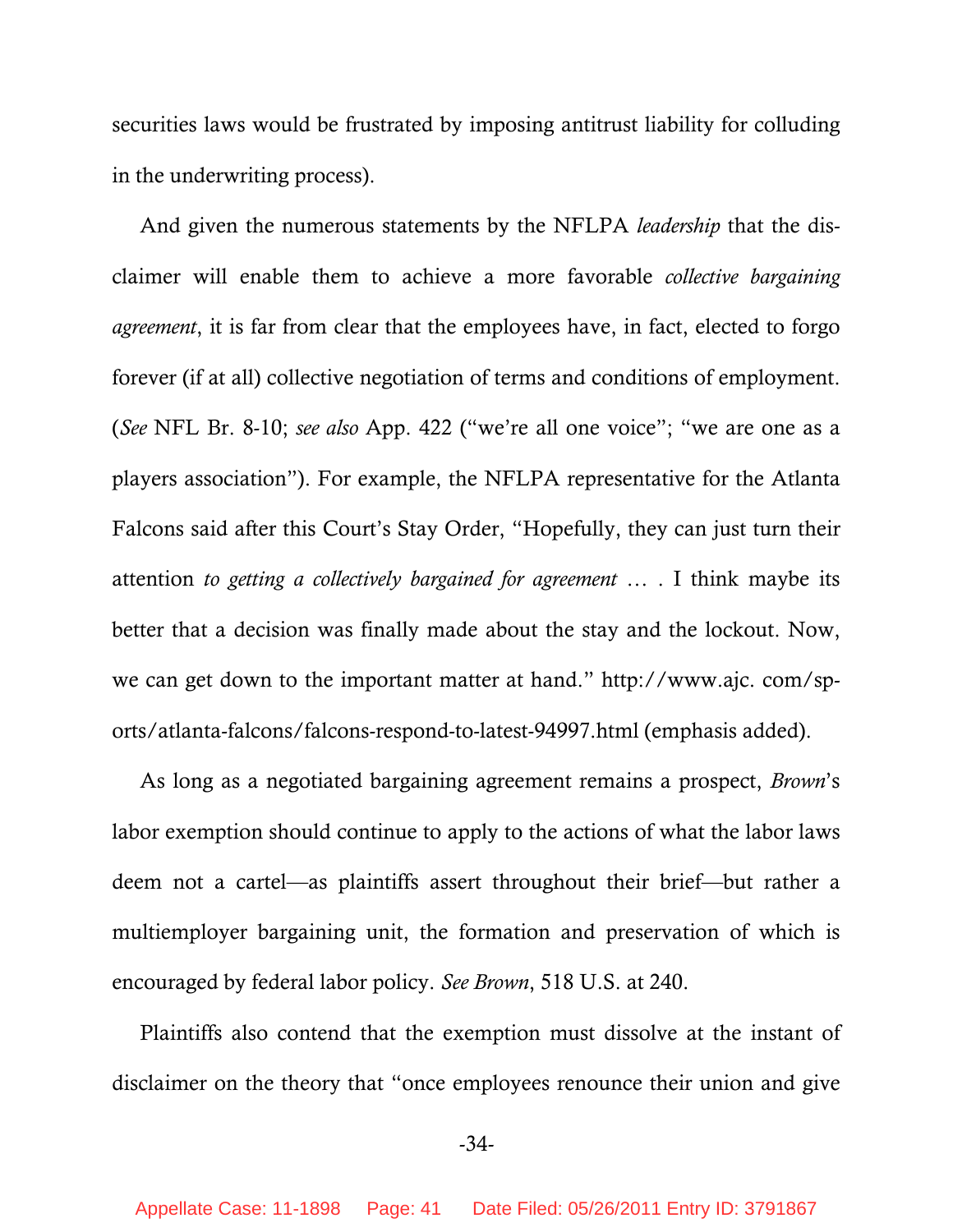up their labor-law right to strike collectively without violating the antitrust laws, the employer's corresponding ability to lock out necessarily loses its derivative protection." (Br.  $68^{10}$  $68^{10}$  $68^{10}$ ) But a disclaimer does not prohibit employees from striking. *See, e.g.*, *Koch Supplies, Inc. v. NLRB*, 646 F.2d 1257, 1259 (8th Cir. 1981) (concerted activities under the NLRA "need not take place in union setting"). So there is no reason to conclude that, upon disclaimer, an employer loses its labor law right to lockout. *See, e.g.*, *Vic Tanny Int'l, Inc. v. NLRB*, 622 F.2d 237, 241 (6th Cir. 1980) ("The employer in this case, faced with a concerted walkout by unorganized employees over a condition of employment, had the same options available to him that would have been available to an employer faced with an economic strike by unionized employees.").

-

<span id="page-41-0"></span> $10$  Plaintiffs also argue that "every single player in the NFL sacrificed numerous rights and protections by terminating their union." (Br. 11.) These "sacrifices" are almost entirely illusory. The NFLPA continues to pursue a grievance on behalf of over 250 players asserting improper conduct with respect to contracts in the 2010 season. It has established trusts (i) to provide the players with legal representation for and to cover the costs of other grievances, (App. 301-02), and (ii) to assist players in applying for retirement benefits. *See*  NFLPA Form LM-2 (File No. 065-533) (Apr. 8, 2011), Question 10, *available at* http://kcerds.dol-esa.gov/query/getOrgOry.do. But more importantly, these "sacrifices" do not eliminate all players' labor law protections and, in any event, are wholly irrelevant to the "sufficiently distant" test articulated in *Brown*.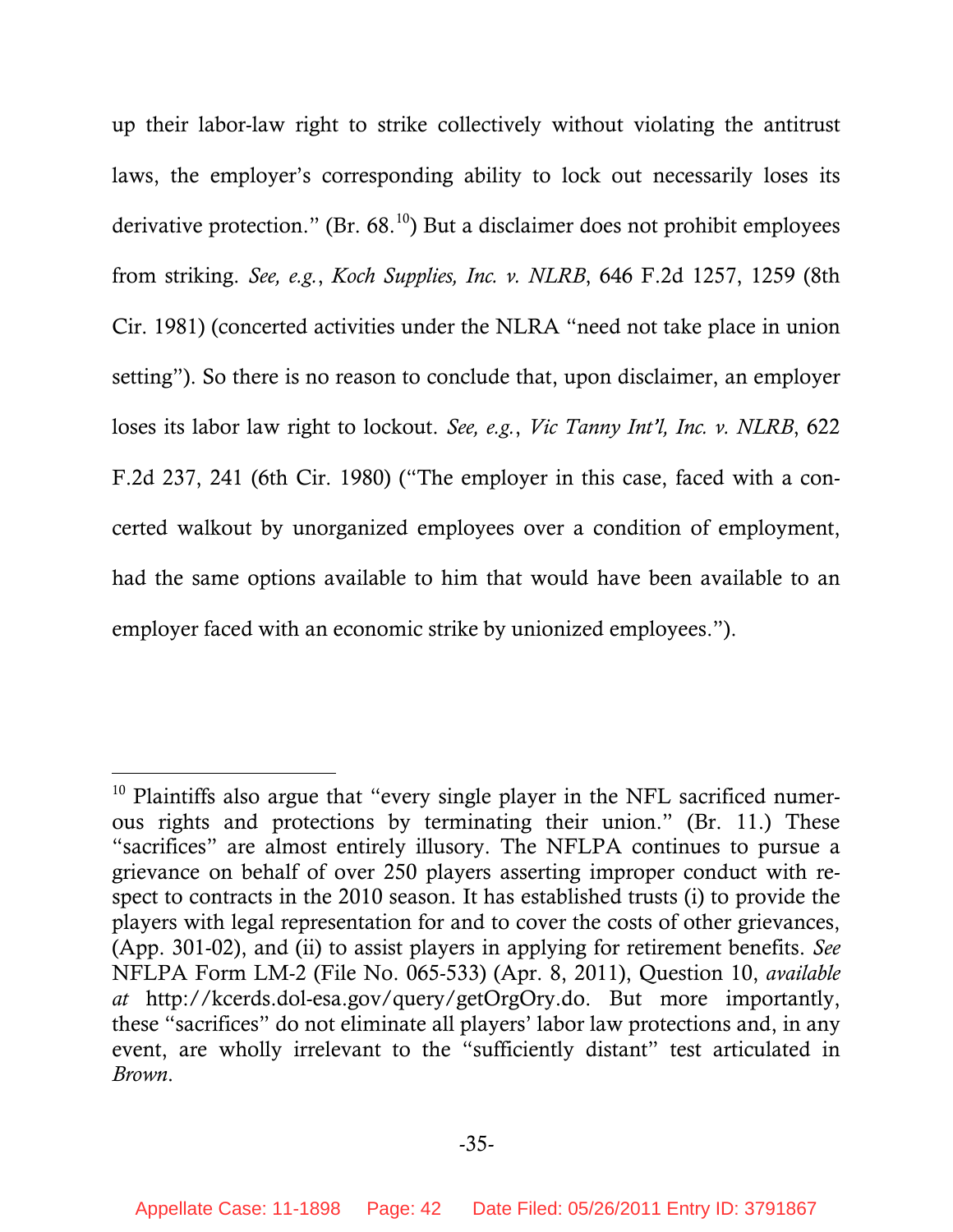#### <span id="page-42-0"></span>B. The exemption applies to a lockout.

Plaintiffs argue that the exemption cannot apply to a lockout because "a lockout is not a substantive term or condition of employment." (Br. 69 (citing Op. 86).) This is the position that the D.C. Circuit opinion affirmed by the Supreme Court in *Brown* characterized as "incomprehensible." 50 F.3d at 1053. And plaintiffs nowhere explain how this argument can be squared with the statements of numerous courts, including this Court in *Powell*, the Supreme Court in *Brown*, and the Second Circuit in *Williams,* that a multiemployer lockout is protected under the labor laws, and thus cannot violate the antitrust laws. (*See* NFL Br. 51-52.) *See also Amalgamated Meat Cutters v. Wetterau Foods*, 597 F.2d 133, 136 (8th Cir. 1979) (holding that an employer's hiring of replacement workers, which plainly is not a "substantive term or condition of employment," is nonetheless protected by the nonstatutory labor exemption).

#### C. Plaintiffs fail to address *Powell*.

Relatedly, plaintiffs fail to come to grips with this Court's holding in *Powell* that the exemption applies "as long as there is a possibility that proceedings may be commenced before the Board or until final resolution of Board proceedings and appeals therefrom." 930 F.2d 1293, 1303-04 (8th Cir. 1989). Given that the Board is "not compelled to find a valid and effective disclaimer just because the union uses the word," *Capitol Market No. 1*, 145 NLRB 1430,

## -36-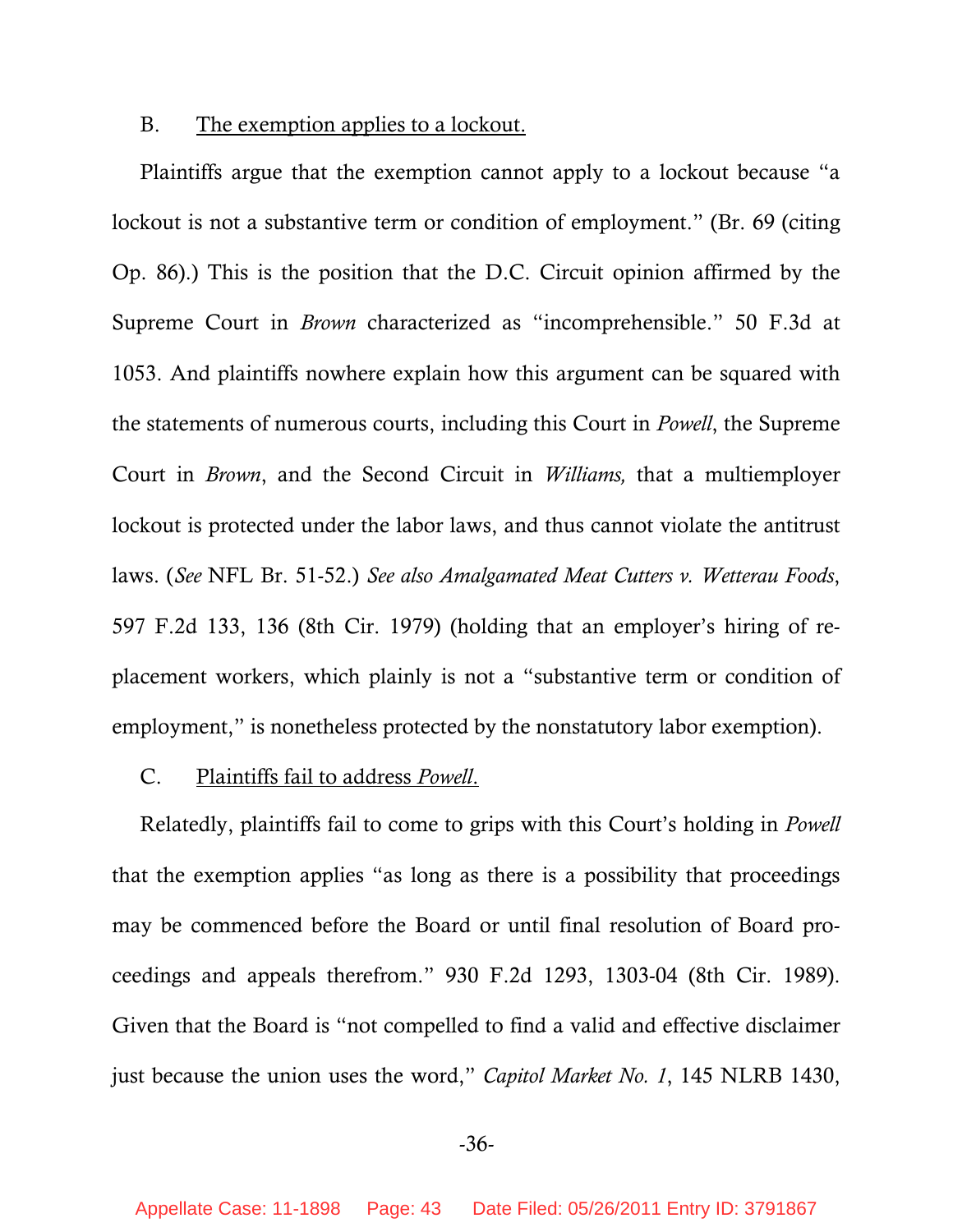<span id="page-43-0"></span>1431 (1964)—any more than it is compelled to conclude that the parties are at impasse because one party says so—the holding of *Powell* and its compelling logic apply here. *Powell* confirms that, at the very least, the District Court erred in concluding that plaintiffs can state an antitrust claim against the lockout.

## IV. *The Equitable Factors Cannot Justify an Injunction Here.*

Because the District Court lacked jurisdiction to enjoin the lockout, no balancing of the traditional factors can justify an injunction. (*See* NFL Br. 53-54.)

In any event, plaintiffs do not come close to rebutting this Court's assessment that the balance of equities does not tilt heavily in plaintiffs' favor. (Stay Order 13.) Their argument that the balance is "lopsided" (Br. 84 & n.16) rests on the unsupportable proposition that there is no harm to the NFL in the lockout being enjoined—a proposition that Congress and this Court have already rejected. (*See* Stay Order 11-13.)

It also ignores the indisputable fact that the duration of the lockout depends, in large part, on the parties' willingness to settle their labor dispute. The Norris-LaGuardia Act specifically and federal labor policy generally reflect the principle that keeping the injunctive power of the federal courts out of disputes over terms and conditions of employment will best promote their resolution. The lockout does not have to result in the loss of a season. To the contrary, the sooner the extraneous antitrust litigation threats are removed from the equa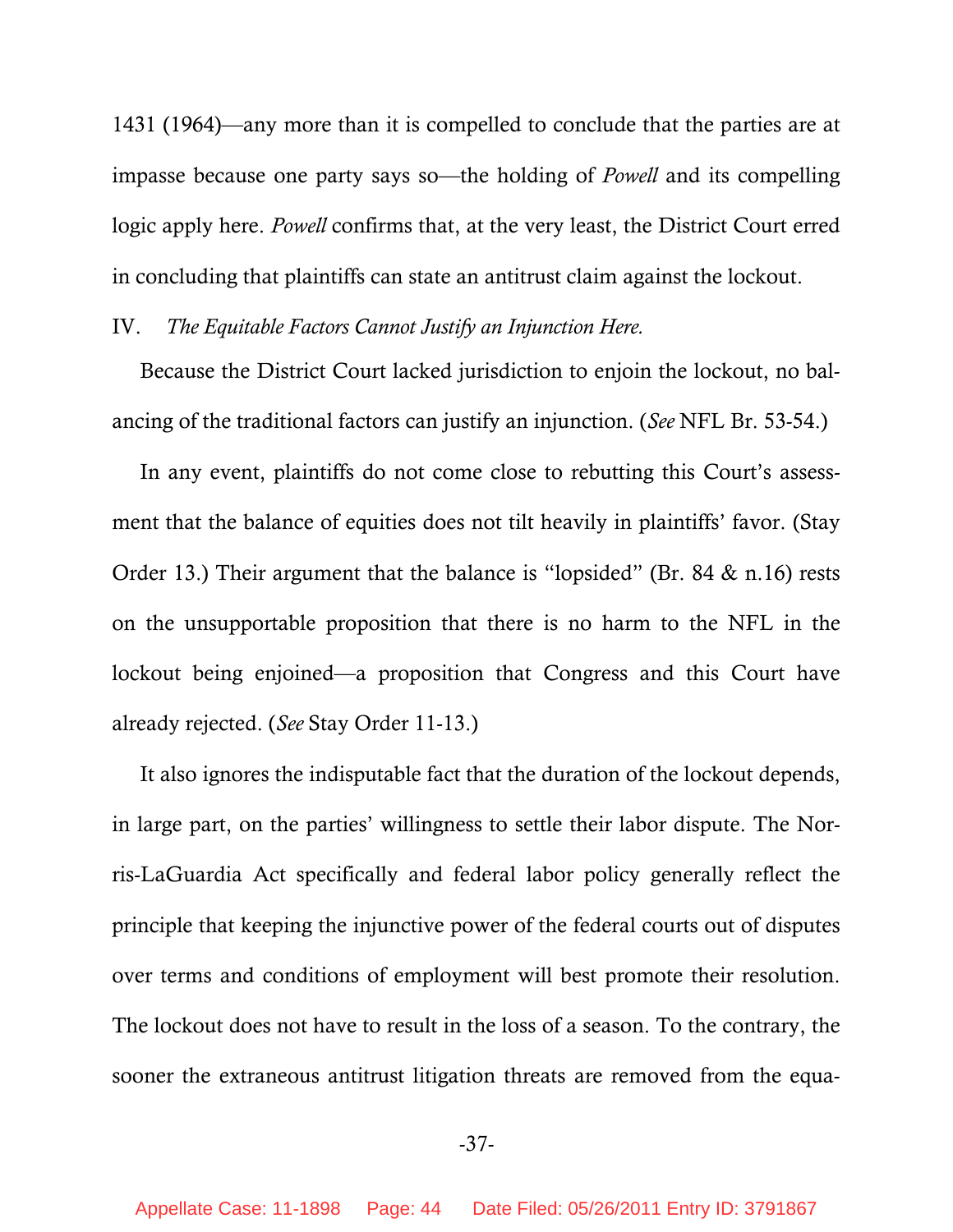tion, the sooner the parties will resolve their labor dispute, and the sooner football will resume.

As to the public interest, this Court correctly observed in its Stay Order that it lies in the "proper application of the federal law regarding injunctions." (Stay Order 13.) Courts have long recognized that the long-term public interest is served by the federal courts staying out of disputes involving or growing out of labor disputes. (*See* NFL Br. 54-55.) The public interest is not served by placing the injunctive thumb of an antitrust court on negotiations over terms and conditions of employment.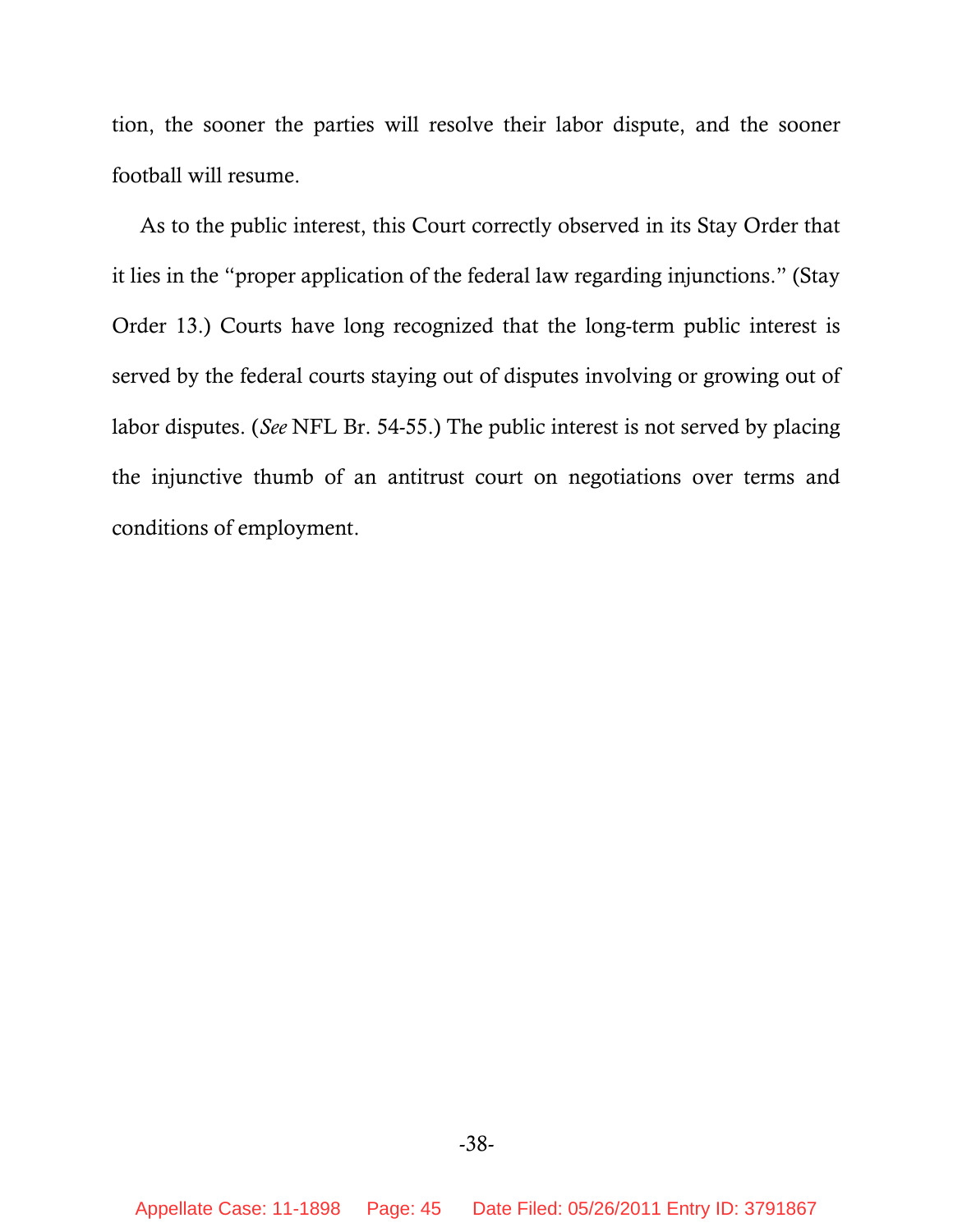#### **CONCLUSION**

<span id="page-45-0"></span>This Court should vacate the District Court's grant of a preliminary injunc-

tion and remand with instructions to dismiss or stay the action.

Respectfully submitted,

Gregg H. Levy Benjamin C. Block COVINGTON & BURLING LLP 1201 Pennsylvania Ave., NW Washington, DC 20004-2401 (202) 662-6000 (202) 662-6291 (fax)

David Boies William A. Isaacson BOIES, SCHILLER & FLEXNER LLP 333 Main Street Armonk, NY 10504 (914) 749-8200 (914) 749-8300 (fax)

 /s/Paul D. Clement Paul D. Clement BANCROFT PLLC 1919 M Street, NW Washington, DC 20036 (202) 234-0090 (202) 234-2806 (fax)

Daniel J. Connolly Aaron D. Van Oort FAEGRE & BENSON LLP 2200 Wells Fargo Center 90 South Seventh Street Minneapolis, MN 55402-3901 (612) 766-7806 (612) 766-1600 (fax)

*Counsel for Appellants*

May 26, 2011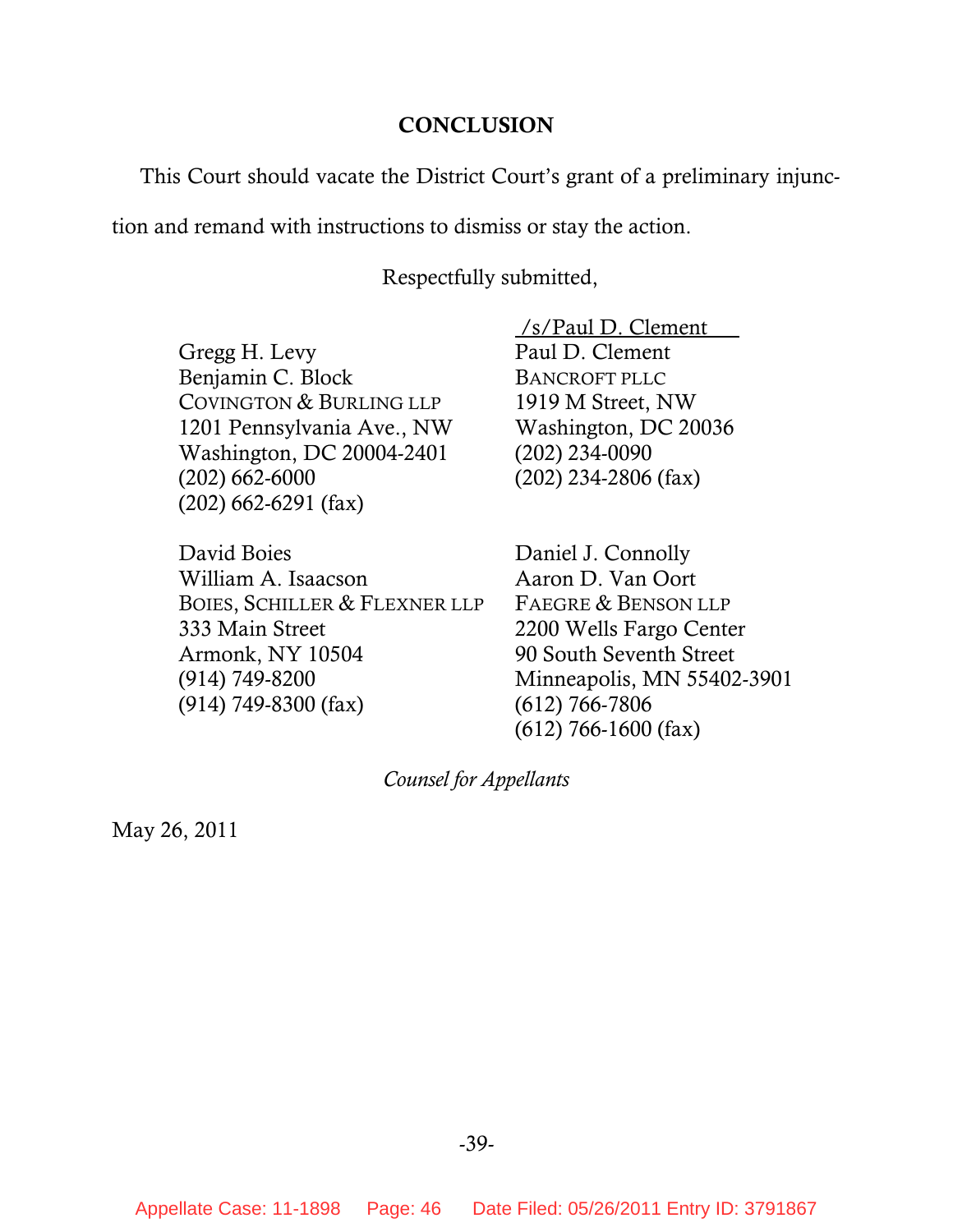#### **CERTIFICATE OF COMPLIANCE**

<span id="page-46-0"></span>Pursuant to Rule 32(a)(7)(C) of the Federal Rules of Appellate Procedure, I hereby certify that the textual portion of the foregoing brief (exclusive of the tables of contents and authorities, certificates of service and compliance, but including footnotes) contains 8,952 words as determined by the word counting feature of Microsoft Word 2003.

I further certify that this brief complies with the typeface requirement of Federal Rule of Appellate Procedure 32(a)(5) and the type style requirement of Federal Rule of Appellate Procedure 32(a)(6) because this brief has been prepared in a proportionally spaced typeface using Microsoft Word 2003 in Century 14-point font.

Pursuant to Circuit Rule 28A(h), I also hereby certify that electronic files of this Brief have been submitted to the Clerk via the Court's CM/ECF system. The files have been scanned for viruses and are virus-free.

Respectfully submitted,

 /s/Benjamin C. Block Benjamin C. Block

*Counsel for Appellants* 

 $-40-$